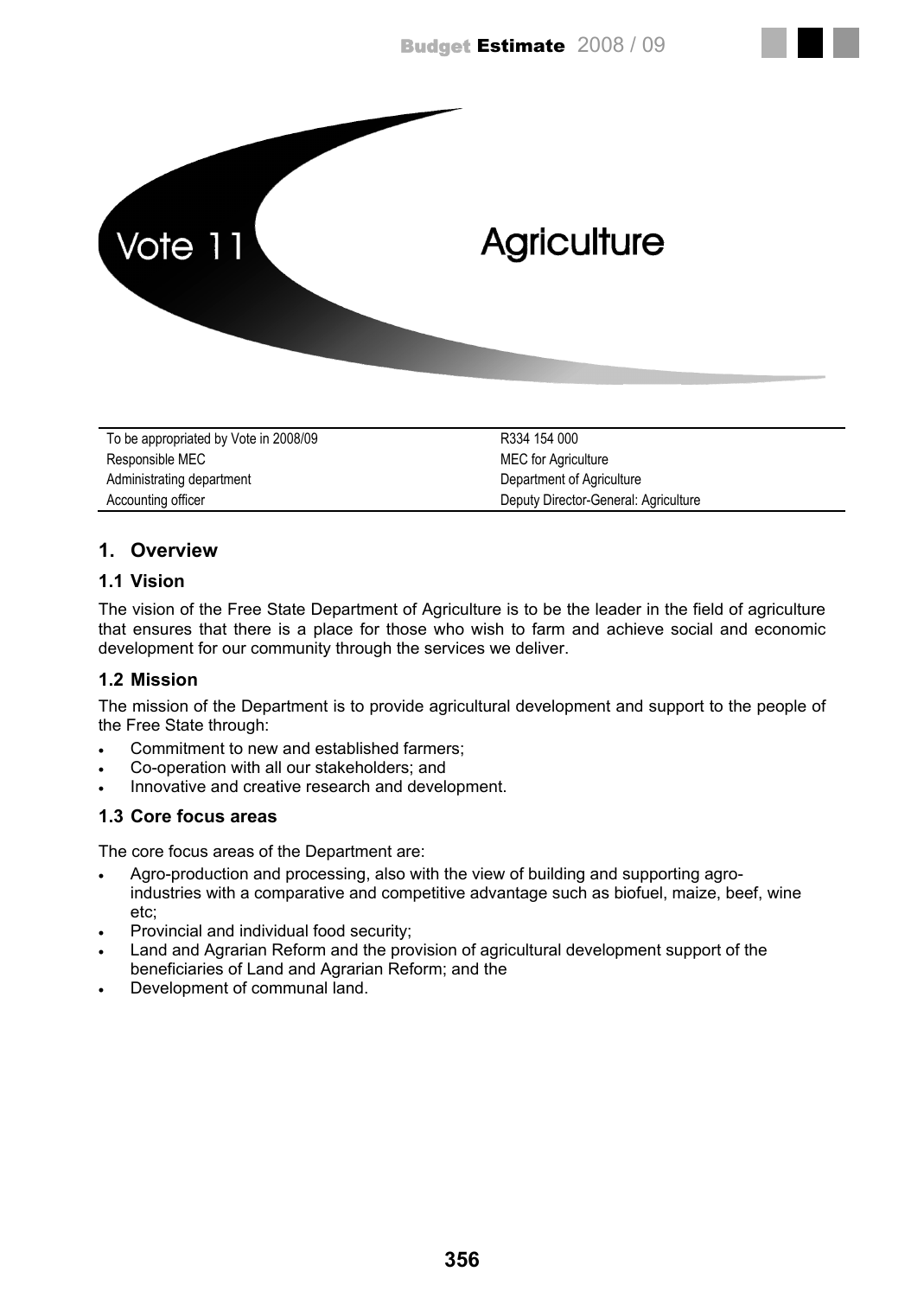# **1.4 Key strategic objectives and outputs**

The Department will be contributing to the following 11 key strategic goals in 2008/09, all of which relates closely to the provincial strategic objectives as contained in the Free State Growth and Development Strategy:

- Improvement of primary production and advancement of agro-processing
- Economically sustainable agricultural development
- Optimization of plant and livestock health, production and product safety
- Improved stakeholder relations
- Natural resource and infrastructure utilization and management
- Household food security
- Farmer settlement support
- Knowledge and information management
- Formal and non-formal training
- Intra-departmental excellence, and
- Effective and efficient financial management.

## **1.5 Mandate**

The Department of Agriculture is an integral part of the South African Public Service established in terms of section 197 of the Constitution, read with sections 7(1) and 7(2) of the Public Service Act of 1994.

As a concurrent national and provincial legislative competency listed in schedule 4 of the Constitution, the Department, as part of the system of concurrent governance, derives its administrative mandate from both the national and the provincial executive authorities and its legislative mandate is comprehensively documented in its Annual Report for 2006/07, the Strategic Plan for 2005/2010 and all the Annual Performance Plans based on the latter.

The mandate is currently vested in the following categories of statutes:

- Legislation for Transformation
- Veterinary and animal health related legislation
- Plant and Crop related legislation
- Soil Conservation and Land care
- Land and land reform
- Administrative Legislation

# **2. Review of the current financial year**

The current financial year started out under relatively favorable climatic conditions for the first time in many years. The province has experienced a very cold and dry winter resulting in conditions conducive for runaway veld fires. The Department has spent all of its own Disaster Management funds on the purchase of emergency stock feed as a result of these fires. The Department still has to spend the last portion of the Drought Relief Assistance Grant made availably in late 2004/05 and rolled over to 2007/08. At least an amount of R3.417 million is to be spent in 2007/08.

A small measure of under-expenditure of only 2.2 per cent was recorded in 2006/07. The Department is currently benefiting from the Infrastructure Enhancement Allocation in terms of which an amount of R10.0 million is directed at the renovation of Glen.

This process, once concluded over the next three years, will facilitate the migration of the Head Office of the department back to that particular quarter including the repositioning of Glen as a Centre of Excellence. The Department is only dealing with its core business and a modest investment programme during the current financial year. The pressure on its working capital resources remains a problem.

The acute shortage of specialized and field staff of many years standing is currently receiving attention. The Department is benefiting from an initial R10 million made available by the Provincial Treasury specifically for the purpose of recruiting technical staff. The baseline of the Department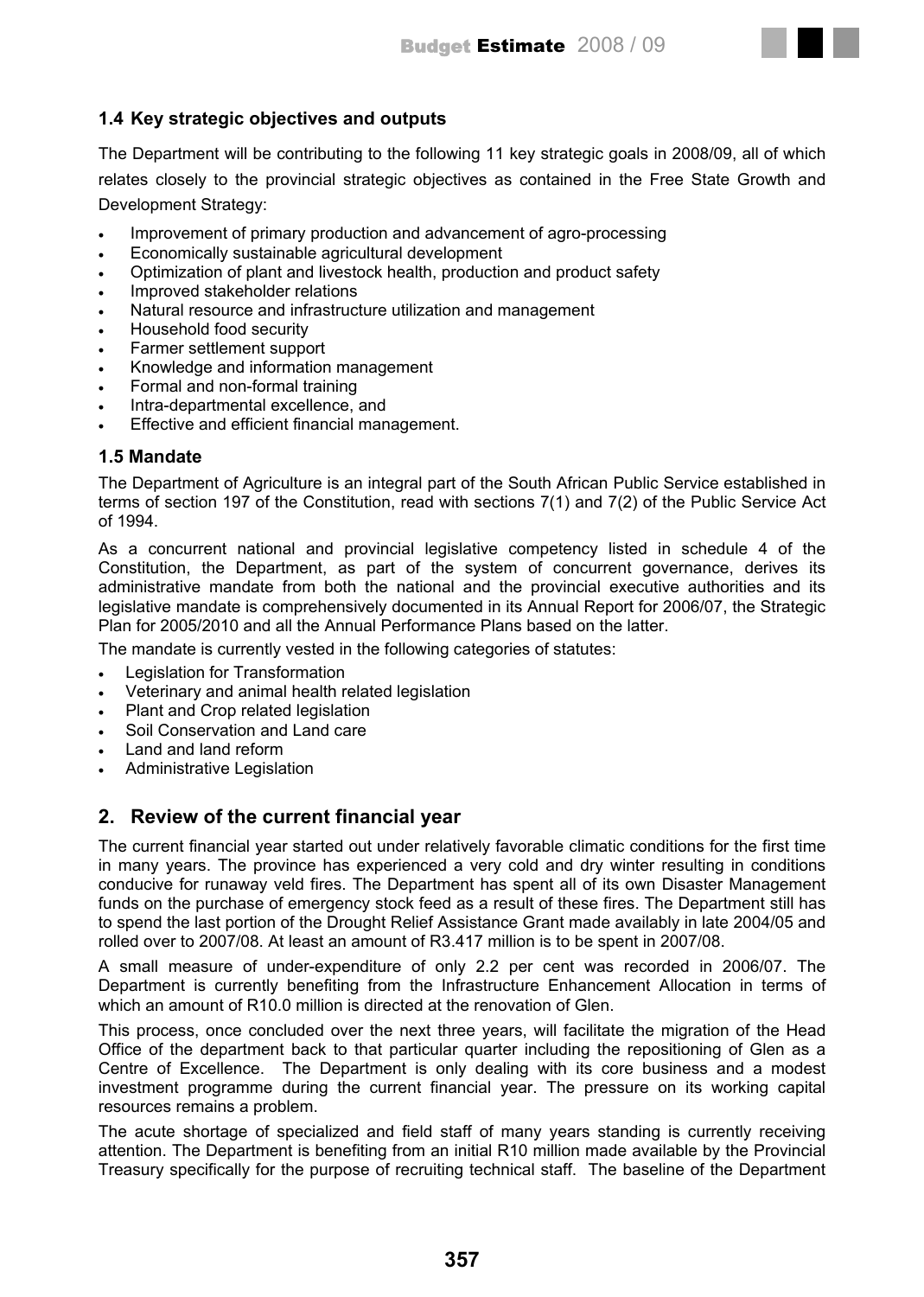

has been increased over at least the next two financial years to allow for the appointment of technical staff over the MTEF period.

One of the key challenges facing the department remains the creation of a seamless process between Land and Agrarian Reform and the provision of agricultural support to beneficiaries, such that the decision to grant land should be taken simultaneously with the decision to provide Agricultural support such as infrastructure and agricultural production inputs.

The separation of these decisions have contributed to the creation of a huge backlog of dysfunctional projects in the Province, projects not sustainable and due to inadequate infrastructure and agricultural production inputs such that the overall sustainability of Land and Reform projects is very low.

One of the key causal factors is the incongruity in the allocation of financial resources for Land and Agrarian Reform between the Provincial Land reform Office and the Department. The ratio of land: agricultural support is about 1:2; however, the department is always faced with a less than 1:0, 4 which is not in line with the demand for agricultural support by Land and Agrarian Reform beneficiaries.

Animal Health in the Free State is still under threat from Avian Flu and other diseases of economic significance. A considerable proportion of human and financial resources were directed at the successful warding off the Classical Swine Fever threat from the Eastern Cape, a campaign that ended at the end of April 2007. This particular campaign, although entirely successful, distracted from the core business of provincial veterinary services.

The Community Projects Fund Support Programme, a nine-year long investment association between the Department and the European Union, has been terminated and winding up of the outstanding business and audit of the Programme is almost done.

# **3. Outlook for the coming financial year**

The Department will during 2008/09 once again benefit from materially increased conditional grants in respect of Land Care, the Comprehensive Agricultural Support Programme and the Infrastructure Enhancement Allocation from which the renovation of Glen is done.

The recruitment of specialized and field staff has become an ongoing project and a second allocation for this purpose, now amounting to R5 million, will supplement that of the previous financial year. The further payment of Scarce Skills Allowances and the upgrading of certain categories of posts might attract an even larger measure of interest during recruitment next year.

The Department is looking forward towards a year of great challenges where the emphasis will once again be on the development of provincial infrastructure and farming projects. The focus for the MTEF period is to refocus the department to concentrate its limited resources on high potential agro-industries in the Province.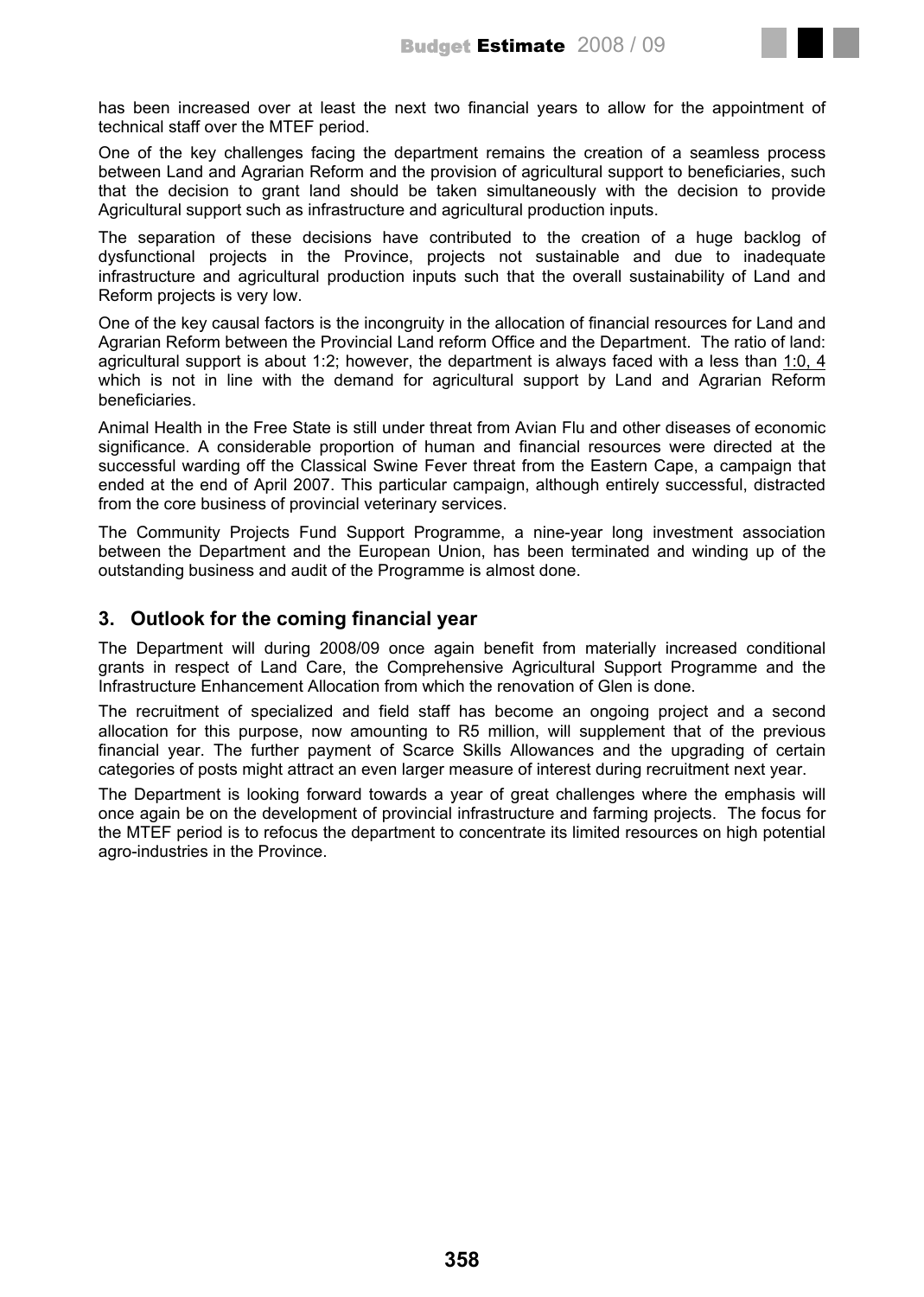# **4. Receipts and financing**

# **4.1 Summary of receipts**

The following sources of funding are used for the Vote: **Table 2.1: Summary of receipts: Agriculture**

|                       | Outcome |         | Main<br>appropriation | <b>Adjusted</b><br>appropriation | <b>Estimated</b><br>Actual |         | Medium-term estimates |         |         |
|-----------------------|---------|---------|-----------------------|----------------------------------|----------------------------|---------|-----------------------|---------|---------|
| R thousand            | 2004/05 | 2005/06 | 2006/07               |                                  | 2007/08                    |         | 2008/09               | 2009/10 | 2010/11 |
| Equitable share       | 215.562 | 203.785 | 189.541               | 207.842                          | 220.842                    | 220.842 | 232.999               | 254.415 | 269.821 |
| Conditional grants    | 35.261  | 97.285  | 35,887                | 51.354                           | 69.917                     | 69.917  | 82.717                | 94.789  | 108.109 |
| Own revenue           | 6.460   | 6.630   | 6.715                 | 14.248                           | 14.248                     | 14.248  | 18.438                | 22.792  | 24.007  |
| <b>Total receipts</b> | 257.283 | 307.700 | 232.143               | 273.444                          | 305.007                    | 305.007 | 334.154               | 371.996 | 401.937 |

# **4.2 Departmental receipts collection**

**Table 2.2: Departmental receipts:Agriculture**

|                                                          | Outcome |         |         | <b>Main appropriation</b> | Adjusted<br>appropriation | <b>Estimated</b><br>Actual | <b>Medium-term estimates</b> |         |         |  |
|----------------------------------------------------------|---------|---------|---------|---------------------------|---------------------------|----------------------------|------------------------------|---------|---------|--|
| R thousand                                               | 2004/05 | 2005/06 | 2006/07 |                           | 2007/08                   |                            | 2008/09                      | 2009/10 | 2010/11 |  |
| Tax receipts                                             |         |         |         |                           |                           |                            |                              |         |         |  |
| Casino taxes                                             |         |         |         |                           |                           |                            |                              |         |         |  |
| Horse racing taxes                                       |         |         |         |                           |                           |                            |                              |         |         |  |
| Liquor licences                                          |         |         |         |                           |                           |                            |                              |         |         |  |
| Motor vehicle licences                                   |         |         |         |                           |                           |                            |                              |         |         |  |
| Sales of goods and services other than capital<br>assets | 2,578   | 1,800   | 2,169   | 2,132                     | 2,628                     | 2,162                      | 2,768                        | 2,891   | 3,025   |  |
| Transfers received                                       |         |         |         |                           |                           |                            |                              |         |         |  |
| Fines, penalties and forfeits                            |         |         |         |                           |                           |                            |                              |         |         |  |
| Interest, dividends and rent on land                     | 1       | 25      | 61      | 55                        | 50                        | 105                        | 65                           | 70      | 73      |  |
| Sale of capital assets                                   | 31      |         | 603     | 250                       | 550                       | 250                        | 282                          | 296     | 309     |  |
| Financial transactions in assets and liabilities         | 1,247   | 852     | 4,526   | 500                       | 879                       | 21,353                     | 554                          | 560     | 569     |  |
| Total departmental receipts                              | 3,857   | 2,677   | 7,359   | 2,937                     | 4,107                     | 23,870                     | 3,669                        | 3,817   | 3,976   |  |

The Department collects revenue from the sale of goods and services, interest, dividends and financial transactions in assets and liabilities.

The deviation between the estimated receipts for the 2007/08 and subsequent financial years, relative to that of 2006/07, can be attributed to a once-off transaction between the Department and the Community Projects Fund Support Programme as part of the winding up process and not to be repeated.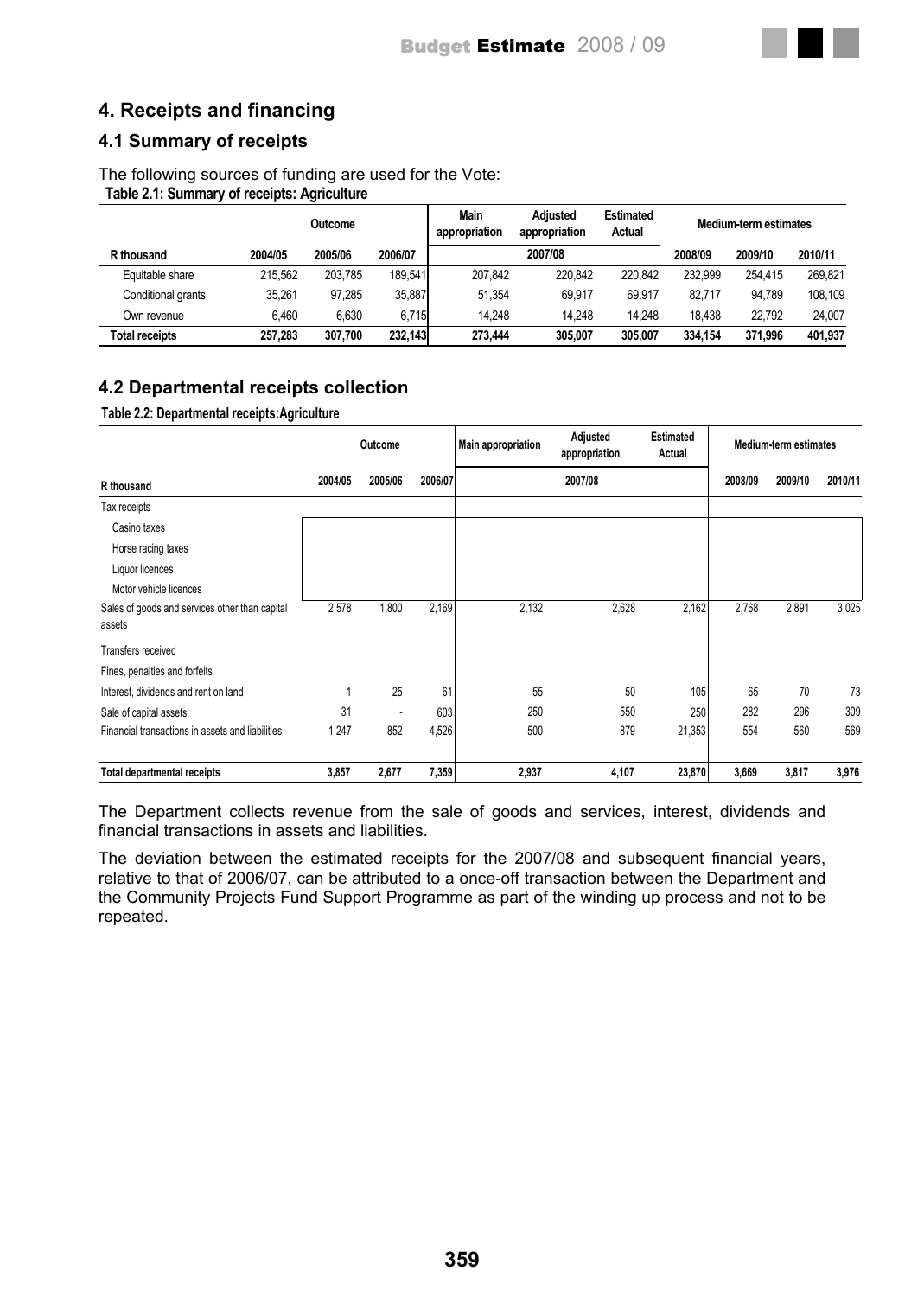# **5. Payment summary**

## **5.1 Key assumptions**

The following key assumptions inform the current proposals for budget for 2008/09:

The budget for 2008/09 is based on:

- Presidential and Provincial Development Priorities to the largest possible extent;
- An anticipated inflation rate of 6.1 per cent in 2008/09, decreasing to 4.7 per cent in 2009/10 and 4.6 per cent 2010/11;
- Salary adjustments of 7.1 per cent in 2008/09, 5.2 per cent in 2009/10 and 5.1 per cent in 2010/11, performance bonuses of 1.5 per cent and 1.0 per cent pay progression over the next year,
- The payment of Scarce Skills Allowances to some categories of support staff;
- The expansion of agricultural economics and in particular Agri-business development, economic development planning, institutional capacity building of mainly farmers, and lastly project management capacity.
- A leveling off in provincial own revenue over the MTEF period; and
- A significant increase in conditional grants over the MTEF period.

## **5.2 Programme summary**

**Table 2.3: Summary of payments and estimates: Agriculture**

|                                                | Outcome |         |         | Main<br>appropriation | <b>Adjusted</b><br>appropriation | <b>Estimated</b><br>Actual |         | <b>Medium-term estimates</b> |         |  |
|------------------------------------------------|---------|---------|---------|-----------------------|----------------------------------|----------------------------|---------|------------------------------|---------|--|
| R thousand                                     | 2004/05 | 2005/06 | 2006/07 |                       | 2007/08                          |                            | 2008/09 | 2009/10                      | 2010/11 |  |
| Administration                                 | 66.902  | 93.776  | 75,576  | 91,390                | 95,847                           | 95,819                     | 115.823 | 127,994                      | 136,358 |  |
| Sustainable Resource Management                | 12,196  | 61,823  | 19,106  | 27,314                | 55,818                           | 30,805                     | 46.740  | 51,540                       | 53,803  |  |
| Farmer Support & Development                   | 45,723  | 86.843  | 74,628  | 88,257                | 87,464                           | 87,506                     | 103.580 | 117,631                      | 132,804 |  |
| <b>Veterinary Services</b>                     | 22.075  | 24,203  | 26,026  | 28,963                | 28,705                           | 28,704                     | 32.160  | 35,384                       | 37,342  |  |
| Technology, Research & Development<br>Services | 18,398  | 18.731  | 19.006  | 21,283                | 21.077                           | 21,077                     | 20.526  | 22,585                       | 23,835  |  |
| <b>Agricultural Economics</b>                  | 1.973   | 2,111   | 1,902   | 4.023                 | 4.008                            | 4,008                      | 3.570   | 3,928                        | 4,145   |  |
| <b>Structured Agricultural Training</b>        | 9.744   | 11.223  | 10.767  | 12.214                | 12.088                           | 12,088                     | 11.755  | 12,934                       | 13,650  |  |
| <b>Total payments and estimates</b>            | 177.011 | 298.710 | 227.011 | 273.444               | 305.007                          | 280.007                    | 334.154 | 371.996                      | 401.937 |  |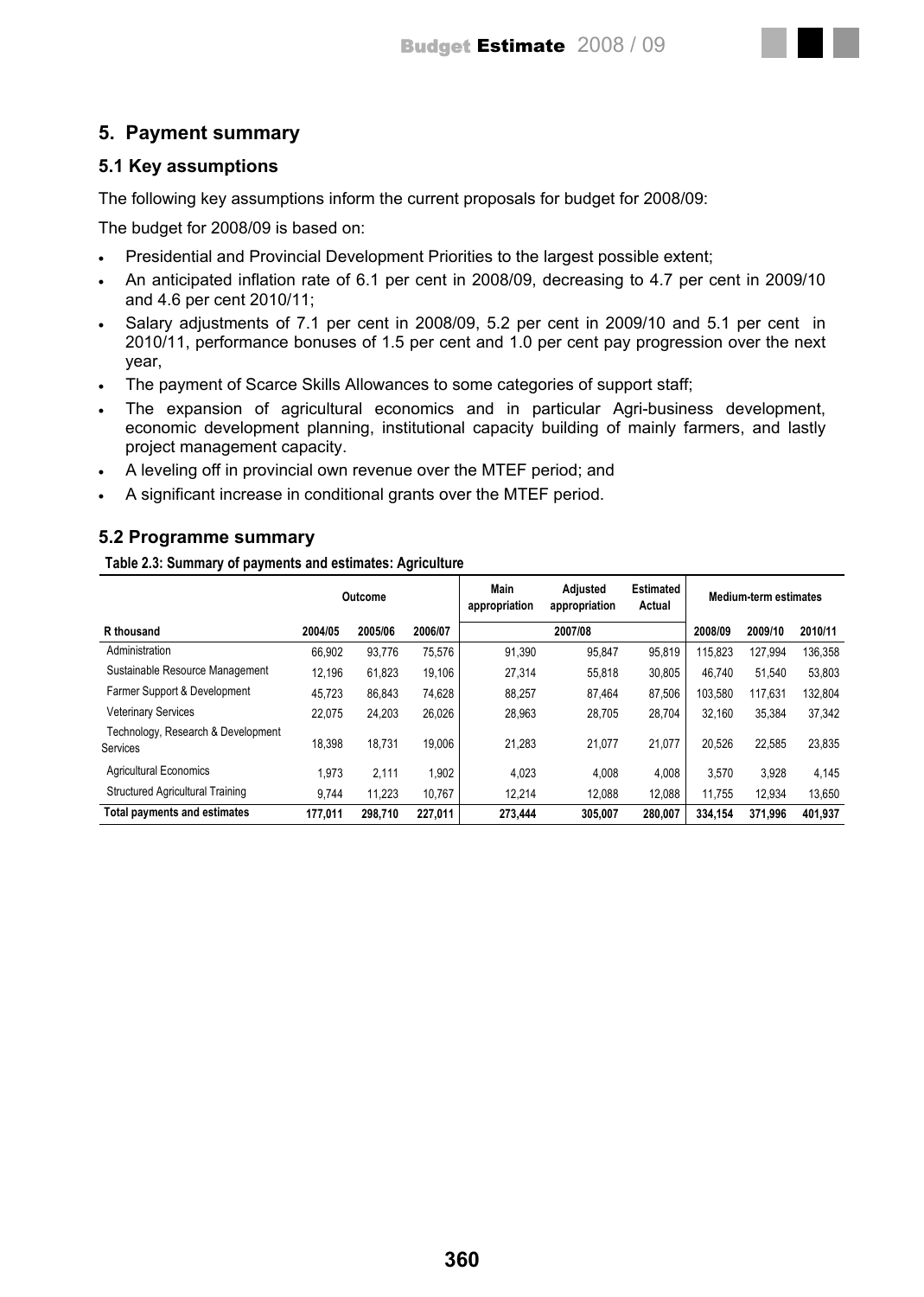

**Table 2.4: Summary of payments and estimates by economic classification: Agriculture**

|                                                     | Outcome |         |         | <b>Main</b><br>appropriation | Adjusted<br>appropriation | <b>Estimated</b><br>Actual |         | <b>Medium-term estimates</b> |         |
|-----------------------------------------------------|---------|---------|---------|------------------------------|---------------------------|----------------------------|---------|------------------------------|---------|
| R thousand                                          | 2004/05 | 2005/06 | 2006/07 |                              | 2007/08                   |                            | 2008/09 | 2009/10                      | 2010/11 |
| <b>Current payments</b>                             | 166,948 | 202,527 | 189,533 | 229,685                      | 250,084                   | 238,575                    | 262,734 | 291,743                      | 311,011 |
| Compensation of employees                           | 123,858 | 132,790 | 135,827 | 160,000                      | 160,886                   | 158,071                    | 175,809 | 184,970                      | 195,073 |
| Goods and services                                  | 43.013  | 69,540  | 53,424  | 69,685                       | 89,198                    | 80,308                     | 86.925  | 106,773                      | 115,938 |
| Financial transactions in assets and liabilities    | 77      | 197     | 282     |                              |                           | 196                        |         |                              |         |
| <b>Transfers and subsidies</b>                      | 1.260   | 38,015  | 9,910   | 15,489                       | 35,757                    | 9,719                      | 4,900   | 5,212                        | 5,427   |
| Provinces and municipalities                        | 375     | 413     | 100     | 52                           | 52                        | 52                         | 50      | 55                           | 61      |
| Departmental agencies and accounts                  | 123     | 130     | 120     | 137                          | 137                       | 137                        | 150     | 157                          | 166     |
| Universities and technikons                         |         |         |         |                              |                           |                            |         |                              |         |
| Public corporations and private enterprises         |         |         | 1,580   | 10,000                       | 2,000                     | 1,102                      |         |                              |         |
| Foreign governments and international organisations |         |         |         |                              |                           |                            |         |                              |         |
| Non-profit institutions                             |         | 10.117  |         |                              |                           |                            |         |                              |         |
| Households                                          | 762     | 27,355  | 8,110   | 5,300                        | 33,568                    | 8,428                      | 4,700   | 5,000                        | 5,200   |
| Payments for capital assets                         | 8,803   | 58,168  | 27,568  | 28,270                       | 19,166                    | 31,713                     | 66,520  | 75,041                       | 85,499  |
| Buildings and other fixed structures                | 5,992   | 49,712  | 17,706  | 27,770                       | 12,500                    | 22,097                     | 64,971  | 74,541                       | 84,999  |
| Machinery and equipment                             | 2,666   | 4,962   | 8,728   | 500                          | 6,606                     | 9,556                      | 1,549   | 500                          | 500     |
| Cultivated assets                                   |         | 3,340   | 1,047   |                              | 55                        | 55                         |         |                              |         |
| Software and other intangible assets                | 145     | 154     | 87      |                              | 5                         | 5                          |         |                              |         |
| Land and subsoil assets                             |         |         |         |                              |                           |                            |         |                              |         |
|                                                     |         |         |         |                              |                           |                            |         |                              |         |
| <b>Total economic classification</b>                | 177,011 | 298,710 | 227,011 | 273,444                      | 305,007                   | 280,007                    | 334,154 | 371,996                      | 401,937 |

## **5.4 Infrastructure payments**

An amount of R30.2 million will be spent from the Infrastructure Enhancement Allocation on the renovation of government property at Glen in 2008/09. The anticipated investment of R49.089 million in CASP projects and R3.428 million in Land Care projects will constitute on-farm investment in farming infrastructure in the Province. The investment capital will for the first time be directly supplemented by voted funds albeit at a modest level.

The projects to be implemented from CASP in 2008/09 are identified in Table B.5. The process of project identification takes place towards the end of the year and for this specific reason is the Department not yet in a position to identify projects for the outer years with an acceptable measure of accuracy. The same applies to projects to be implemented from the LandCare conditional grant where an anticipated funding shortfall in 2008/09 makes it impossible to indicate with absolute certainty which projects will be implemented in 2008/09 and which projects will be implemented in the outer years of the MTEF period.

#### **Table 2.5: Departmental Infrastructure Payments**

|                                        | Outcome |         |         | Main<br>appropriation | Adiusted<br>appropriation | <b>Estimated</b><br>Actual |         | Medium-term estimates |         |
|----------------------------------------|---------|---------|---------|-----------------------|---------------------------|----------------------------|---------|-----------------------|---------|
| R thousand                             | 2004/05 | 2005/06 | 2006/07 |                       | 2007/08                   |                            | 2008/09 | 2009/10               | 2010/11 |
| 2. Sustainable Resource                | 4.139   | 27.810  | 3.762   | 13.270                | 13.416                    | 13.416                     | 33.628  | 37.113                | 38.620  |
| 3. Farmer Support and Development      | .495    | 36.463  | 25.306  | 38.084                | 38.084                    | 38.084                     | 49.089  | 57.676                | 69.489  |
| <b>Total Provincial Infrastructure</b> | 5.634   | 64.273  | 29.068  | 51.354                | 51.500                    | 51.500                     | 82.717  | 94.789                | 108.109 |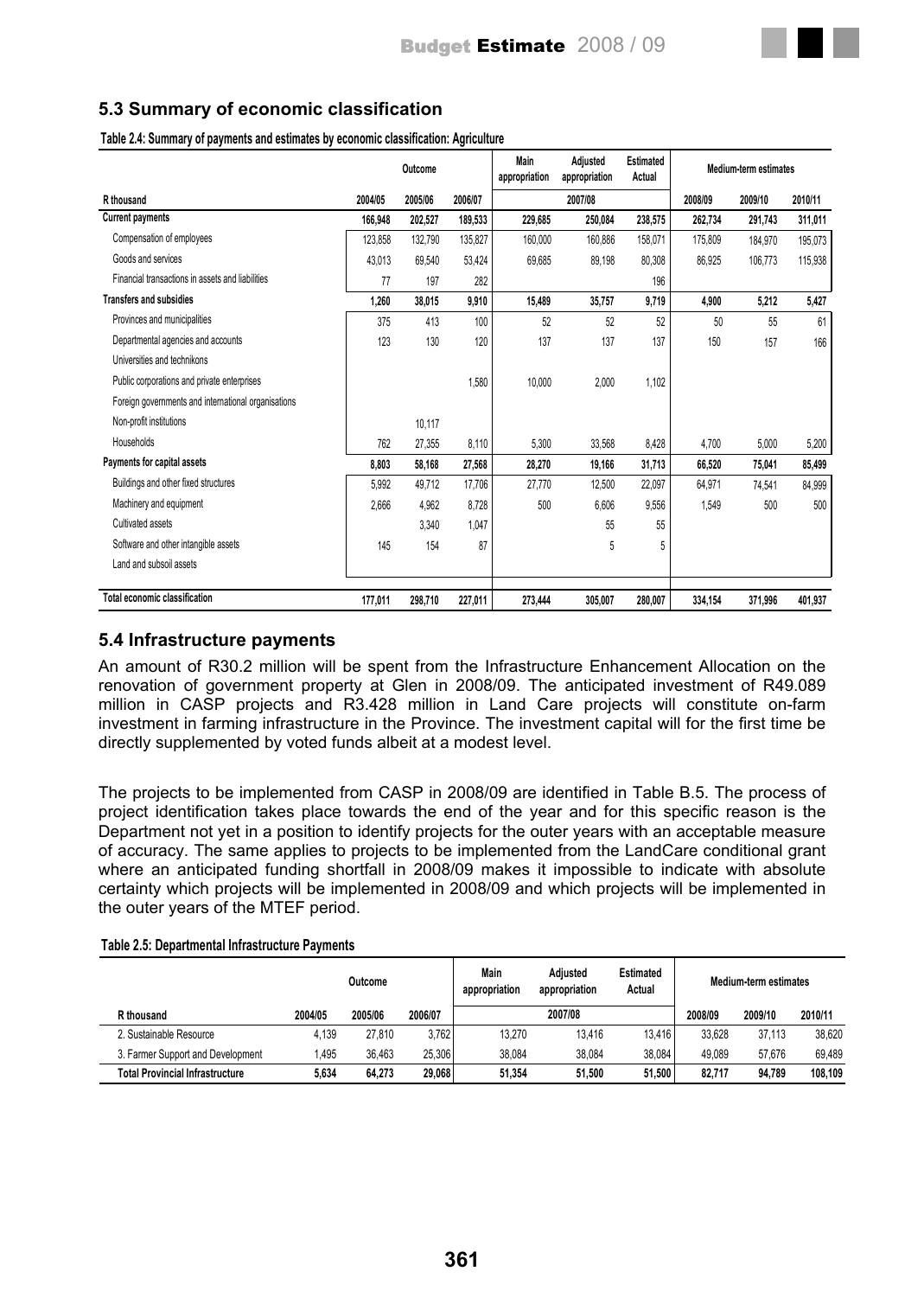#### **Table 2.6: Departmental Infrastructure by Economic classification**

|                                              |         | Outcome |         | Main<br>appropriation | Adjusted<br>appropriation | <b>Estimated</b><br>Actual |         | Medium-term estimates |         |
|----------------------------------------------|---------|---------|---------|-----------------------|---------------------------|----------------------------|---------|-----------------------|---------|
| R thousand                                   | 2004/05 | 2005/06 | 2006/07 |                       | 2007/08                   |                            | 2008/09 | 2009/10               | 2010/11 |
| <b>Current payments</b>                      | 1.406   | 13,733  | 2,496   | 13,584                | 31,556                    | 31.556                     | 17.297  | 20.248                | 23,110  |
| Programme 2: Sustainable Resource Management | 848     | 8,338   | 705     | 5,500                 | 9,149                     | 9,149                      | 7,479   | 8.713                 | 9,212   |
| Programme 3: Farmer Support and Development  | 558     | 5,395   | 1,791   | 8,084                 | 22,407                    | 22,407                     | 9,818   | 11,535                | 13,898  |
| Transfers and subsidies to:                  | 2       |         | 1,580   | 10,000                | 1,102                     | 1,102                      |         |                       |         |
| Programme 2: Sustainable Resource Management | 2       |         |         |                       |                           |                            |         |                       |         |
| Programme 3: Farmer Support and Development  |         |         | 1,580   | 10.000                | 1.102                     | 1,102                      |         |                       |         |
| Payments for capital assets                  | 4,226   | 50,540  | 24,992  | 27,770                | 18,842                    | 18,842                     | 65,420  | 74,541                | 84,999  |
| Programme 2: Sustainable Resource Management | 3.289   | 19.472  | 3,012   | 7.770                 | 4.267                     | 4.267                      | 26.149  | 28.400                | 29,408  |
| Programme 3: Farmer Support and Development  | 937     | 31,068  | 21,980  | 20,000                | 14,575                    | 14,575                     | 39,271  | 46,141                | 55,591  |
| Total economic classification                | 5.634   | 64,273  | 29,068  | 51.354                | 51.500                    | 51,500                     | 82.717  | 94.789                | 108.109 |

## **5.5 Transfers**

# **5.5.1 Transfers to public entities**

**Table 2.7: Summary of departmental transfers to public entities**

|                                     |         | <b>Outcome</b> |         | Main<br>appropriation | Adjusted<br>appropriation | <b>Estimated</b><br>Actual |         | Medium-term estimates |         |
|-------------------------------------|---------|----------------|---------|-----------------------|---------------------------|----------------------------|---------|-----------------------|---------|
| R thousand                          | 2004/05 | 2005/06        | 2006/07 |                       | 2007/08                   |                            | 2007/08 | 2008/09               | 2009/10 |
| <b>EU/Department of Agriculture</b> |         | 10,117         |         |                       |                           |                            |         |                       |         |
| <b>PAETA</b>                        | 123     | 130            | 120     | 137                   | 137                       | 137                        | 150     | 157                   | 166     |
| Total                               | 123     | 10.247         | 120     | 137                   | 137                       | 137                        | 150     | 157                   | 166     |

The Community Projects Fund Support Programme to which the Department contributed ever since 1998/99 has come to an end in the latter part of 2006/07. The Department meets its mandatory contribution to the Sector Training Authority from voted funds. A levy of 0.1 per cent of the wage bill is paid to the Primary Agriculture Education and Training Authority (PAETA) annually. This payment is calculated to amount to R150 000 in 2008/09.

### **5.5.2 Transfers to local government**

**Table 2.8: Summary of departmental transfers to local government by category: Agriculture**

|                              | <b>Outcome</b> |         |         | Main<br>appropriation | Adiusted<br>appropriation | <b>Estimated</b><br>Actual | <b>Medium-term estimates</b> |         |         |
|------------------------------|----------------|---------|---------|-----------------------|---------------------------|----------------------------|------------------------------|---------|---------|
| R thousand                   | 2004/05        | 2005/06 | 2006/07 |                       | 2007/08                   |                            | 2008/09                      | 2009/10 | 2010/11 |
|                              |                |         |         |                       |                           |                            |                              |         |         |
| Category C                   | 375            | 413     | 100     | 52                    | 52                        | 52                         | 50                           | 55      | 61      |
| Total departmental transfers | 375            | 413     | 100     | 52                    | 52                        | 52                         | 50                           | 55      | 61      |

The transfer payments to local government between 2004/05 and the first quarter of 2006/07 represented the Department's payment of Regional Service Council levies.

These payments have been abolished on the  $1<sup>st</sup>$  of July 2006 and the payments indicated over the rest of the MTEF period are in respect of vehicle licenses.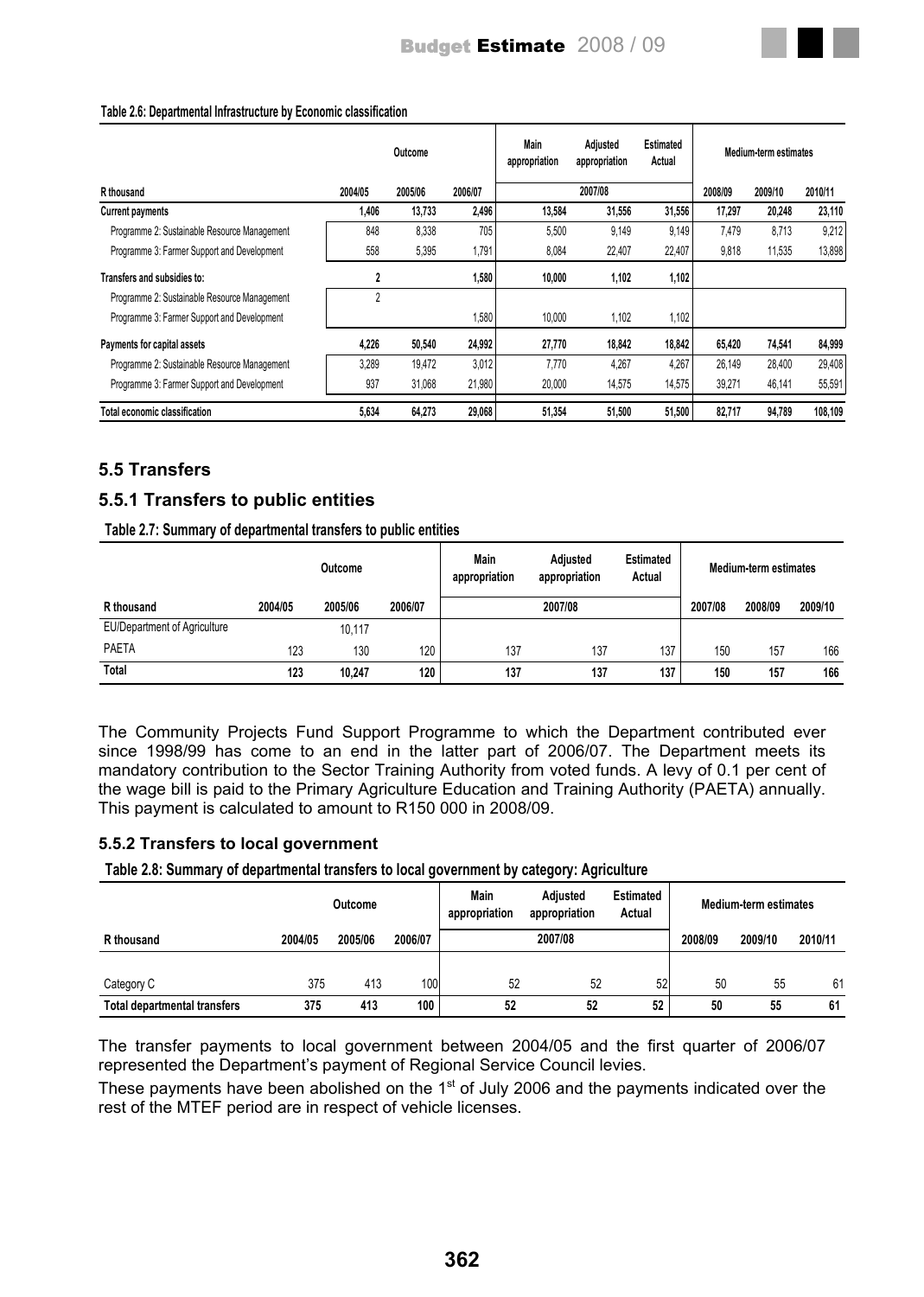# **6. Programme description**

# **6.1. Programme 1: Administration**

## **Description and objectives**

Administration is structured to formulate and manage policy directives and priorities and to ensure that there are appropriate support services to all other programmes with regard to finance, personnel, information, communication, logistics and procurement. The programme comprises of the Offices of the Executive Authority and Senior Management, including Internal Audit, Special Programmes and the budgets of multi-function managers. Two other supportive sub-programmes viz. Corporate Services and Financial Management also form part of the programme and Communication Services constitutes the fifth sub-programme. The establishment of a Discretionary Fund for the MEC for 2008/09 remains a feature of the programme.

The budget assigned to this programme is disproportionate to its direct contribution to the core business of the Department as a result of it hosting a number of centralized internal administrative and financial functions on behalf of the whole Department. All Supernumerary staff, bursaries, gratuities, IT and office equipment and other transversal expenses like telephones and government transport will be paid from this Programme. All funded vacancies will also be carried by Administration and the budget for individual posts will be shifted and virement to the appropriate cost centres when they are filled. The expenditure associated with the Community Projects Fund Support Programme is still reflected in Table 2.9 as a gesture of good practice.

|                                              |         | Outcome |         | <b>Main</b><br>appropriation | Adjusted<br>appropriation | <b>Estimated</b><br>Actual |         | Medium-term estimates |         |
|----------------------------------------------|---------|---------|---------|------------------------------|---------------------------|----------------------------|---------|-----------------------|---------|
| R thousand                                   | 2004/05 | 2005/06 | 2006/07 |                              | 2007/08                   |                            | 2008/09 | 2009/10               | 2010/11 |
| Office of the MEC                            | 2874    | 3,663   | 3,742   | 4,458                        | 4,403                     | 4,328                      | 4.370   | 4,808                 | 5,074   |
| Senior Management                            | 3 3 6 3 | 16.100  | 5.751   | 12.947                       | 12.435                    | 12.403                     | 13.623  | 14.989                | 15,818  |
| Corporate Services                           | 40674   | 44.317  | 47.012  | 55.465                       | 60.620                    | 58.589                     | 68.576  | 76.010                | 81.498  |
| Financial Management                         | 17856   | 12,781  | 12.795  | 13.788                       | 13,657                    | 15.703                     | 24,417  | 26,865                | 28,352  |
| Community Projects Fund Support<br>Programme | 859     | 15.237  | 3,779   |                              |                           |                            |         |                       |         |
| <b>Communication Services</b>                | 1276    | 1.678   | 2.497   | 4.732                        | 4,732                     | 4.796                      | 4.837   | 5.322                 | 5,616   |
| Total payments and estimates                 | 60.665  | 93.776  | 75.576  | 91.390                       | 95.847                    | 95.819                     | 115.823 | 127.994               | 136.358 |

#### **Table 2.9: Summary of payments and estimates:Programme 1: Administration**

#### **Table 2.10: Summary of payments and estimates by economic classification:Programme 1: Administration**

|                                                  |         | Outcome |        | Main<br>appropriation | Adjusted<br>appropriation | <b>Estimated</b><br><b>Medium-term estimates</b> |         |         |         |
|--------------------------------------------------|---------|---------|--------|-----------------------|---------------------------|--------------------------------------------------|---------|---------|---------|
| R thousand                                       | 2004/05 | 2005/06 | 200607 |                       | 2007/08                   |                                                  | 2008/09 | 2009/10 | 2010/11 |
| <b>Current payments</b>                          | 65,451  | 76,755  | 70,592 | 85,901                | 90,379                    | 90,388                                           | 110,423 | 122,282 | 130,431 |
| Compensation of employees                        | 43,738  | 49,055  | 46,636 | 54,326                | 56,395                    | 55,847                                           | 66,048  | 69,722  | 74,063  |
| Goods and services                               | 21,636  | 27,503  | 23,674 | 31,575                | 33,984                    | 34,345                                           | 44,375  | 52,560  | 56,368  |
| Financial transactions in assets and liabilities | 77      | 197     | 282    |                       |                           | 196                                              |         |         |         |
| <b>Transfers and subsidies</b>                   | 796     | 11,367  | 4,612  | 4,989                 | 4,840                     | 4,700                                            | 4,900   | 5,212   | 5,427   |
| Provinces and municipalities                     | 133     | 152     | 34     | 52                    | 52                        | 52                                               | 50      | 55      | 61      |
| Departmental agencies and accounts               | 123     | 130     | 120    | 137                   | 137                       | 137                                              | 150     | 157     | 166     |
| Non-profit institutions                          |         | 10,117  |        |                       |                           |                                                  |         |         |         |
| Households                                       | 540     | 968     | 4,458  | 4,800                 | 4,651                     | 4,511                                            | 4,700   | 5,000   | 5,200   |
| Payments for capital assets                      | 655     | 5,654   | 372    | 500                   | 628                       | 731                                              | 500     | 500     | 500     |
| Buildings and other fixed structures             |         | 3,342   |        |                       | 10                        | 10                                               |         |         |         |
| Machinery and equipment                          | 586     | 2,222   | 372    | 500                   | 618                       | 721                                              | 500     | 500     | 500     |
| Software and other intangible assets             | 69      | 90      |        |                       |                           |                                                  |         |         |         |
| <b>Total economic classification</b>             | 66,902  | 93,776  | 75,576 | 91,390                | 95,847                    | 95,819                                           | 115,823 | 127,994 | 136,358 |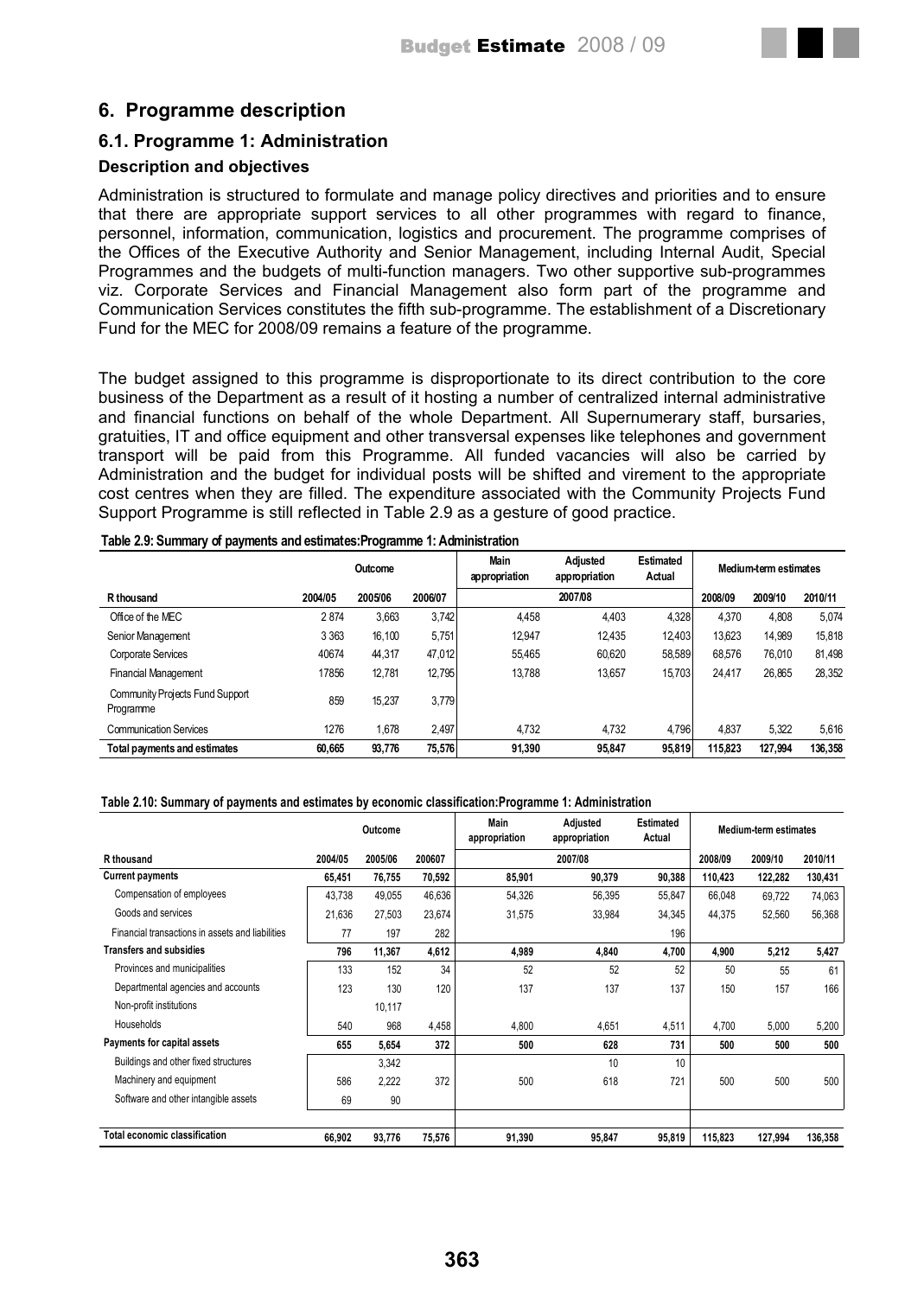# **6.2 Programme 2: Sustainable Resource Management**

#### **Description and objectives**

This programme of budget is structured to provide agricultural support services to farmers in order to ensure that there is sustainable management of agricultural resources. The key services to be performed are those in respect of agricultural engineering, soil conservation and Land Care. The Department benefited from the Infrastructure Enhancement Allocation in 2007/08 and a further amount of R30.2 million will be made available for the renovation of Glen in 2008/09. This Programme will continue to benefit directly from the revised baseline in terms of which additional technical staff will be recruited.

|                                   |         | Outcome | Main<br><b>Estimated</b><br>Adiusted<br>appropriation<br>Actual<br>appropriation |        |         |        | Medium-term estimates |         |         |  |
|-----------------------------------|---------|---------|----------------------------------------------------------------------------------|--------|---------|--------|-----------------------|---------|---------|--|
| R thousand                        | 2004/05 | 2005/06 | 2006/07                                                                          |        | 2007/08 |        | 2008/09               | 2009/10 | 2010/11 |  |
| <b>Engineering Services</b>       | .528    | 1.623   | 2,983                                                                            | 4,249  | 4.217   | 4,217  | 4.728                 | 5,202   | 5,490   |  |
| Land care                         | 8.460   | 35.895  | 13,608                                                                           | 13.065 | 41.601  | 16.588 | 11.812                | 13,338  | 14.053  |  |
| Resource Planning & Management of |         |         |                                                                                  |        |         |        |                       |         |         |  |
| Communal Land                     | 2.208   | 24.305  | 2.515                                                                            | 10.000 | 10.000  | 10.000 | 30.200                | 33.000  | 34.260  |  |
| Total payments and estimates      | 12.196  | 61.823  | 19.106                                                                           | 27.314 | 55.818  | 30.805 | 46.740                | 51.540  | 53.803  |  |

#### **Table 2.11: Summary of payments and estimates:Programme 2: Sustainable Resource Management**

#### **Table 2.12: Summary of payments and estimates by economic classification:Programme 2: Sustainable Resource Management**

|                                      |         | Outcome |         | Adjusted<br>Main appropriation<br>appropriation |         | <b>Estimated</b><br>Actual | Medium-term estimates |         |         |
|--------------------------------------|---------|---------|---------|-------------------------------------------------|---------|----------------------------|-----------------------|---------|---------|
| R thousand                           | 2004/05 | 2005/06 | 2006/07 |                                                 | 2007/08 |                            | 2008/09               | 2009/10 | 2010/11 |
| <b>Current payments</b>              | 8,542   | 15,811  | 11,628  | 19,044                                          | 22,408  | 20,037                     | 20,591                | 23,140  | 24,395  |
| Compensation of employees            | 6,661   | 6,450   | 7,459   | 11,039                                          | 11,007  | 9,790                      | 10,839                | 11,381  | 11,950  |
| Goods and services                   | 1,881   | 9,361   | 4,169   | 8,005                                           | 11,401  | 10,247                     | 9,752                 | 11,759  | 12,445  |
| Interest and rent on land            |         |         |         |                                                 |         |                            |                       |         |         |
| <b>Transfers and subsidies</b>       | 242     | 26,407  | 3,657   | 500                                             | 28,917  | 3,917                      |                       |         |         |
| Provinces and municipalities         | 21      | 20      | 5       |                                                 |         |                            |                       |         |         |
| Non-profit institutions              |         |         |         |                                                 |         |                            |                       |         |         |
| Households                           | 221     | 26,387  | 3,652   | 500                                             | 28,917  | 3,917                      |                       |         |         |
| Payments for capital assets          | 3,412   | 19,605  | 3,821   | 7,770                                           | 4,493   | 6,851                      | 26,149                | 28,400  | 29,408  |
| Buildings and other fixed structures | 3,289   | 19,054  | 3,008   | 7,770                                           | 4,314   | 5,875                      | 25,700                | 28,400  | 29,408  |
| Machinery and equipment              | 60      | 107     | 813     |                                                 | 179     | 976                        | 449                   |         |         |
| Cultivated assets                    |         | 421     |         |                                                 |         |                            |                       |         |         |
| Software and other intangible assets | 63      | 23      |         |                                                 |         |                            |                       |         |         |
| <b>Total economic classification</b> | 12,196  | 61,823  | 19,106  | 27,314                                          | 55,818  | 30,805                     | 46,740                | 51,540  | 53,803  |

## **6.2.1 Engineering Services**

### **Description and objectives**

The sub-programme provides development, evaluation and research support and capacitates clients with regard to irrigation technology, on-farm mechanization, animal housing, farm structures and the maintenance of farm equipment. Project appraisal forms an important part of the task of the Section and it was also instrumental in implementing facets of Disaster Management Schemes of the National Government in the past. Agricultural Engineering will benefit from the recruitment of technical staff from an increased baseline. The particular skills are, however, in national short supply.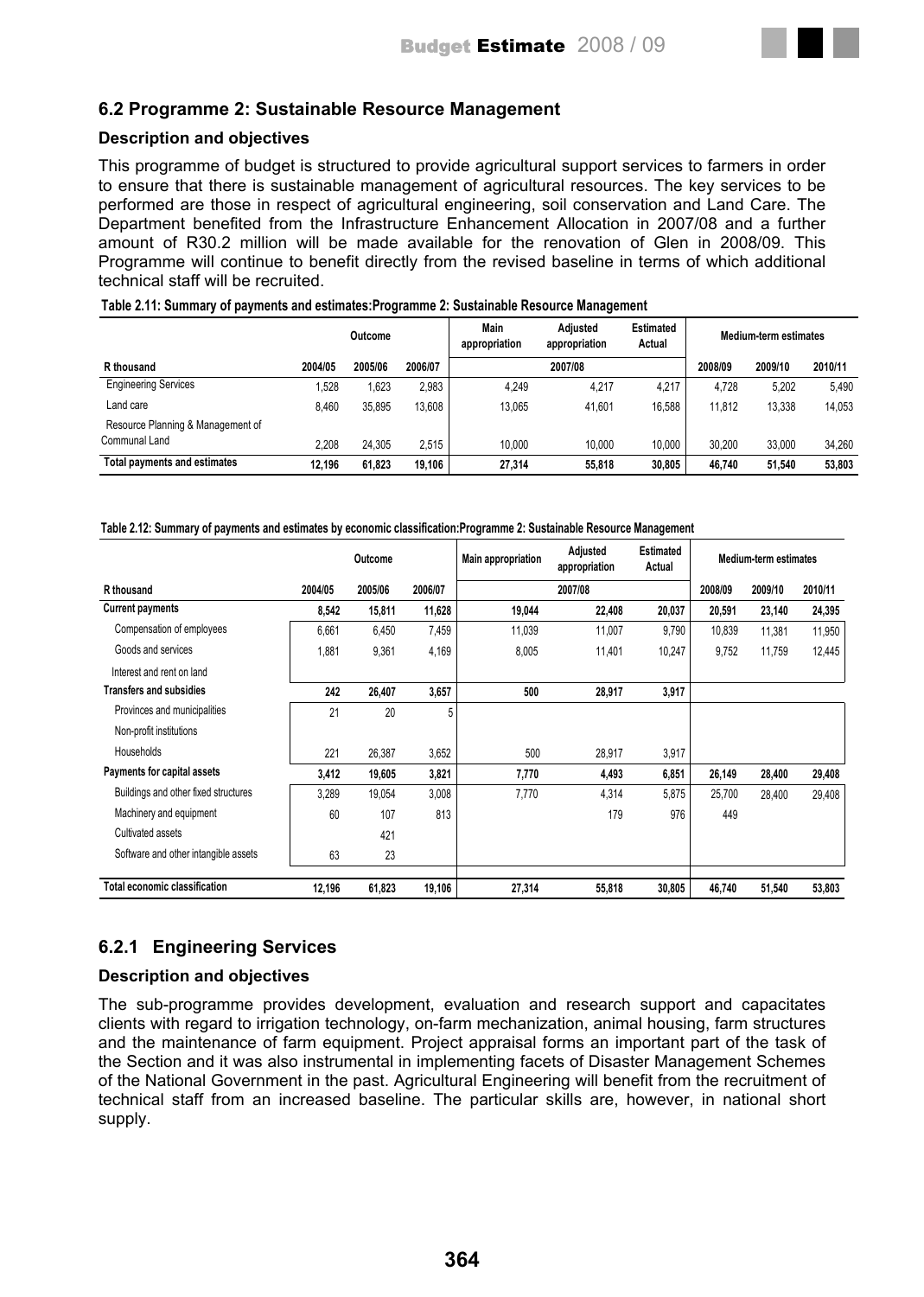## **6.2.2 Land care**

#### **Description and objectives**

Land care co-ordinates and facilitates the planning and development of land reform projects and the implementation of Land Care Programme. Soil conservation services are structured to implement Act 43 of 1983 for the Conservation of Agricultural Resources (plan, survey and design), including preparations for Disaster Management.

Land Care projects have become increasingly important in the Department. What started out as a modest R551 000 programme in 2000/01 has now become an ambitious investment programme of R3.428 million in rural infrastructure in 2008/09, run from a conditional grant by the National Department of Agriculture. The Land Care programme will in 2008/09 for the first time benefit from a modest allocation of voted funds and the sub-programme is to benefit from the recruitment and appointment of technical staff from an increased appropriation.

The Department started with a nominal budgetary provision for Disaster Management in 2003/04. Supplementary funds were obtained from the National Department of Agriculture for the alleviation of the impact of Fire Damage, Cold Spell and Drought Relief in 2003/04, and Drought Relief since 2004/05 to date. Fire Damage once again cropped up in 2007/08 and the Department is of the opinion that the prevalence of natural disasters is such that the permanent organizational arrangements that were made to manage the impact of such disasters were warranted. A nucleus of permanent staff has been assigned to the function in 2008/09.

## **6.2.3 Resource Planning and Management of Communal Land**

### **Description and objectives**

This sub-programme does not yet have a set definition and the Department runs the renovation of Glen from this specific sub-programme. A separate fund has been created for the Infrastructure Enhancement Allocation and these funds will be redirected to Sub-Programme 5.3: Infrastructure Support Services once the planning and management of communal lands comes on stream on a provincial basis. This is currently not yet the case.

No personnel have been assigned to this sub-programme exclusively and the Department draws on the expertise at the Provincial Department of Public Works, Roads and Transport to oversee the implementation of the R107.460 million programme over four years. This programme started in 2004/05 and will facilitate the eventual relocation of the Head Office of the Department to Glen.

#### **Service delivery measures**

| Programme / Sub programme / Performance Measures                         | <b>Target for</b>       |
|--------------------------------------------------------------------------|-------------------------|
| <b>QUARTERLY OUTPUTS</b>                                                 | 2008/09 as per<br>(APP) |
| Programme 2: Sustainable Resource Management                             |                         |
| 2.1 Engineering Services                                                 |                         |
| Number of agricultural infrastructure plans prepared                     | 6                       |
| Number of designs with specifications for agricultural infrastructure    | 25                      |
| Number of final certificates issued for agricultural infrastructure      | 10                      |
| 2.2 Land Care                                                            |                         |
| Number of decisions granted for farm plans approved for farming purposes | 111                     |
| Number of hectares invader species eradicated                            | 400                     |
| Number of awareness campaigns on Land Care                               | 5                       |
| Hectors of land improved through conservation measures                   | 400                     |
| Number of hectares reclaimed for agricultural use                        | 50                      |
| Number of EPWP led LandCare jobs created                                 | 30                      |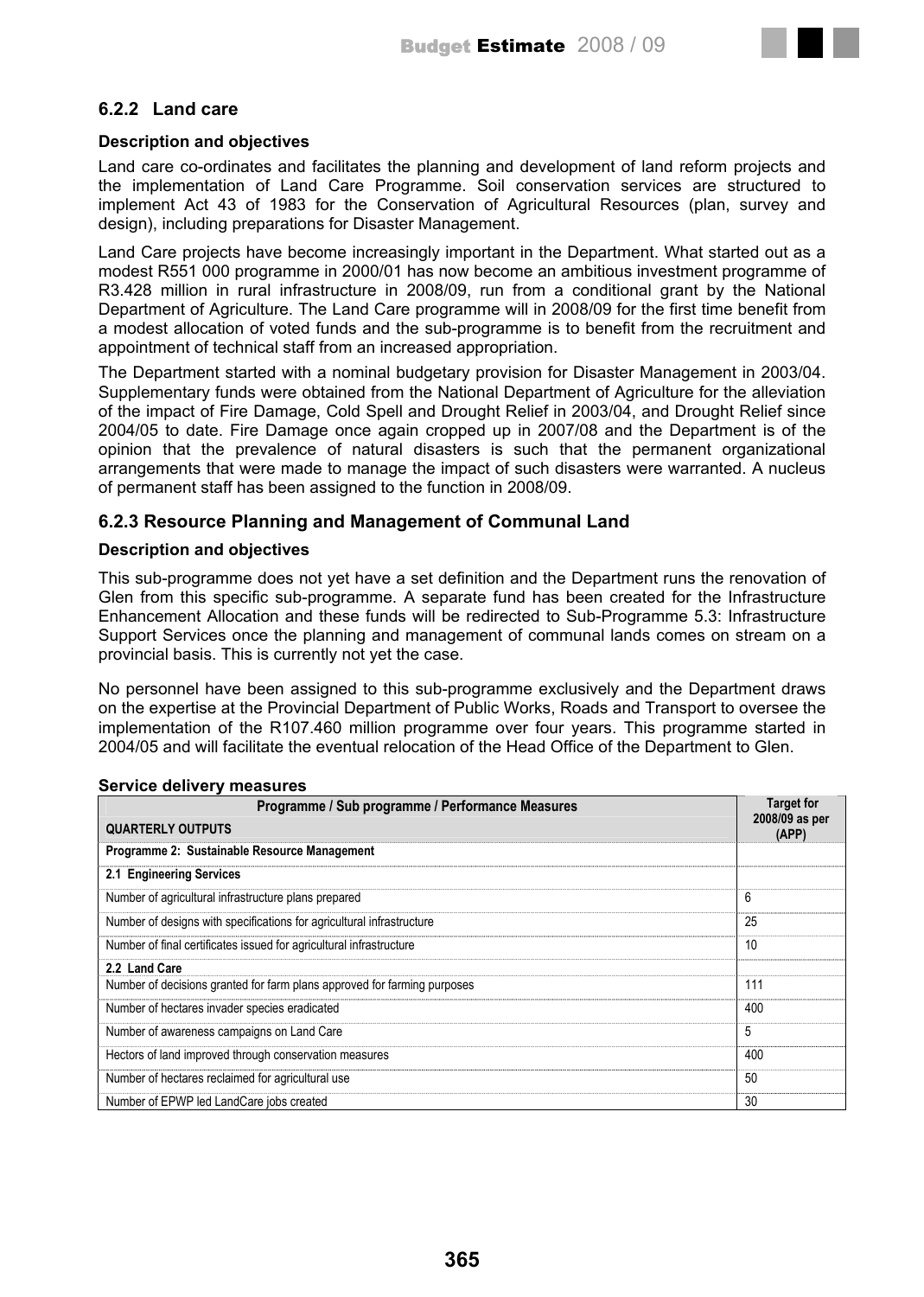| <b>ANNUAL MEASURES</b>                                                  |    |
|-------------------------------------------------------------------------|----|
| Programme 2: Sustainable Resources Management                           |    |
| 2.2 Land Care                                                           |    |
| Number of decisions granted for veld burning                            |    |
| Number of decisions granted for hectares of virgin land to be ploughed  | 20 |
| Number of decisions granted for new land zoned for agriculture purposes | 80 |
| Number of Land Care Committees established                              |    |
| Number of Land Care projects completed                                  |    |

# **6.3 Programme 3: Farmer Support and Development**

## **Description and objectives**

To provide extension and training to farmers with special emphasis on emerging farmers, the implementation of land reform programmes and agricultural-rural developmental projects. The programme also makes provision for food security support services and assists actively with the implementation of the community projects funded from the Comprehensive Agriculture Support Programme (CASP) conditional grant. These services are still hampered by a shortage of field staff, a situation that will to some measure be alleviated from an increased baseline allocation.

#### **Table 2.13: Summary of payments and estimates: Programme 3: Farmer Support and Development**

|                                | Outcome |         |         | Main<br>appropriation | Adiusted<br>appropriation | <b>Estimated</b><br>Actual |         | Medium-term estimates |         |
|--------------------------------|---------|---------|---------|-----------------------|---------------------------|----------------------------|---------|-----------------------|---------|
| R thousand                     | 2004/05 | 2005/06 | 2006/07 |                       | 2007/08                   |                            | 2008/09 | 2009/10               | 2010/11 |
| Post Farmer-settlement         | 11.545  | 36.463  | 25.351  | 38.084                | 38.084                    | 38.084                     | 55.527  | 64.759                | 77.006  |
| <b>Farmer Support Services</b> | 31,025  | 41,103  | 45,390  | 45.297                | 44.534                    | 44.576                     | 44.825  | 49,320                | 52,049  |
| <b>Food Security</b>           | 3.153   | 9.277   | 3.887   | 4.876                 | 4.846                     | 4.846                      | 3.228   | 3.552                 | 3,749   |
| Total pavments and estimates   | 45.723  | 86.843  | 74,628  | 88,257                | 87.464                    | 87.506                     | 103.580 | 117.631               | 132.804 |

#### **Table 2.14: Summary of payments and estimates by economic classification: Programme 3: Farmer Support & Development**

|                                           |         | Outcome |         | <b>Main</b><br>Adjusted<br>appropriation<br>appropriation |         | <b>Estimated</b><br>Actual | Medium-term estimates |         |         |
|-------------------------------------------|---------|---------|---------|-----------------------------------------------------------|---------|----------------------------|-----------------------|---------|---------|
| R thousand                                | 2004/05 | 2005/06 | 2006/07 |                                                           | 2007/08 |                            | 2008/09               | 2009/10 | 2010/11 |
| <b>Current payments</b>                   | 42,658  | 55,231  | 50,525  | 58,257                                                    | 71,662  | 63,262                     | 64,309                | 71,490  | 77,213  |
| Compensation of employees                 | 32,595  | 33,953  | 37,589  | 39,585                                                    | 39,520  | 39,255                     | 43,349                | 45,516  | 47,792  |
| Goods and services                        | 10,063  | 21,278  | 12,936  | 18,672                                                    | 32,142  | 24,007                     | 20,960                | 25,974  | 29,421  |
| Unauthorised expenditure                  |         |         |         |                                                           |         |                            |                       |         |         |
| <b>Transfers and subsidies</b>            | 95      | 104     | 1,607   | 10,000                                                    | 2,000   | 1,102                      |                       |         |         |
| Provinces and municipalities              | 95      | 104     | 27      |                                                           |         |                            |                       |         |         |
| Public corporations & private enterprises |         |         | 1,580   | 10,000                                                    | 2,000   | 1,102                      |                       |         |         |
| <b>Households</b>                         |         |         |         |                                                           |         |                            |                       |         |         |
| Payments for capital assets               | 2,970   | 31,508  | 22,496  | 20,000                                                    | 13,802  | 23,142                     | 39,271                | 46,141  | 55,591  |
| Buildings and other fixed structures      | 2,493   | 27,243  | 14,698  | 20,000                                                    | 8,176   | 16,212                     | 39,271                | 46,141  | 55,591  |
| Machinery and equipment                   | 477     | 1,410   | 6,751   |                                                           | 5,571   | 6,875                      |                       |         |         |
| Cultivated assets                         |         | 2,855   | 1,047   |                                                           | 55      | 55                         |                       |         |         |
| <b>Total economic classification</b>      | 45,723  | 86,843  | 74,628  | 88,257                                                    | 87,464  | 87,506                     | 103,580               | 117,631 | 132,804 |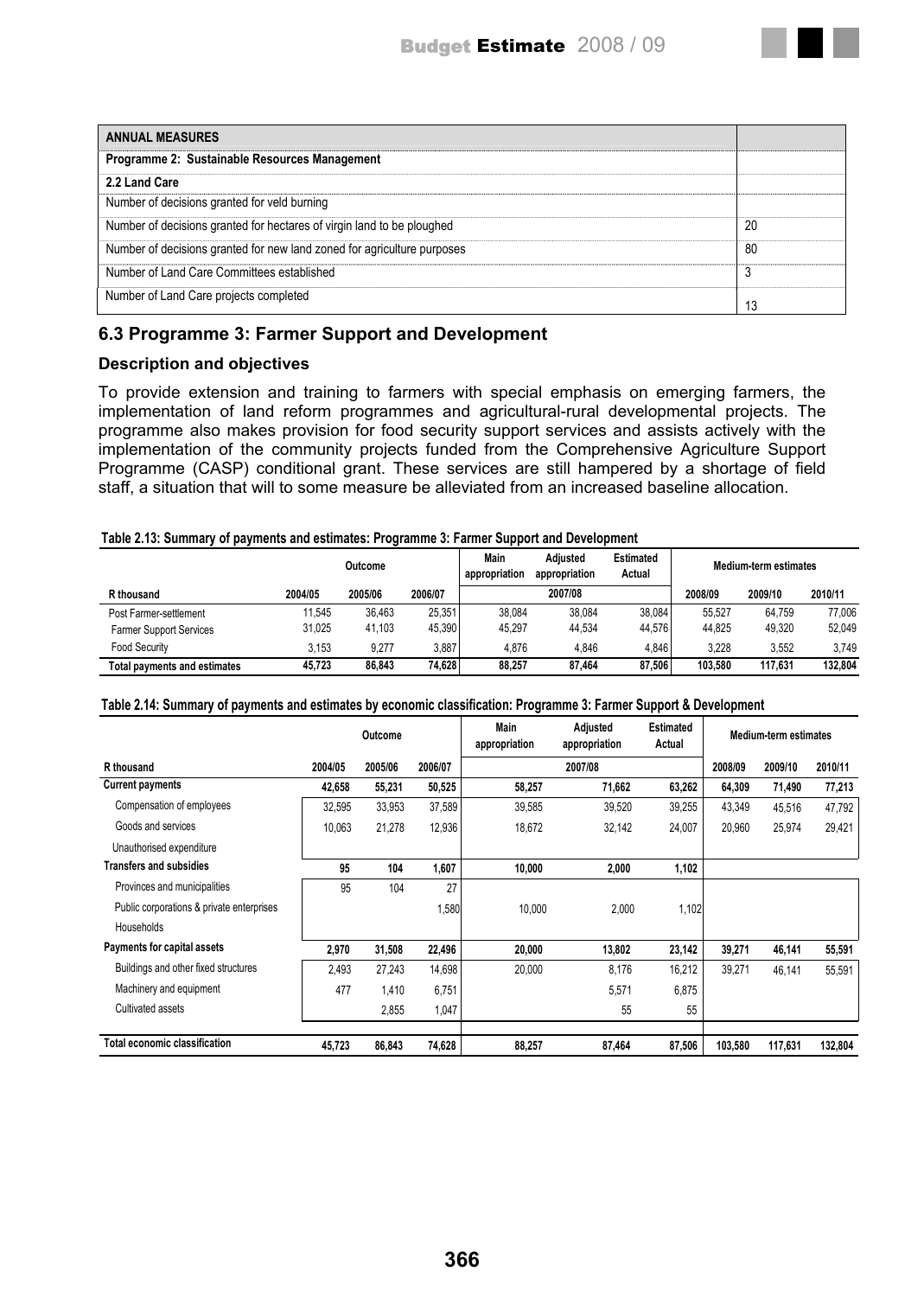# **6.3.1 Post Farmer-settlement**

### **Description and objectives**

To provide training, co-ordination and support with regard to the Land Restitution and Development programme. The CASP conditional grant is managed from this sub-programme. A CASPcoordinator was for the first time in 2007/08 assigned to implement this sub-programme. The implementation of the programme very much remains an overall departmental priority and responsibility.

## **6.3.2 Farmer Support Services**

#### **Description and objectives**

To provide and facilitate training, mentorship, co-ordination, research transfer and advice to commercial and emerging farmers. Farmer Support Services, formerly referred to as "extension services", are managed from five regional centres and the service remains one of the core functions of the Department. The new structure for Farmer Support Services is now fully established with functional responsibilities assigned to a manager.

### **6.3.3 Food Security**

### **Description and objectives**

The objective of the Food Security Programme is to co-ordinate and implements various food security projects as highlighted and adopted in the Integrated Food Security Strategy of South Africa. The activity was established in 2003/04 and will continue with its activities into the MTEF period. The impact of the Programme is, however, severely restrained by a shortage of funds and implementing capacity. This particular Programme can benefit directly from any future increase in the baseline of the Department.

| Programme / Sub programme / Performance Measures                           | <b>Target for</b><br>2008/09 as per |
|----------------------------------------------------------------------------|-------------------------------------|
| <b>QUARTERLY OUTPUTS</b>                                                   | (APP)                               |
| Programme 3: Farmer Support and Development                                |                                     |
| 3.1 Farmer Settlement and Support Services                                 |                                     |
| Number of participants supported                                           | 1,947                               |
| Number of lease contract approved                                          | 20                                  |
| Number of farm infrastructure projects finalized                           | 40                                  |
| <b>3.2 Extension Services</b>                                              |                                     |
| Number of demonstrations facilitated                                       | 10                                  |
| Number of farmer's days held                                               | 47                                  |
| Number of functional farmer associations/self help groups established      | 20                                  |
| Number of courses facilitated                                              | 92                                  |
| Number of mentorship programmes for emerging farmers established           | 5                                   |
| Number of emerging farmer Number of emerging farmers supported with advice | 9,324                               |
| Number of commercial farmers supported with advice                         | 401                                 |
| 3.3 Food Security                                                          |                                     |
| Number of productive homestead gardens established                         | 10,600                              |
| Number of participants in community gardens scheme                         | 460                                 |
| Number of livestock units established                                      | 13                                  |
| Number of poultry units established                                        | 57                                  |
| Number of micro processing facilities established                          | $\mathbf{1}$                        |
| Number of participants who receive starter packs distributed               | 10,600                              |

### **Service delivery measures**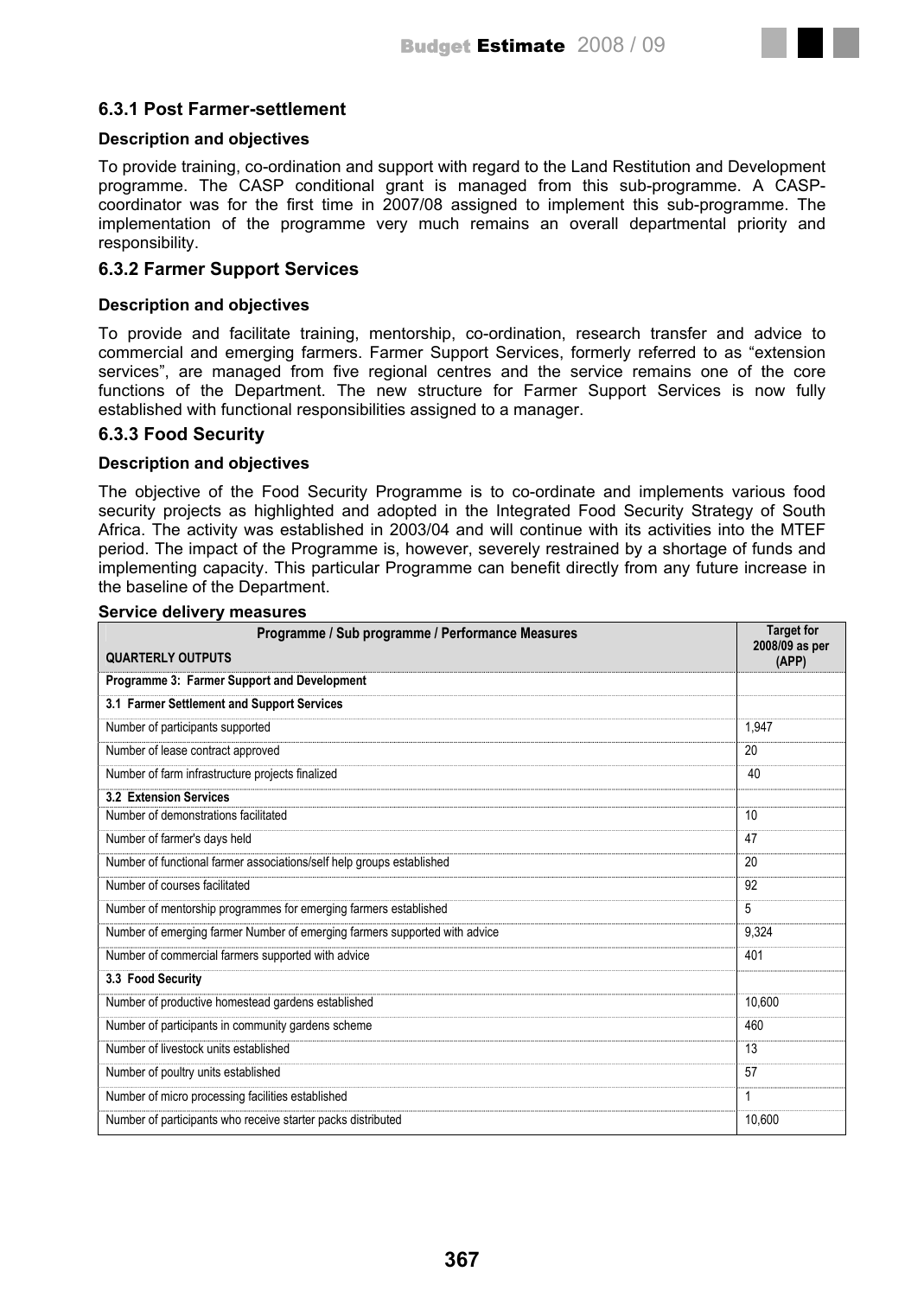| <b>ANNUAL MEASURES</b>                                   |     |
|----------------------------------------------------------|-----|
| Programme 3: Farmer Support and Development              |     |
| 3.1 Farmer Settlement and Support Services               |     |
| Number of state farms disposed                           | 10  |
| <b>3.2 Extension Services</b>                            |     |
| Number of functional commodity groups established        |     |
| 3.3 Food Security                                        |     |
| Number of participants at the world food day celebration | 500 |

# **6.4 Programme 4: Veterinary Services**

## **Description and objectives**

The objective of the programme is to provide veterinary services to clients in order to ensure healthy animals and the welfare of the people of South Africa. The entire service still experiences a shortage of qualified and specialized staff although the appointment of technical staff from the increased appropriation will bring some short-term relief. The core functions of Animal Health are negatively affected by the constant threat of the spillover of diseases of economic importance across provincial borders.

### **Table 2.15: Summary of payments and estimates: Programme 4: Veterinary Services**

|                                       | Outcome |         |         | Main<br>appropriation | <b>Adiusted</b><br>appropriation | <b>Estimated</b><br>Actual |         | <b>Medium-term estimates</b> |         |
|---------------------------------------|---------|---------|---------|-----------------------|----------------------------------|----------------------------|---------|------------------------------|---------|
| R thousand                            | 2004/05 | 2005/06 | 2006/07 |                       | 2007/08                          |                            | 2008/09 | 2009/10                      | 2010/11 |
| Animal Health                         | 15.976  | 17,042  | 18.678  | 19.339                | 19,274                           | 19,899                     | 22,891  | 25,186                       | 26,580  |
| <b>Export Control</b>                 |         | 355     | 258     | 533                   | 469                              | 444                        |         |                              |         |
| Veterinary Public Health              | 1.714   | 2,311   | 2.259   | 3.661                 | 3.541                            | 2.727                      | 2.784   | 3,063                        | 3,232   |
| <b>Veterinary Laboratory Services</b> | 4.385   | 4,495   | 4,831   | 5.430                 | 5,421                            | 5,634                      | 6.485   | 7,135                        | 7,530   |
| Total payments and estimates          | 22.075  | 24.203  | 26,026  | 28.963                | 28.705                           | 28,704                     | 32.160  | 35,384                       | 37,342  |

#### **Table 2.16: Summary of provincial payments and estimates by economic classification: Programme 4: Veterinary Services**

|                                      | Outcome |         |         | Adjusted<br>Main appropriation<br>appropriation |         | <b>Estimated</b><br>Actual | <b>Medium-term estimates</b> |         |         |
|--------------------------------------|---------|---------|---------|-------------------------------------------------|---------|----------------------------|------------------------------|---------|---------|
| R thousand                           | 2004/05 | 2005/06 | 2006/07 |                                                 | 2007/08 |                            | 2008/09                      | 2009/10 | 2010/11 |
| <b>Current payments</b>              | 21,570  | 23,904  | 25,556  | 28,963                                          | 28,645  | 28,608                     | 31,560                       | 35,384  | 37,342  |
| Compensation of employees            | 17,369  | 19,927  | 19,648  | 25,288                                          | 24,502  | 24,093                     | 25,582                       | 26,861  | 28,203  |
| Goods and services                   | 4,201   | 3,977   | 5,908   | 3,675                                           | 4,143   | 4,515                      | 5,978                        | 8,523   | 9,139   |
| Unauthorised expenditure             |         |         |         |                                                 |         |                            |                              |         |         |
| <b>Transfers and subsidies</b>       | 55      | 64      | 15      |                                                 |         |                            |                              |         |         |
| Provinces and municipalities         | 55      | 64      | 15      |                                                 |         |                            |                              |         |         |
| Departmental agencies and accounts   |         |         |         |                                                 |         |                            |                              |         |         |
| Non-profit institutions              |         |         |         |                                                 |         |                            |                              |         |         |
| <b>Households</b>                    |         |         |         |                                                 |         |                            |                              |         |         |
| Payments for capital assets          | 450     | 235     | 455     |                                                 | 60      | 96                         | 600                          |         |         |
| Buildings and other fixed structures |         |         |         |                                                 |         |                            |                              |         |         |
| Machinery and equipment              | 450     | 235     | 442     |                                                 | 60      | 96                         | 600                          |         |         |
| Software & other intangible assets   |         |         | 13      |                                                 |         |                            |                              |         |         |
| Total economic classification        | 22,075  | 24,203  | 26,026  | 28,963                                          | 28,705  | 28,704                     | 32,160                       | 35,384  | 37,342  |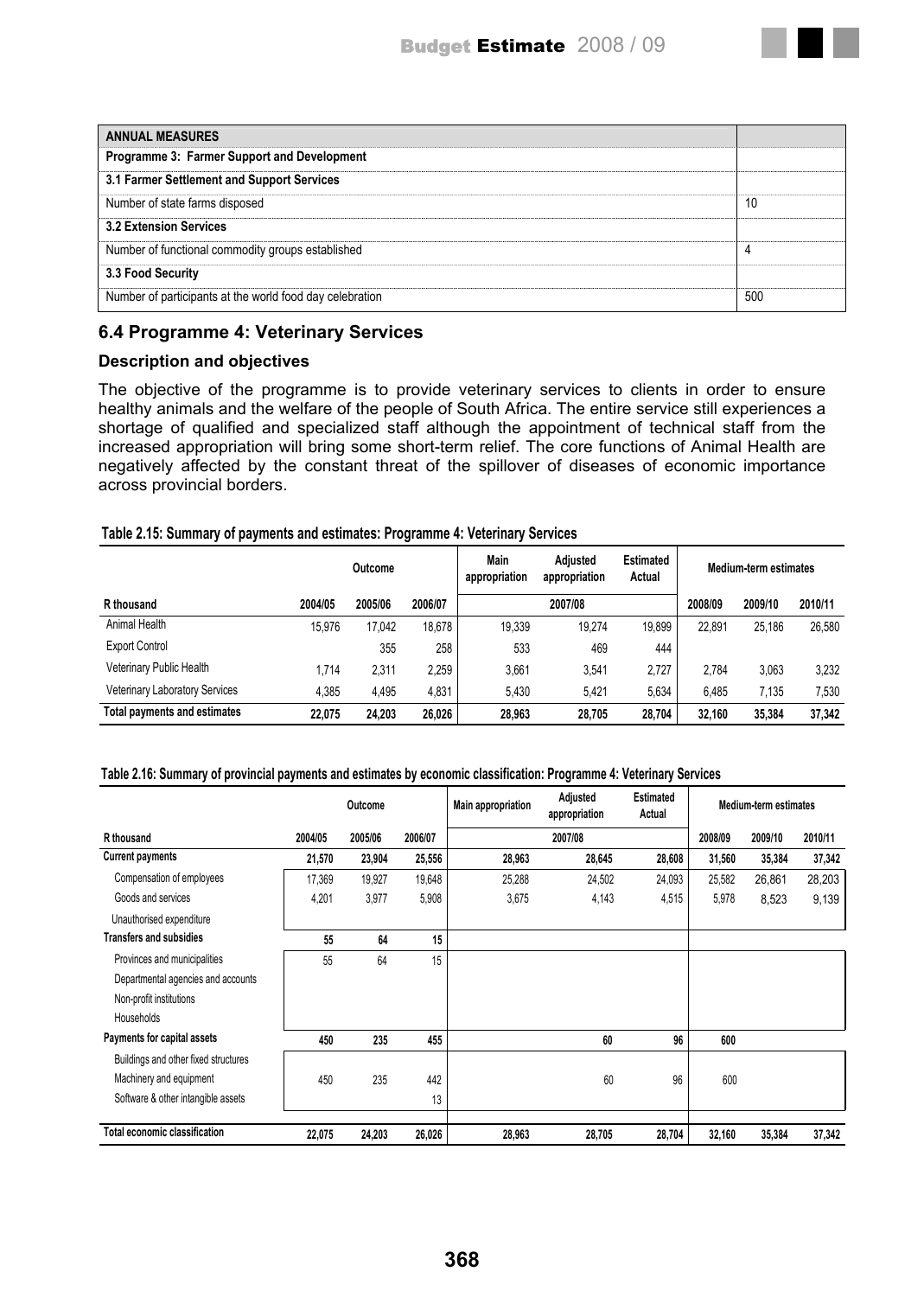

## **Description and objectives**

The objective of this sub-programme is to facilitate and provide animal disease control services in order to protect the animal population against highly infectious and economic diseases, through the implementation of the Animal Disease Act (Act 35 of 1984), Animal Health Act (Act 7 of 2002) and Primary Animal Health Programmes/Projects.

## **6.4.2 Export Control**

## **Description and objectives**

To provide control measures including health certification, in order to facilitate the import and export of animals and animal products. Also, to implement risk assessment measures in order to assess the impact of various animal disease outbreaks and the risk of importing or exporting animals or animal products to/from other countries. Export control was established as a separate budget entity in 2005/06 but has not yet identified itself as an activity clearly distinguishable from Veterinary Public Health in general and for this specific reason will the functions once again be executed and funded fully from the budget assigned to Veterinary Public Health in 2008/09.

## **6.4.3 Veterinary Public Health**

## **Description and objectives**

To co-ordinate and implement various Food Safety Projects, including the implementation of the Meat Safety Act (Act 40 of 2000) and prevention of zoonotic or food-borne diseases.

## **6.6.4 Veterinary Laboratory Services**

## **Description and objectives**

**Service delivery measures** 

To provide support services to the veterinary personnel, medical practitioners and farmers with regard to diagnostic services and epidemiological investigations of animal disease outbreaks. The laboratories at Bloemfontein and Kroonstad perform valuable services in this regard despite a shortage of technical staff that is currently being addressed from an increased baseline.

| 00. YIGG GGIIYGI Y IIIGGƏGI GƏ<br>Programme / Sub programme / Performance Measures | <b>Target for</b>       |
|------------------------------------------------------------------------------------|-------------------------|
| <b>QUARTERLY OUTPUTS</b>                                                           | 2008/09 as per<br>(APP) |
| Programme 4: Veterinary Services                                                   |                         |
| 4.1 Animal Health                                                                  |                         |
| Number of animal vaccinated against anthrax                                        |                         |
| Number of pets vaccinated against rabies                                           | 98,760                  |
| Number of cattle vaccinated against CA                                             |                         |
| Number of cattle vaccinated against FMD                                            |                         |
| Number of poultry vaccinated against New Castle disease                            |                         |
| Number of sheep-scab doses dispensed                                               |                         |
| Number of primary animal health care (PAHC) clinics held                           | 120                     |
| Number of animals treated                                                          | 46,360                  |
| Number of animal movement permits issued                                           | 450                     |
| Number of cattle dipped for external parasites control                             |                         |
| Number disease surveys conducted                                                   | 3                       |
| 4.2 Export Control                                                                 |                         |
| Number of health certifications for export                                         | 1,562                   |
| Number of establishments registered for exports                                    | 7                       |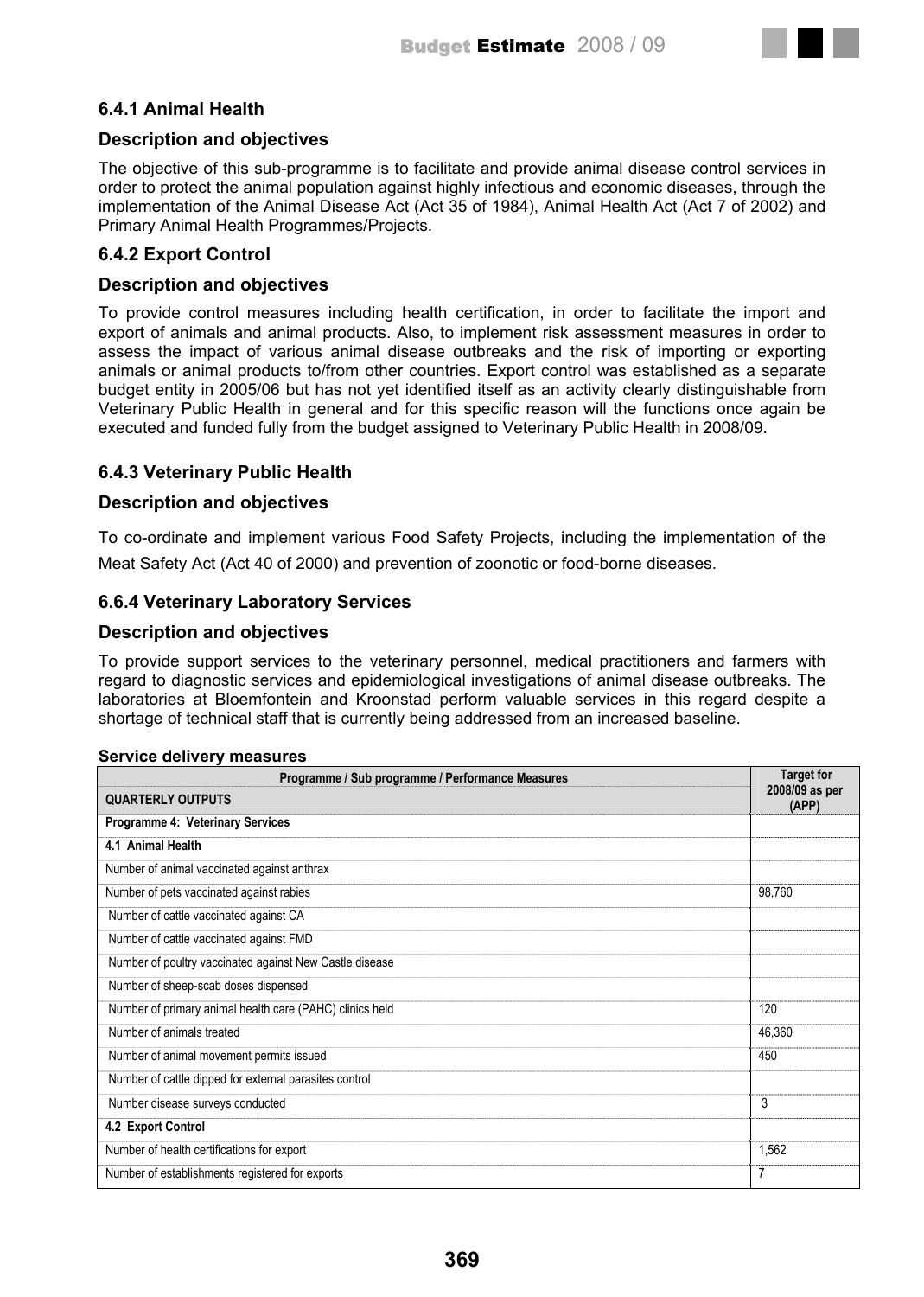

## **6.5 Programme 5: Technology, Research and Development Services**

### **Description and objectives**

The primary objective is to render agricultural research services and the development of information systems with regard to crop production technology, animal production technology and resource utilization technology.

#### **Table 2.17: Summary of payments and estimates: Programme 5: Technology, Research and Development Services**

|                                     | Outcome |         |         | Main<br>appropriation | Adjusted<br>appropriation | <b>Estimated</b><br>Actual |         | Medium-term estimates |         |
|-------------------------------------|---------|---------|---------|-----------------------|---------------------------|----------------------------|---------|-----------------------|---------|
| R thousand                          | 2004/05 | 2005/06 | 2006/07 |                       | 2007/08                   |                            | 2008/09 | 2009/10               | 2010/11 |
| Research                            | 10.400  | 10.642  | 10.895  | 10.692                | 11.266                    | 11.626                     | 12.494  | 13.747                | 14.508  |
| <b>Information Services</b>         | .373    | .306    | 1.150   | 1.760                 | .430                      | 1,368                      | 774     | 852                   | 899     |
| Infrastructure Support Services     | 6.625   | 6.783   | 6.961   | 8,831                 | 8,381                     | 8.083                      | 7.258   | 7.986                 | 8.428   |
| <b>Total payments and estimates</b> | 18,398  | 18.731  | 19.006  | 21.283                | 21.077                    | 21.077                     | 20.526  | 22.585                | 23.835  |

| Table 2.18: Summary of payments and estimates by economic classification: Programme 5: Technology, Research and Development Service |  |  |  |  |  |  |  |  |
|-------------------------------------------------------------------------------------------------------------------------------------|--|--|--|--|--|--|--|--|
|-------------------------------------------------------------------------------------------------------------------------------------|--|--|--|--|--|--|--|--|

| Outcome                              |         |         | Main<br>appropriation | Adjusted<br>appropriation |         | Medium-term estimates |         |         |         |
|--------------------------------------|---------|---------|-----------------------|---------------------------|---------|-----------------------|---------|---------|---------|
| R thousand                           | 2004/05 | 2005/06 | 2005/06               |                           | 2007/08 |                       | 2008/09 | 2009/10 | 2010/11 |
| <b>Current payments</b>              | 17,406  | 17,915  | 18,661                | 21,283                    | 21,039  | 20,949                | 20,526  | 22,585  | 23,835  |
| Compensation of employees            | 14,121  | 13,928  | 14,774                | 16,922                    | 16,922  | 17,540                | 16,923  | 17,769  | 18,658  |
| Goods and services                   | 3,285   | 3,987   | 3,887                 | 4,361                     | 4,117   | 3,409                 | 3,603   | 4,816   | 5,177   |
| Unauthorised expenditure             |         |         |                       |                           |         |                       |         |         |         |
| <b>Transfers and subsidies</b>       | 44      | 44      | 12                    |                           |         |                       |         |         |         |
| Provinces and municipalities         | 43      | 44      | 12                    |                           |         |                       |         |         |         |
| <b>Households</b>                    |         |         |                       |                           |         |                       |         |         |         |
| Payments for capital assets          | 948     | 772     | 333                   |                           | 38      | 128                   |         |         |         |
| Buildings and other fixed structures | 160     | 73      |                       |                           |         |                       |         |         |         |
| Machinery and equipment              | 775     | 635     | 259                   |                           | 38      | 128                   |         |         |         |
| Cultivated assets                    |         | 64      |                       |                           |         |                       |         |         |         |
| Software and other intangible assets | 13      |         | 74                    |                           |         |                       |         |         |         |
| <b>Total economic classification</b> | 18,398  | 18,731  | 19,006                | 21,283                    | 21,077  | 21,077                | 20,526  | 22,585  | 23,835  |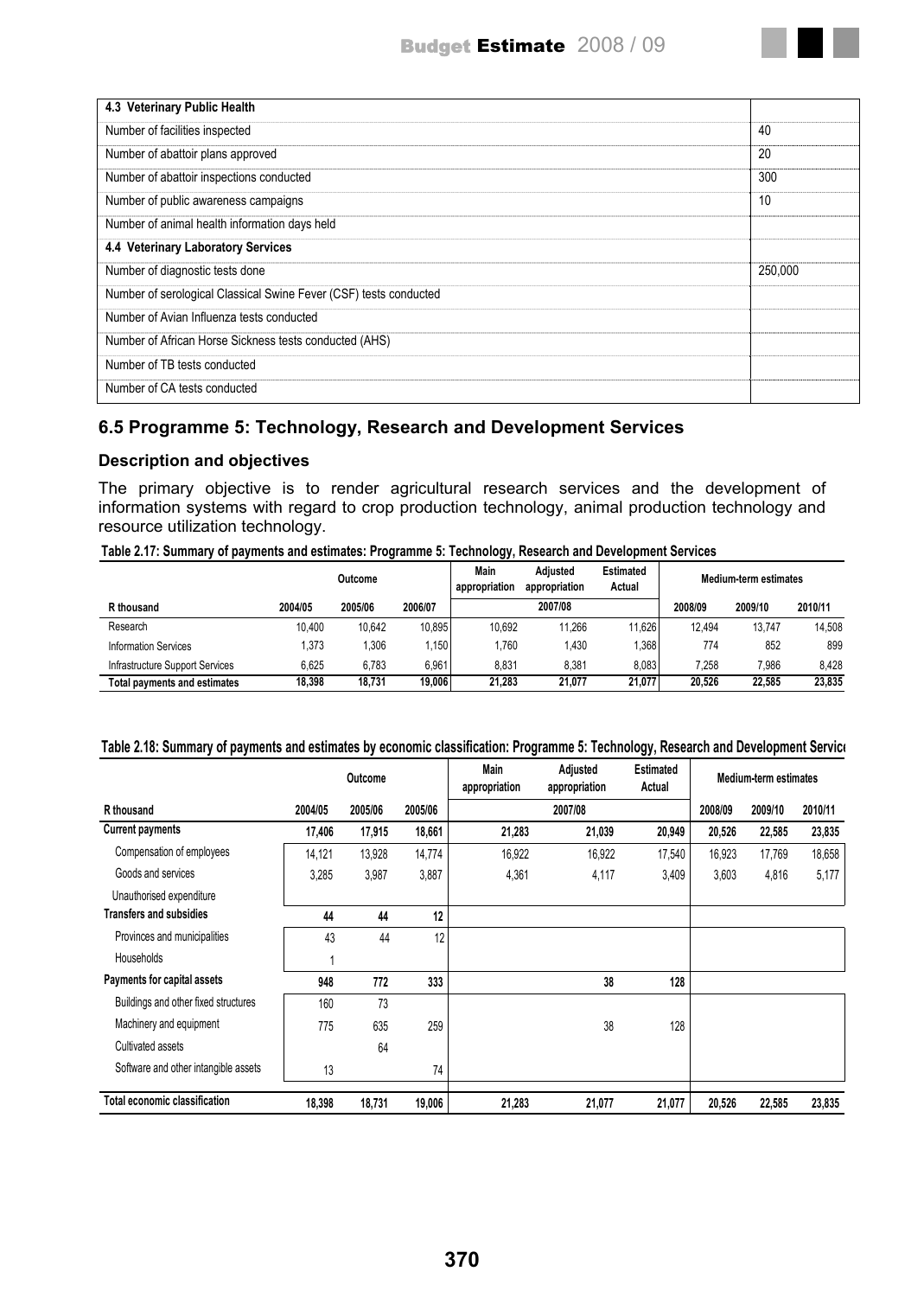## **6.5.1 Research**

### **Description and objectives**

The objective of research is to facilitate, conduct and co-ordinate the identification of agricultural research needs; development/adapting or transferring appropriate technology to farmers, and to participate in multi-disciplinary agricultural development projects. Farm systems and applied research is undertaken at Glen and other provincial sites primarily in the fields of crop and animal production and pasture management.

An upgraded soil and water laboratory complements the research activities and also performs analysis of soil and water samples for the farming communities at large.

### **6.5.2 Information Services**

#### **Description and objectives**

To co-ordinate the development and dissemination of information to clients, including the development and utilization of various information systems e.g. the Geographical Information System. The professional work performed by this section forms a crucial part of the management of natural conditions and disasters in the Province.

### **6.5.3 Infrastructure Support Services**

#### **Description and objectives**

To provide and maintain infrastructure facilities for the line function to perform their research and other functions, i.e. experimental farms.

This sub-programme deals with the development and maintenance of the farm Glen. Farming operations are undertaken in the interest of research, training and the maintenance of a number of top quality herds.

| Programme / Sub programme / Performance Measures                                                  | <b>Target for</b>       |
|---------------------------------------------------------------------------------------------------|-------------------------|
| <b>QUARTERLY OUTPUTS</b>                                                                          | 2008/09 as per<br>(APP) |
| Programme 5: Technology Research and Development Services                                         |                         |
| 5.2 Information Services                                                                          |                         |
| Number of demonstration trials conducted                                                          |                         |
| Number of information packs disseminated                                                          | 30                      |
| 5.3 Infrastructure Support Services                                                               |                         |
| Number of research infrastructure provided                                                        | 7                       |
| Number of research infrastructure maintained                                                      | 7                       |
| <b>ANNUAL MEASURES</b>                                                                            |                         |
| Programme 5: Technology Research and Development Services                                         |                         |
| 5.1 Research                                                                                      |                         |
| Number of research projects planned which address specific commodity's production constraints     | 2                       |
| Number of research projects implemented which address specific commodity's production constraints | 6                       |
| Number of research projects completed which address specific commodity's production constraints   |                         |
| Number of technologies developed                                                                  | 0                       |
| 5.2 Information Services                                                                          |                         |
| Number of technologies transferred                                                                | 0                       |
| Number of semi scientific/scientific papers published                                             | 2                       |

#### **Service delivery measures**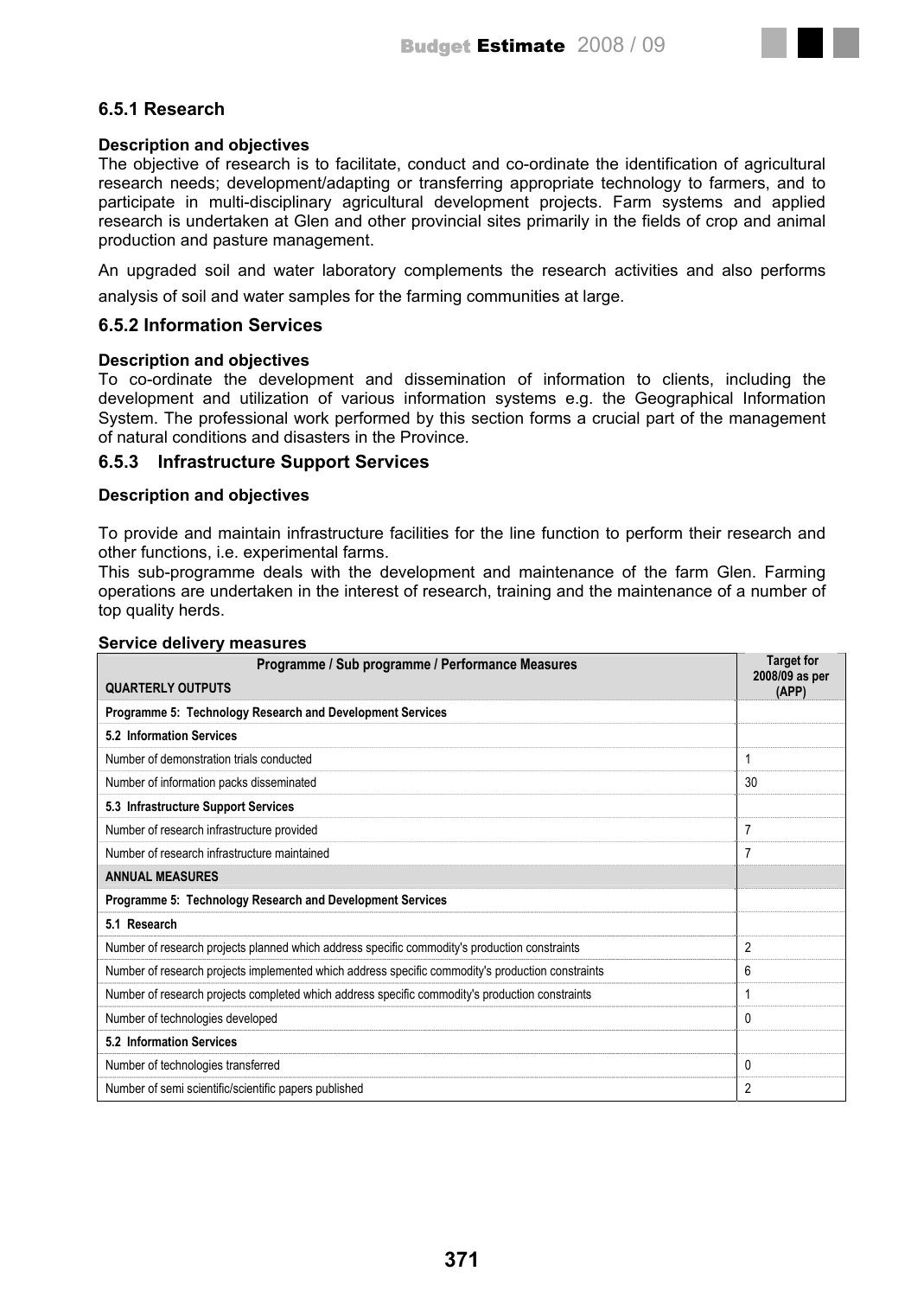

## **Description and objectives**

To provide economic support to internal and external clients with regard to marketing, statistical information including financial feasibility and economic viability studies. The long-standing shortage of staff in Agricultural Economics is currently being addressed in terms of the additional appropriation to try and deal with the increasing demand for professional agricultural economic services. The programme will in 2008/09 be restructured and expanded to cater for agricultural business development on an increased scale, including economic development planning capacity. Institutional capacity building for farmers and project management for CASP, in particular.

|  |  | Table 2.19: Summary of payments and estimates: Programme 6: Agricultural Economics |
|--|--|------------------------------------------------------------------------------------|
|  |  |                                                                                    |

|                              |         | Outcome |         | Main<br>Adiusted<br><b>Estimated</b><br>appropriation<br>Actual<br>appropriation |         |       | <b>Medium-term estimates</b> |         |         |  |
|------------------------------|---------|---------|---------|----------------------------------------------------------------------------------|---------|-------|------------------------------|---------|---------|--|
| R thousand                   | 2004/05 | 2005/06 | 2006/07 |                                                                                  | 2007/08 |       | 2008/09                      | 2009/10 | 2010/11 |  |
| <b>Marketing Services</b>    | 1,747   | .858    | ,674    | 3,773                                                                            | 3.758   | 3,758 | 3,257                        | 3,584   | 3,782   |  |
| Macro-economics & Statistics | 226     | 253     | 228     | 250                                                                              | 250     | 250   | 313                          | 344     | 363     |  |
| Total payments and estimates | 1.973   | 2.111   | 1.9021  | 4,023                                                                            | 4.008   | 4,008 | 3,570                        | 3,928   | 4.145   |  |

#### **Table 2.20: Summary of provincial payments and estimates by economic classification:Programme 6: Agricultural Economics**

|                                      |         | Outcome |         | <b>Main appropriation</b> | Adjusted<br>appropriation | <b>Estimated</b><br>Actual | <b>Medium-term estimates</b> |         |         |
|--------------------------------------|---------|---------|---------|---------------------------|---------------------------|----------------------------|------------------------------|---------|---------|
| R thousand                           | 2004/05 | 2005/06 | 2006/07 |                           | 2007/08                   |                            | 2008/09                      | 2009/10 | 2010/11 |
| <b>Current payments</b>              | 1,947   | 2,033   | 1,901   | 4,023                     | 4,003                     | 4,003                      | 3,570                        | 3,928   | 4,145   |
| Compensation of employees            | 1,668   | 1,698   | 1,334   | 2,917                     | 2,917                     | 2,812                      | 2,771                        | 2,909   | 3,054   |
| Goods and services                   | 279     | 335     | 567     | 1,106                     | 1,086                     | 1,191                      | 799                          | 1,019   | 1,091   |
| Unauthorised expenditure             |         |         |         |                           |                           |                            |                              |         |         |
| <b>Transfers and subsidies</b>       | 5       | 6       | 4       |                           |                           |                            |                              |         |         |
| Provinces and municipalities         | 5       | 6       |         |                           |                           |                            |                              |         |         |
| <b>Households</b>                    |         |         |         |                           |                           |                            |                              |         |         |
| Payments for capital assets          | 21      | 72      |         |                           | 5                         | 5                          |                              |         |         |
| Buildings and other fixed structures |         |         |         |                           |                           |                            |                              |         |         |
| Machinery and equipment              | 21      | 72      |         |                           |                           |                            |                              |         |         |
| Software and other intangible assets |         |         |         |                           | 5                         | 5                          |                              |         |         |
| Total economic classification        | 1,973   | 2,111   | 1,902   | 4,023                     | 4,008                     | 4,008                      | 3,570                        | 3,928   | 4,145   |

## **6.6.1 Marketing Services**

## **Description and objectives**

To identify and disseminate information on marketing opportunities for value adding and to provide farm economics support to other programmes and clients (financial feasibility and viability studies).

## **6.6.2 Macro-economics and Statistics**

### **Description and objectives**

To develop a database on various economic statistics and trends, develop and analyze various economic models and evaluate international/national and local policies on the agricultural sector.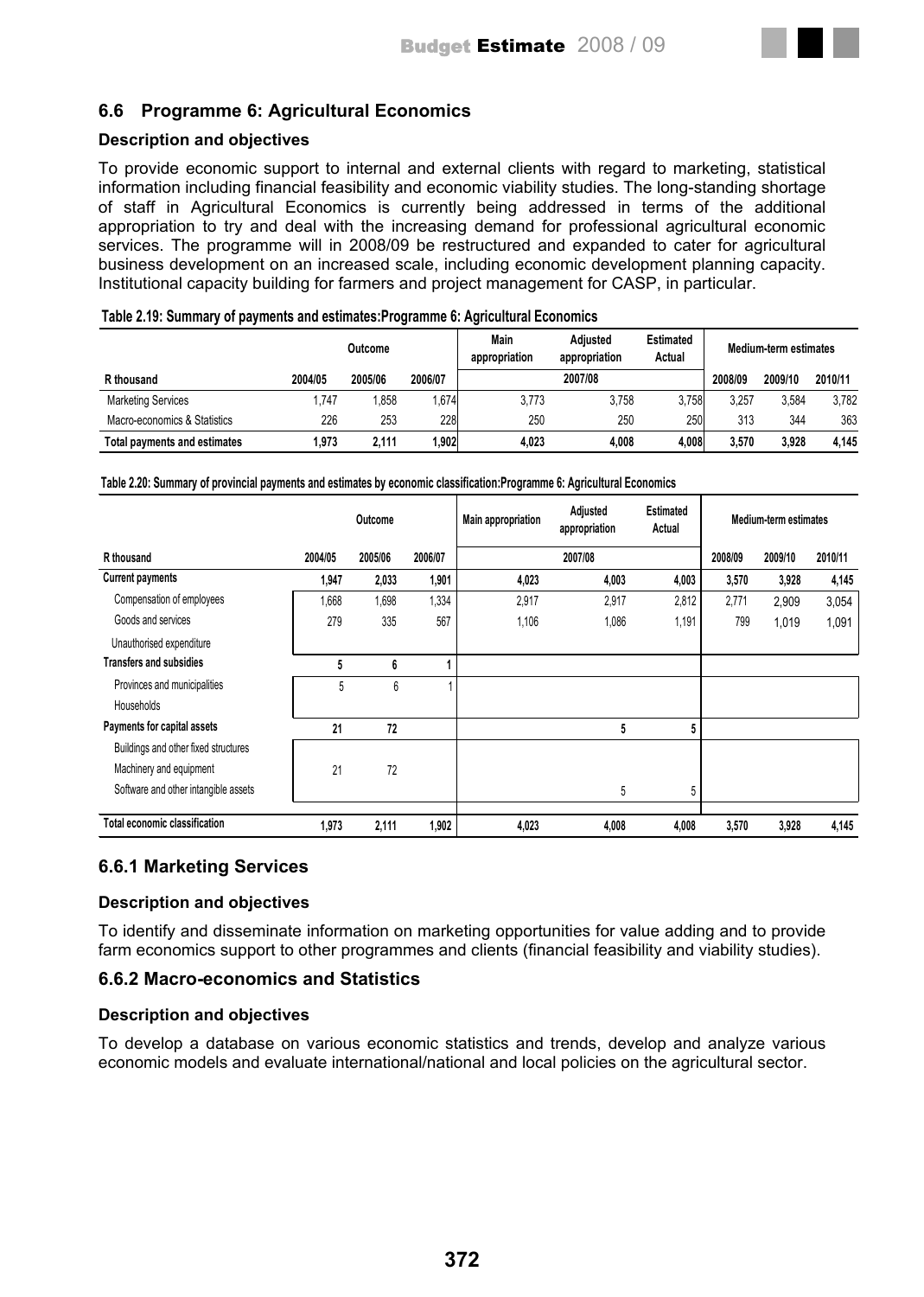

#### **Service delivery measures**

| Programme / Sub programme / Performance Measures              | <b>Target for</b><br>2008/09 as per |
|---------------------------------------------------------------|-------------------------------------|
| <b>QUARTERLY OUTPUTS</b>                                      | (APP)                               |
| Programme 6: Agricultural Economics                           |                                     |
| 6.1 Marketing Services                                        |                                     |
| Number of market-access opportunities secured                 | 55                                  |
| Number of beneficiaries supported to access markets           | 22                                  |
| Number of clients provided with marketing information         | 920                                 |
| Number of business plans developed                            | 15                                  |
| Number of feasibility studies conducted                       | 15                                  |
| Number of viability studies conducted                         | 15                                  |
| 6.2 Macroeconomics and Statistics                             |                                     |
| Number of enterprise budgets updated                          | 40                                  |
| Number of economic and statistical data requests responded to | 10                                  |
| <b>ANNUAL MEASURES</b>                                        |                                     |
| Number of enterprise budgets developed                        | 10                                  |

# **6.7 Programme 7: Structured Agricultural Training**

## **Description and objectives**

The purpose of the Structured Agricultural Training is to facilitate and provide education to all participants in the agricultural sector in order to establish a knowledgeable and competitive sector. Tertiary agricultural and non-formal training is provided by the Glen College of Agriculture, now a fully accredited institution with the Higher Education Qualification Committee (HEQC).

#### **Table 2.21: Summary of payments and estimates:Programme 7: Structured Agricultural Training**

|                              |         | Outcome |         | <b>Main appropriation</b> | Adjusted<br>appropriation | <b>Estimated</b><br>Actual |         | Medium-term estimates |         |
|------------------------------|---------|---------|---------|---------------------------|---------------------------|----------------------------|---------|-----------------------|---------|
| R thousand                   | 2004/05 | 2005/06 | 2006/07 |                           | 2007/08                   |                            | 2008/09 | 2009/10               | 2010/11 |
| <b>Tertiary Education</b>    | 6,018   | 7,133   | 6,615   | 8,594                     | 8,488                     | 8,488                      | 8.146   | 8,963                 | 9,459   |
| Further Education & Training | 3,726   | 4,090   | 4,152   | 3,620                     | 3,600                     | 3,600                      | 3.609   | 3.971                 | 4.191   |
| Total payments and estimates | 9,744   | 11.223  | 10,767  | 12.214                    | 12.088                    | 12,088                     | 11.755  | 12.934                | 13.650  |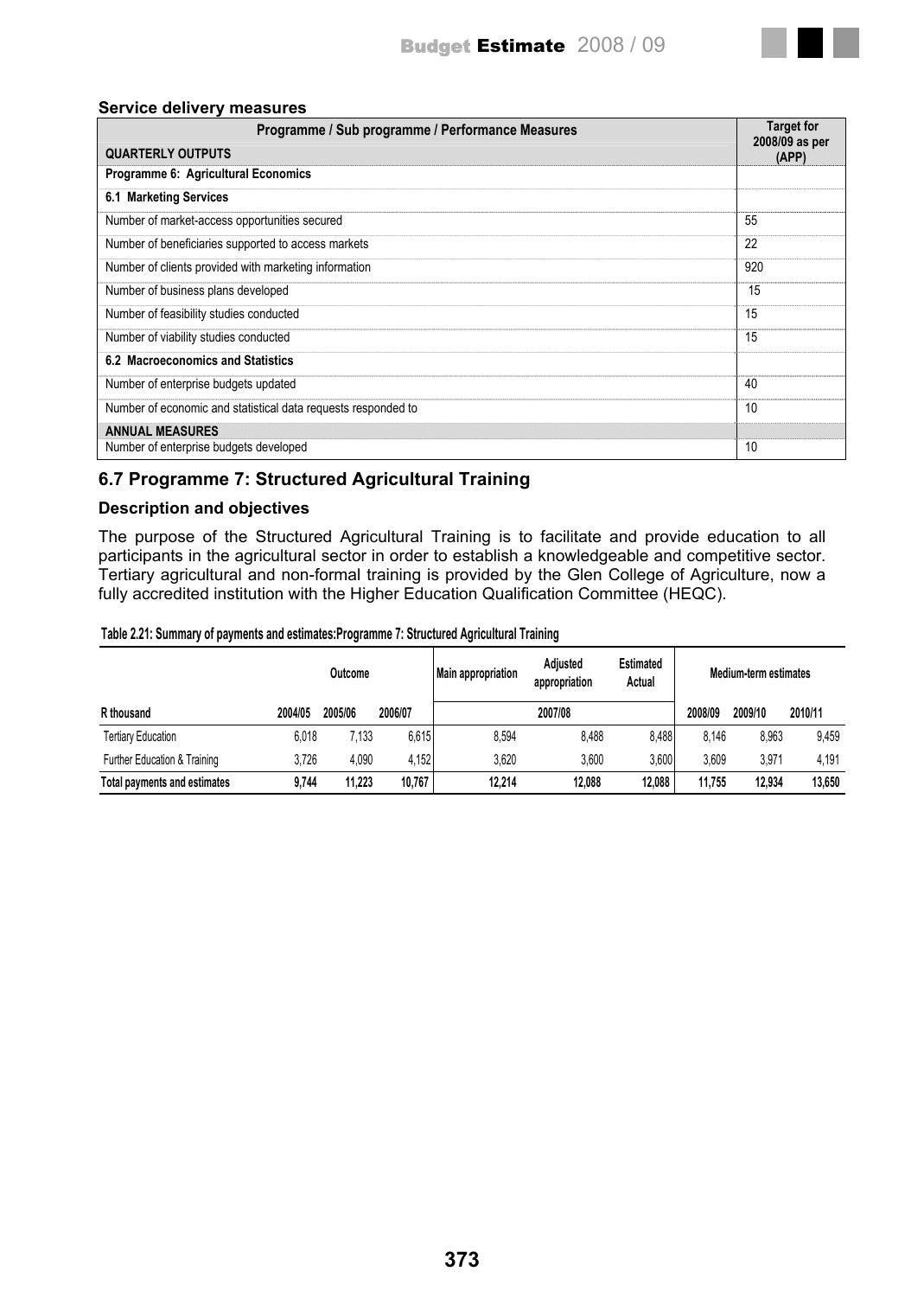|                                      |         | Outcome |         | Main<br>appropriation | Adjusted<br>appropriation | <b>Estimated</b><br>Actual | <b>Medium-term estimates</b> |         |         |
|--------------------------------------|---------|---------|---------|-----------------------|---------------------------|----------------------------|------------------------------|---------|---------|
| R thousand                           | 2004/05 | 2005/06 | 2006/07 |                       | 2007/08                   |                            | 2008/09                      | 2009/10 | 2010/11 |
| <b>Current payments</b>              | 9,374   | 10,878  | 10,670  | 12,214                | 11,948                    | 11,328                     | 11,755                       | 12,934  | 13,650  |
| Compensation of employees            | 7,706   | 7,779   | 8,387   | 9,923                 | 9,623                     | 8,734                      | 10,297                       | 10,812  | 11,353  |
| Goods and services                   | 1,668   | 3,099   | 2,283   | 2,291                 | 2,325                     | 2,594                      | 1,458                        | 2,122   | 2,297   |
| Unauthorised expenditure             |         |         |         |                       |                           |                            |                              |         |         |
| <b>Transfers and subsidies</b>       | 23      | 23      | 6       |                       |                           |                            |                              |         |         |
| Provinces and municipalities         | 23      | 23      | 6       |                       |                           |                            |                              |         |         |
| Non-profit institutions              |         |         |         |                       |                           |                            |                              |         |         |
| Households                           |         |         |         |                       |                           |                            |                              |         |         |
| Payments for capital assets          | 347     | 322     | 91      |                       | 140                       | 760                        |                              |         |         |
| Buildings and other fixed structures | 50      |         |         |                       |                           |                            |                              |         |         |
| Machinery and equipment              | 297     | 281     | 91      |                       | 140                       | 760                        |                              |         |         |

#### **Table 2.22: Summary of payments and estimates by economic classification: Programme 7: Structured Agricultural Training**

# **6.7.1 Tertiary Education**

Software and other intangible assets 41

## **Description and objectives**

The objective of Glen College of Agriculture is to provide formal education on a post grade 12-level (NQF levels 5 to 8) to anybody who qualifies and has the desire to obtain a formal qualification.

**Total economic classification 11,223 9,744 10,767 12,214 12,088 12,088 11,755 12,934 13,650** 

# **6.7.2 Further Education and Training (FET)**

## **Description and objectives**

**Service delivery measures** 

The Glen Agricultural Institute provides further education, or non-formal training, and its objective is to provide non-formal training within the provisos of NQF levels 1 to 4, and in the form of short courses to anybody who desires to participate, with special emphasis on emerging farmers and farm workers.

| Programme / Sub programme / Performance Measures        | <b>Target for</b><br>2008/09 as per |
|---------------------------------------------------------|-------------------------------------|
| <b>QUARTERLY OUTPUTS</b>                                | (APP)                               |
| Programme 7: Structured Agricultural Training           |                                     |
| 7.1 Tertiary Education                                  |                                     |
| Number of accredited short courses offered              | $\overline{2}$                      |
| Number of students successfully completed short courses | 40                                  |
| Number of learner ship/interns supported                |                                     |
| 7.2 Further Education and Training (FET)                |                                     |
| Number of short courses offered                         | 200                                 |
| Number of emerging farmers trained                      | 3,250                               |
| Number of commercial farmers trained                    |                                     |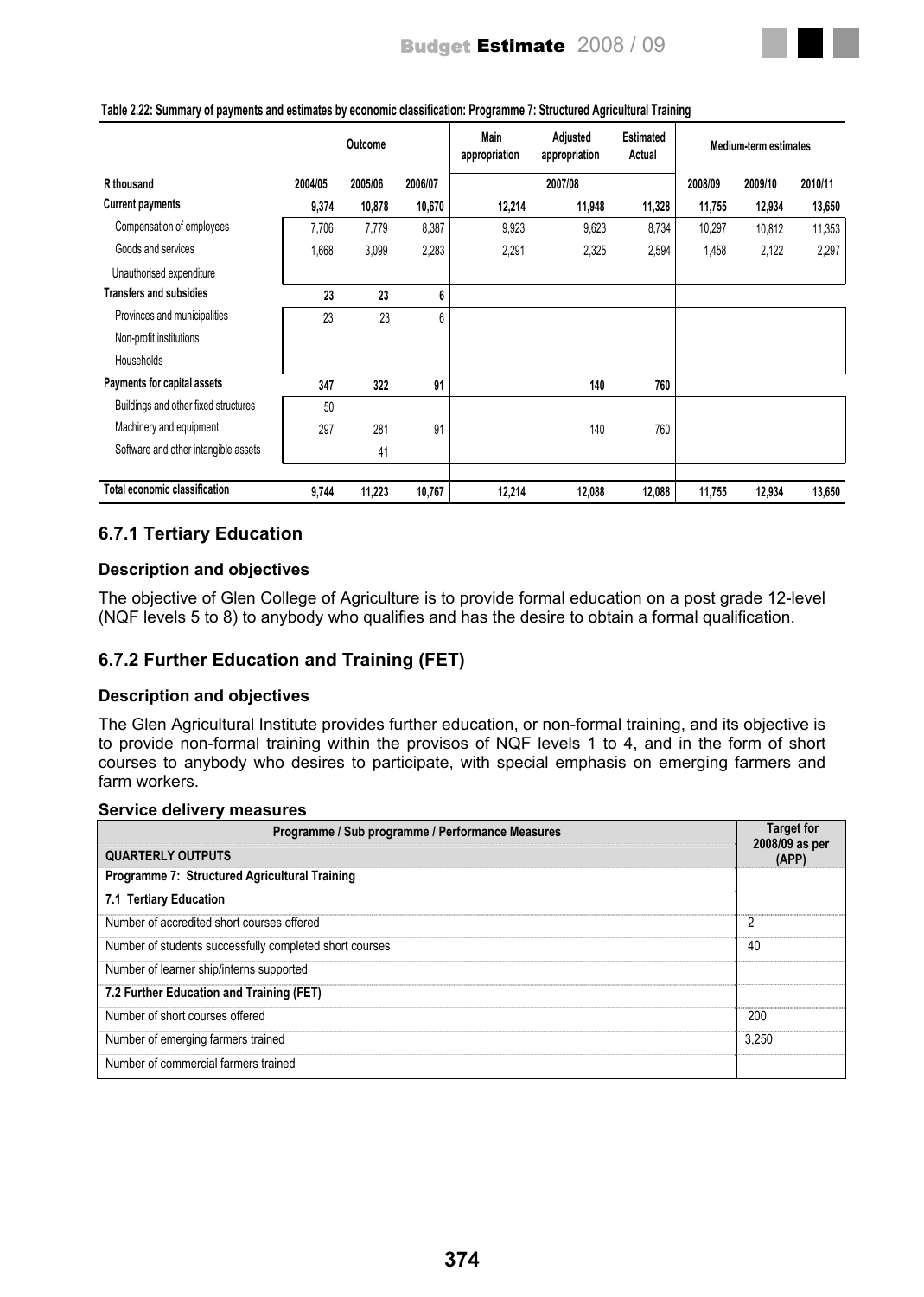| <b>ANNUAL MEASURES</b>                                   |     |
|----------------------------------------------------------|-----|
| <b>Programme 7: Structured Agricultural Training</b>     |     |
| 7.1 Tertiary Education                                   |     |
| Number of students enrolled in tertiary institutions     |     |
| Number of students successfully completed formal courses | -57 |
| Number of bursaries awarded                              | 35  |

# **6.8 Other programme information**

# **6.8.1 Personnel numbers and costs**

#### **Table 2.23: Personnel numbers and costs<sup>1</sup> : Agriculture**

| <b>Personnel numbers</b>                    | As at<br>31 March 2005 | As at<br>31 March 2006 | As at<br>31 March 2007 | As at   | As at<br>31 March 2008 31 March 2009 | As at<br>31 March 2010 | As at<br>31 March 2011 |
|---------------------------------------------|------------------------|------------------------|------------------------|---------|--------------------------------------|------------------------|------------------------|
| Administration                              | 521                    | 442                    | 441                    | 444     | 447                                  | 450                    | 450                    |
| Sustainable Resource Management             | 45                     | 43                     | 45                     | 56      | 62                                   | 68                     | 68                     |
| Farmer Support & Development                | 306                    | 328                    | 328                    | 340     | 346                                  | 352                    | 352                    |
| <b>Veterinary Services</b>                  | 128                    | 117                    | 119                    | 129     | 134                                  | 139                    | 139                    |
| Technology, Research & Development Services | 175                    | 160                    | 156                    | 164     | 168                                  | 172                    | 172                    |
| <b>Agricultural Economics</b>               | 9                      | 7                      | 8                      | 16      | 20                                   | 24                     | 24                     |
| <b>Structured Agricultural Training</b>     | 76                     | 74                     | 73                     | 77      | 79                                   | 81                     | 81                     |
| <b>Total personnel numbers: Agriculture</b> | 1,260                  | 1,171                  | 1,170                  | 1,226   | 1,256                                | 1,286                  | 1,286                  |
| Total personnel cost (R thousand)           | 123,858                | 132,790                | 135,827                | 158,071 | 175,809                              | 184,970                | 195,073                |
| Unit cost (R thousand)                      | 98                     | 113                    | 116                    | 129     | 140                                  | 144                    | 152                    |
| 1 Full-time equivalent                      |                        |                        |                        |         |                                      |                        |                        |

*1. Full-time equivalent*

## **Table 2.24: Summary of departmental personnel numbers and costs**

|                                             | Outcome |                |         | Main<br>appropriation | Adjusted<br>appropriation | <b>Estimated</b><br>Actual |         | <b>Medium-term estimates</b> |         |
|---------------------------------------------|---------|----------------|---------|-----------------------|---------------------------|----------------------------|---------|------------------------------|---------|
|                                             | 2004/05 | 2005/06        | 2006/07 |                       | 2007/08                   |                            | 2008/09 | 2009/10                      | 2010/11 |
| <b>Total for department</b>                 |         |                |         |                       |                           |                            |         |                              |         |
| Personnel numbers (head count)              | 1.260   | 1,171          | 1,170   | 1,226                 | 1,231                     | 1,231                      | 1,256   | 1,286                        | 1,286   |
| Personnel cost (R'000)                      | 123,858 | 132,790        | 135,827 | 160,000               | 157,738                   | 158,071                    | 175.809 | 184,970                      | 195,073 |
| Human resources component                   |         |                |         |                       |                           |                            |         |                              |         |
| Personnel numbers (head count)              | 35      | 32             | 32      | 35                    | 36                        | 37                         | 38      | 38                           | 38      |
| Personnel cost (R'000)                      | 3,414   | 6,492          | 6,221   | 6,199                 | 9,199                     | 9,199                      | 6,666   | 6,999                        | 7,649   |
| Head count as % of total for department     | 3       | 3              |         | 3                     | 3                         |                            | 3       | 3                            | 3       |
| Personnel cost as % of total for department | 3       | 5              |         | 4                     | 6                         |                            | 4       | 4                            | 4       |
| <b>Finance component</b>                    |         |                |         |                       |                           |                            |         |                              |         |
| Personnel numbers (head count)              | 61      | 56             | 56      | 56                    | 58                        | 60                         | 61      | 61                           | 61      |
| Personnel cost (R'000)                      | 8,196   | 8,709          | 9,314   | 11,069                | 11,069                    | 11,069                     | 12,463  | 13,086                       | 13,740  |
| Head count as % of total for department     | 5       | 5              |         | 5                     | 5                         |                            | 5       | 5                            | 5       |
| Personnel cost as % of total for department | 7       | $\overline{7}$ |         | 7                     | 7                         |                            |         | 7                            |         |
| <b>Full time workers</b>                    |         |                |         |                       |                           |                            |         |                              |         |
| Personnel numbers (head count)              | 1.260   | 1,171          | 1,170   | 1,226                 | 1,231                     | 1,231                      | 1,256   | 1,286                        | 1,286   |
| Personnel cost (R'000)                      | 123.858 | 132.790        | 135,827 | 160,000               | 157,738                   | 158,071                    | 175,809 | 184,970                      | 195,073 |
| Head count as % of total for department     | 100     | 100            | 100     | 100                   | 100                       | 100                        | 100     | 100                          | 100     |
| Personnel cost as % of total for department | 100     | 100            | 100     | 100                   | 100                       | 100                        | 100     | 100                          | 100     |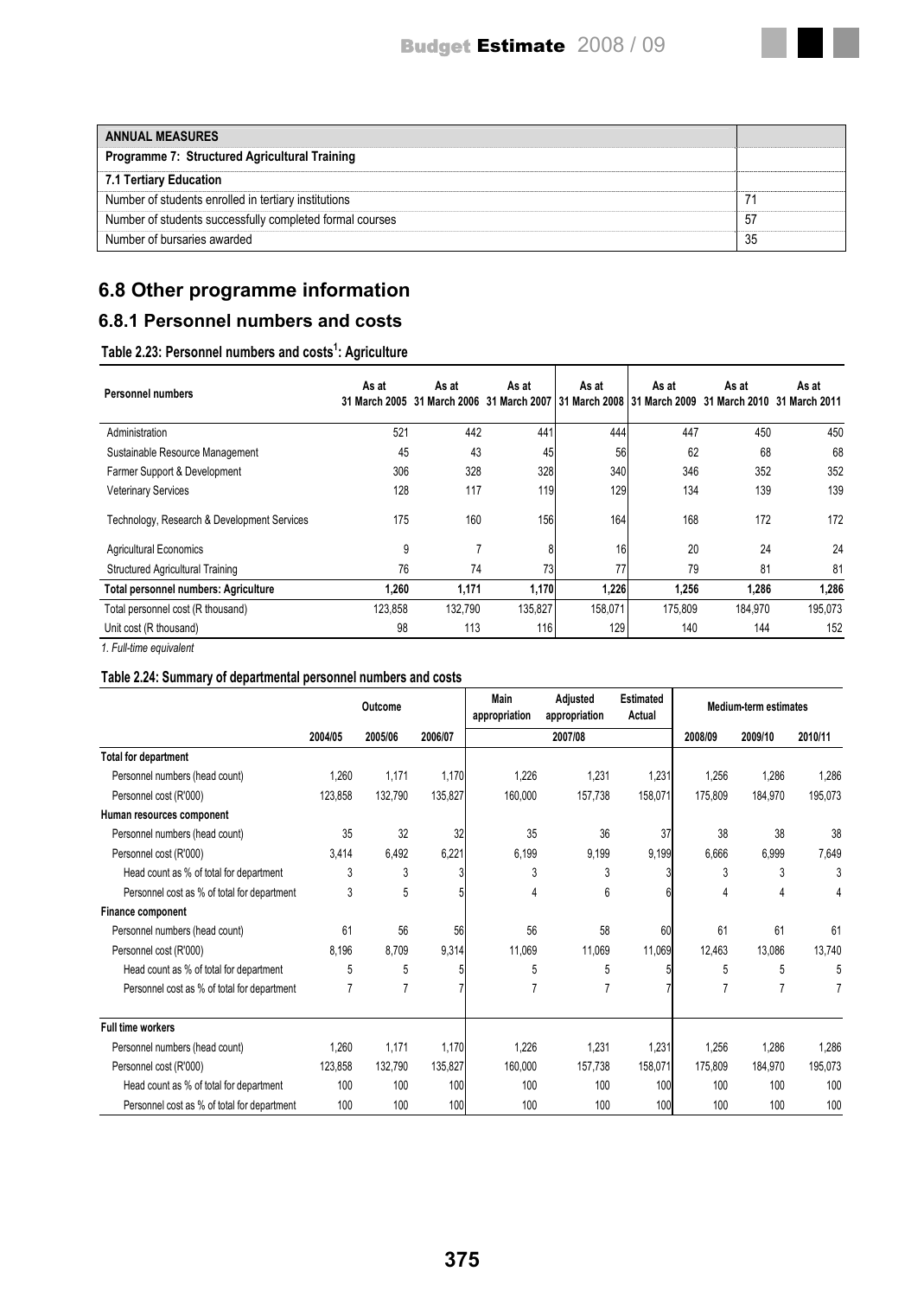

#### **Table 2.25(a): Payments on training: Agriculture**

*\*Note 1: The Department runs a centralised budget for training since 2003/04 although some programme-specific expenditure is permissible.*

## **6.8.2 Training**

#### **Table 2.25(b): Information on training: Agriculture**

|                                  |         | Outcome |         | Main<br>appropriation | Adjusted<br>appropriation | <b>Estimated</b><br>Actual | <b>Medium-term estimates</b> |         |          |
|----------------------------------|---------|---------|---------|-----------------------|---------------------------|----------------------------|------------------------------|---------|----------|
|                                  | 2004/05 | 2005/06 | 2006/07 |                       | 2007/08                   |                            | 2008/09                      | 2009/10 | 20010/11 |
| Number of staff                  |         |         |         |                       |                           |                            |                              |         |          |
| Number of personnel trained      | 383     | 395     | 380     | 350                   | 350                       | 350                        | 450                          | 600     | 600      |
| of which                         |         |         |         |                       |                           |                            |                              |         |          |
| Male                             | 214     | 190     | 146     | 150                   | 150                       | 150                        | 150                          | 250     | 250      |
| Female                           | 169     | 205     | 234     | 200                   | 200                       | 200                        | 300                          | 350     | 350      |
| Number of training opportunities |         |         |         |                       |                           |                            |                              |         |          |
| of which                         |         |         |         |                       |                           |                            |                              |         |          |
| Tertiary                         |         |         |         | 4                     | 4                         | 4                          | 6                            | 10      | 10       |
| Workshops                        |         |         |         | 30                    | 30                        | 30                         | 35                           | 45      | 45       |
| <b>Seminars</b>                  |         |         |         | 30                    | 30                        | 30                         | 35                           | 40      | 40       |
| Other                            |         |         |         |                       |                           |                            |                              |         |          |
| Number of bursaries offered      |         | 252     |         |                       |                           |                            |                              |         |          |
| Number of interns appointed      | 52      | 41      |         |                       |                           |                            |                              |         |          |
| Number of learnerships appointed |         |         | 14      |                       |                           |                            |                              |         |          |
| Number of days spent on training |         | 176     |         | 264                   | 264                       | 264                        | 264                          | 264     | 264      |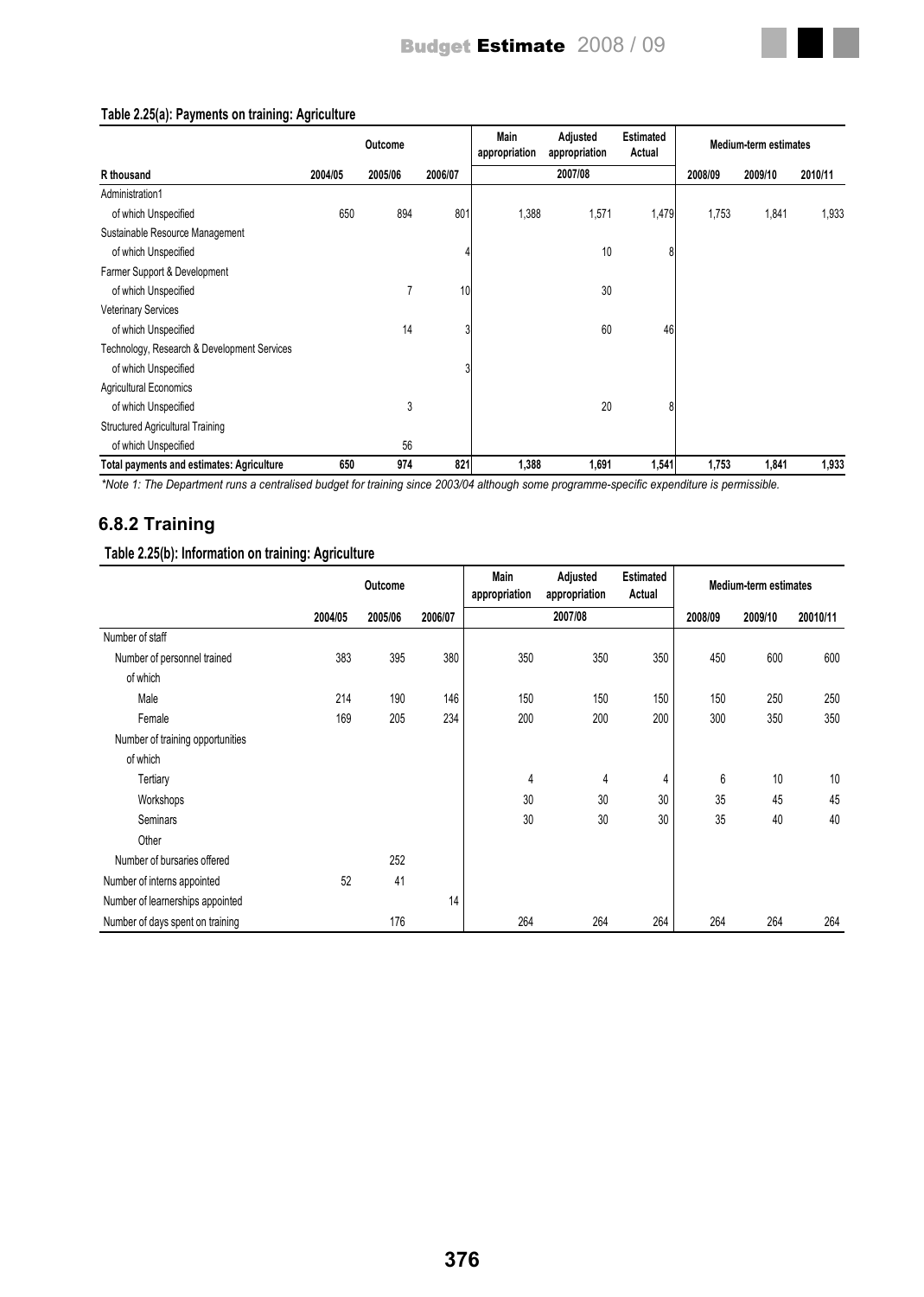

# **ANNEXURE TO BUDGET STATEMENT 2**

# **Table B.1: Specification of receipts: Agriculture**

|                                                                                        |         | Outcome        |         | Main<br>appropriation | Adjusted<br>appropriation | Estimated<br>Actual | <b>Medium-term estimates</b> |         |         |
|----------------------------------------------------------------------------------------|---------|----------------|---------|-----------------------|---------------------------|---------------------|------------------------------|---------|---------|
| R thousand                                                                             | 2004/05 | 2005/06        | 2006/07 |                       | 2007/08                   |                     | 2008/09                      | 2009/10 | 2010/11 |
| Tax receipts                                                                           |         |                |         |                       |                           |                     |                              |         |         |
| Casino taxes                                                                           |         |                |         |                       |                           |                     |                              |         |         |
| Horse racing taxes                                                                     |         |                |         |                       |                           |                     |                              |         |         |
| Liquor licences                                                                        |         |                |         |                       |                           |                     |                              |         |         |
| Motor vehicle licences                                                                 |         |                |         |                       |                           |                     |                              |         |         |
| Sales of goods and services other than capital assets                                  | 2,578   | 1,800          | 2,169   | 2,132                 | 2,628                     | 2,162               | 2,768                        | 2,891   | 3,025   |
| Sale of goods and services produced by department (excluding capital as:               | 2,578   | 1,800          | 2,169   | 2,132                 | 2,628                     | 2,162               | 2,768                        | 2,891   | 3,025   |
| Sales by market establishments                                                         | 2,054   | $\overline{c}$ | 100     | 25                    | 35                        | 25                  |                              |         |         |
| Administrative fees                                                                    | 37      | $56\,$         | 361     | 335                   | 129                       | 335                 | 95                           | 95      | $95\,$  |
| Other sales                                                                            | 487     | 1,742          | 1,708   | 1,772                 | 2,464                     | 1,802               | 2,673                        | 2,796   | 2,930   |
| Of which                                                                               |         |                |         |                       |                           |                     |                              |         |         |
| Tuition fees                                                                           | 432     | 432            | 200     | 500                   | 500                       | 500                 | 510                          | 520     | 530     |
| Laboratory services (soil and animal testing)                                          | 55      | 55             | $30\,$  | 250                   | 250                       | 250                 | 260                          | 270     | 280     |
| Sale of surplus agricultural produce                                                   |         | 500            | 500     | 100                   | 100                       | 100                 | 110                          | 120     | 130     |
|                                                                                        |         |                |         |                       |                           |                     |                              |         |         |
| Sales of scrap, waste, arms and other used current goods (excluding<br>capital assets) |         |                |         |                       |                           |                     |                              |         |         |
|                                                                                        |         |                |         |                       |                           |                     |                              |         |         |
| Transfers received from:                                                               |         |                |         |                       |                           |                     |                              |         |         |
| Other governmental units                                                               |         |                |         |                       |                           |                     |                              |         |         |
| Universities and technikons                                                            |         |                |         |                       |                           |                     |                              |         |         |
| Foreign governments                                                                    |         |                |         |                       |                           |                     |                              |         |         |
| International organisations                                                            |         |                |         |                       |                           |                     |                              |         |         |
| Public corporations and private enterprises                                            |         |                |         |                       |                           |                     |                              |         |         |
| Households and non-profit institutions                                                 |         |                |         |                       |                           |                     |                              |         |         |
| Fines, penalties and forfeits                                                          |         |                |         |                       |                           |                     |                              |         |         |
| Interest, dividends and rent on land                                                   | 1       | 25             | 61      | 55                    | $50\,$                    | 105                 | 65                           | $70\,$  | 73      |
| Interest                                                                               |         | 25             | 61      | $55\,$                | $50\,$                    | 105                 | 65                           | 70      | $73\,$  |
| Dividends                                                                              |         |                |         |                       |                           |                     |                              |         |         |
| Rent on land                                                                           |         |                |         |                       |                           |                     |                              |         |         |
| Sales of capital assets                                                                | 31      |                | 603     | 250                   | 550                       | 250                 | 282                          | 296     | $309 -$ |
| Land and subsoil assets                                                                |         |                |         |                       |                           |                     |                              |         |         |
| Other capital assets                                                                   | 31      |                | 603     | 250                   | 550                       | 250                 | 282                          | 296     | 309     |
| Financial transactions in assets and liabilities                                       | 1,247   | 852            | 4,526   | 500                   | 879                       | 21,353              | 554                          | 560     | 569     |
| Total departmental receipts                                                            | 3,857   | 2,677          | 7,359   | 2,937                 | 4,107                     | 23,870              | 3,669                        | 3,817   | 3,976   |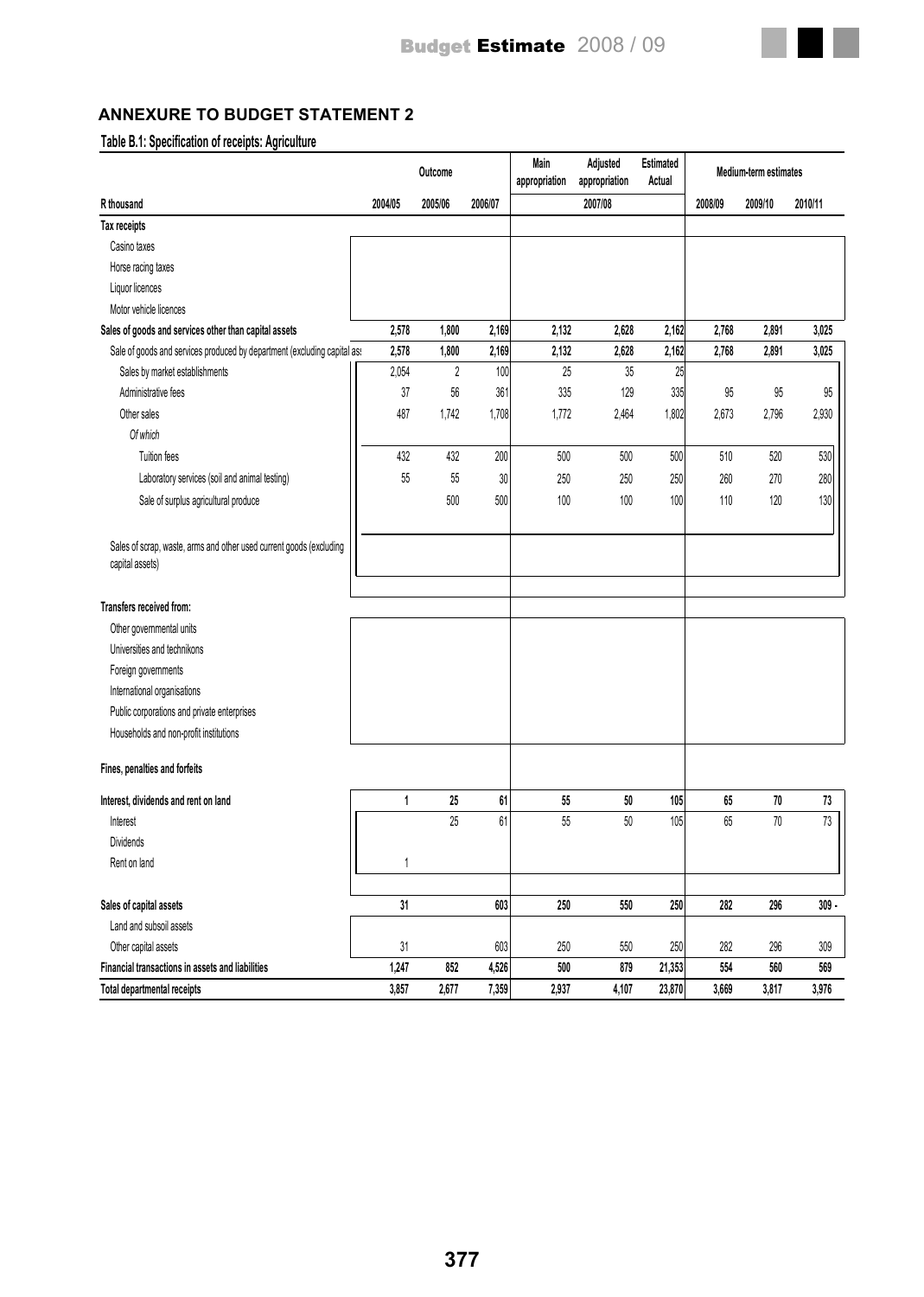

# **Table B.3:Payments by economic classification: Department of Agriculture**

|                                                                     |              | Outcome          |                  | <b>Main appropriation</b> | Adjusted<br>appropriation | <b>Estimated</b><br>Actual |                  | <b>Medium-term estimates</b> |                  |
|---------------------------------------------------------------------|--------------|------------------|------------------|---------------------------|---------------------------|----------------------------|------------------|------------------------------|------------------|
| R thousand                                                          | 2004/05      | 2005/06          | 2006/07          |                           | 2007/08                   |                            | 2008/9           | 2009/10                      | 2010/11          |
| <b>Current payments</b>                                             | 166,948      | 202,527          | 189,533          | 229,685                   | 250,084                   | 238,575                    | 262,734          | 291,743                      | 311,011          |
| Compensation of employees                                           | 123,858      | 132,790          | 135,827          | 160,000                   | 160,886                   | 158,071                    | 175,809          | 184,970                      | 195,073          |
| Salaries and wages                                                  | 105.348      | 115,320          | 118,045          | 136,779                   | 137,306                   | 134,491                    | 154,712          | 162,774                      | 171,664          |
| Social contributions                                                | 18,510       | 17,470           | 17,782           | 23,221                    | 23,580                    | 23,580                     | 21,097           | 22,196                       | 23,409           |
| Goods and services                                                  | 43,013       | 69,540           | 53,424           | 69,685                    | 89,198                    | 80,308                     | 86,925           | 106,773                      | 115,938          |
| of which                                                            |              |                  |                  |                           |                           |                            |                  |                              |                  |
| Veterinary Supplies                                                 | 264          | 269              | 257              | 300                       | 300                       | 300                        | 400              | 500                          | 500              |
| Consultancy fees                                                    | 1,586        | 6,909            | 5,663            | 6,000                     | 6,000                     | 6,000                      | 5,000            | 5,000                        | 5,000            |
| Animal feed                                                         | 237          | 393              | 578              | 600                       | 600                       | 800                        | 593              | 600                          | 650              |
| Transport(excluding subsidised vehicles)                            | 3,192        | 6,994            | 8,355            | 8,355                     | 8,355                     | 8,400                      | 7,388            | 8,000                        | 9,000            |
| Infrastructure (fencing, irrigation)                                | 27           | 523              | 7                | 697                       | 697                       | 697                        | 3,000            | 3,500                        | 4,000            |
| Interest and rent on land                                           |              |                  |                  |                           |                           |                            |                  |                              |                  |
| Interest                                                            |              |                  |                  |                           |                           |                            |                  |                              |                  |
| Rent on land                                                        |              |                  |                  |                           |                           |                            |                  |                              |                  |
| Financial transactions in assets and liabilities                    | 77           | 197              | 282              |                           |                           | 196                        |                  |                              |                  |
| Unauthorised expenditure                                            |              |                  |                  |                           |                           |                            |                  |                              |                  |
|                                                                     |              |                  |                  |                           |                           |                            |                  |                              |                  |
| Transfers and subsidies to1:                                        | 1,260        | 38,015           | 9,910            | 15,489                    | 35,757                    | 9,719                      | 4,900            | 5,212                        | 5,427            |
| Provinces and municipalities                                        | 375          | 413              | 100              | 52                        | 52                        | 52                         | 50               | 55                           | 61               |
| Provinces2                                                          |              |                  |                  |                           |                           |                            |                  |                              |                  |
| <b>Provincial Revenue Funds</b>                                     |              |                  |                  |                           |                           |                            |                  |                              |                  |
| Municipalities3                                                     |              |                  |                  |                           |                           |                            |                  |                              |                  |
| Municipalities                                                      | 375          | 413              | 100              |                           |                           |                            |                  |                              |                  |
| of which: Regional service council levies                           | 375          | 413              | 100              |                           |                           |                            |                  |                              |                  |
| Municipal agencies and funds                                        |              |                  |                  | 52                        | 52                        | 52                         | 50               | 55                           | 61               |
| Departmental agencies and accounts                                  | 123          | 130              | 120              | 137                       | 137                       | 137                        | 150              | 157                          | 166              |
| Provincial agencies and funds                                       |              |                  |                  |                           |                           |                            |                  |                              |                  |
| Social security funds                                               |              |                  |                  |                           |                           |                            |                  |                              |                  |
| PAETA                                                               | 123          | 130              | 120              | 137                       | 137                       | 137                        | 150              | 157                          | 166              |
| Universities and technikons                                         |              |                  |                  |                           |                           |                            |                  |                              |                  |
| Public corporations and private enterprises5                        |              |                  | 1,580            | 10,000                    | 2,000                     | 1,102                      |                  |                              |                  |
| Public corporations                                                 |              |                  |                  |                           |                           |                            |                  |                              |                  |
| Subsidies on production                                             |              |                  |                  |                           |                           |                            |                  |                              |                  |
| Other transfers                                                     |              |                  |                  |                           |                           |                            |                  |                              |                  |
|                                                                     |              |                  |                  |                           |                           |                            |                  |                              |                  |
| Private enterprises                                                 |              |                  |                  |                           |                           |                            |                  |                              |                  |
| Subsidies on production                                             |              |                  |                  |                           |                           |                            |                  |                              |                  |
| Other transfers                                                     |              |                  | 1,580            | 10,000                    | 2,000                     | 1,102                      |                  |                              |                  |
| Foreign governments and international organisations                 |              |                  |                  |                           |                           |                            |                  |                              |                  |
| Non-profit institutions                                             |              | 10,117           |                  |                           |                           |                            |                  |                              |                  |
| Households                                                          | 762          | 27,355           | 8,110            | 5,300                     | 33,568                    | 8,428                      | 4,700            | 5,000                        | 5,200            |
| Social benefits                                                     | 541          | 968              | 2,459            | 2,000                     | 2,000                     | 2,000                      | 2,000            | 2,500                        | 3,000            |
| Other transfers to households                                       | 221<br>8,803 | 26,387           | 5,651            | 3,300                     | 31,568<br>19,166          | 6,428<br>31,713            | 2,700            | 2,500                        | 2,200            |
| Payments for capital assets<br>Buildings and other fixed structures | 5,992        | 58,168<br>49,712 | 27,568<br>17,706 | 28,270<br>27,770          | 12,500                    | 22,097                     | 66,520<br>64,971 | 75,041<br>74,541             | 85,499<br>84,999 |
|                                                                     |              |                  |                  |                           |                           |                            |                  |                              |                  |
| <b>Buildings</b>                                                    |              |                  |                  |                           |                           |                            |                  |                              |                  |
| Other fixed structures                                              | 5,992        | 49,712           | 17,706           | 27,770                    | 12,500                    | 22,097                     | 64,971           | 74,541                       | 84,999           |
| Machinery and equipment                                             | 2,666        | 4,962            | 8,728            | 500                       | 6,606                     | 9,556                      | 1,549            | 500                          | 500              |
| Transport equipment                                                 |              |                  |                  |                           |                           |                            |                  |                              |                  |
| Other machinery and equipment                                       | 2,666        | 4,962            | 8,728            | 500                       | 6,606                     | 9,556                      | 1,549            | 500                          | 500              |
| Cultivated assets                                                   |              | 3,340            | 1,047            |                           | 55                        | 55                         |                  |                              |                  |
| Software and other intangible assets                                | 145          | 154              | 87               |                           | 5                         | 5                          |                  |                              |                  |
| Land and subsoil assets                                             |              |                  |                  |                           |                           |                            |                  |                              |                  |
| <b>Total economic classification</b>                                | 177,011      | 298,710          | 227,011          | 273,444                   | 305,007                   | 280,007                    | 334,154          | 371,996                      | 401,937          |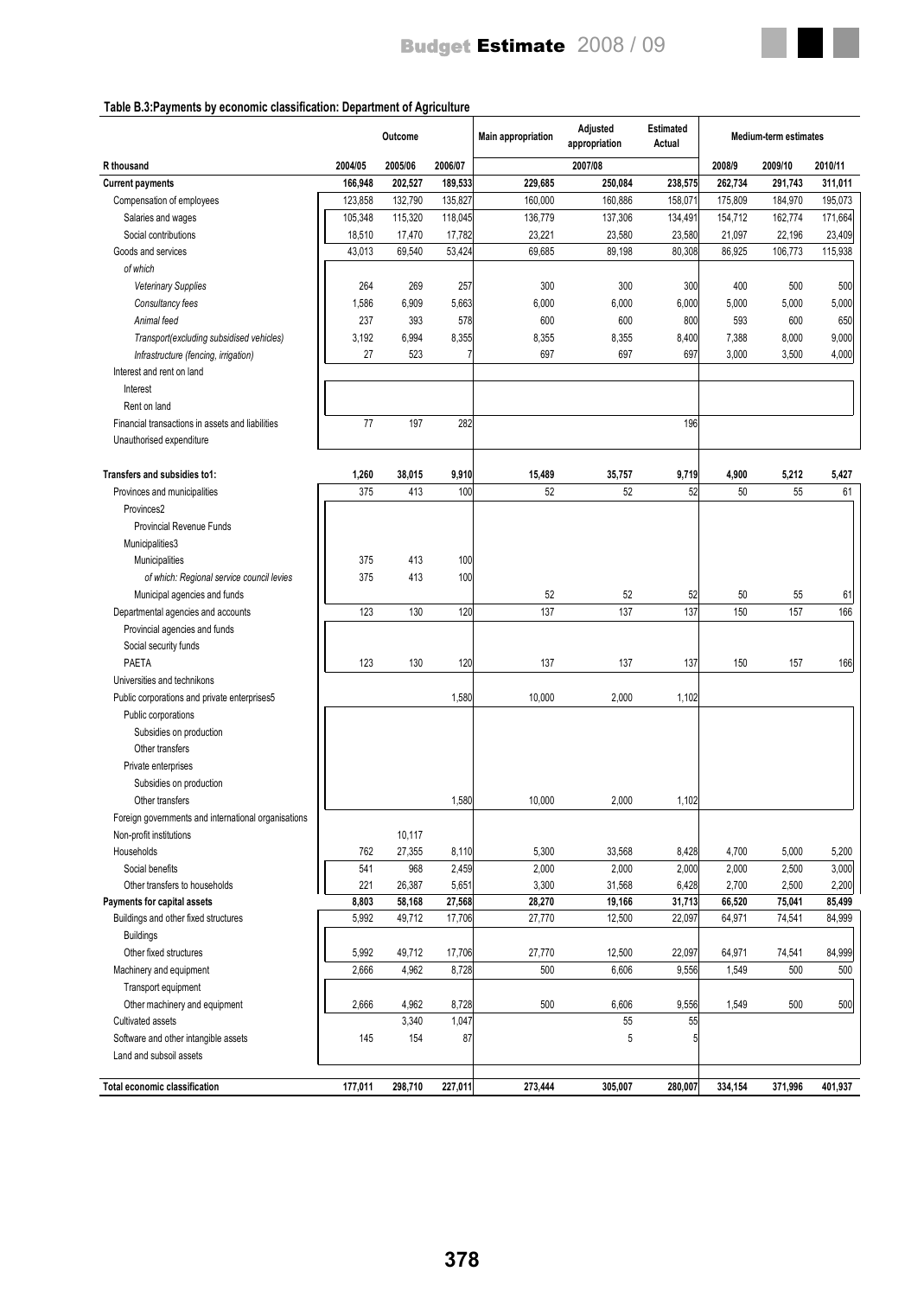

#### **Table B.3: Payments and estimates by economic classification:Programme 1: Administration**

|                                                          |         | Outcome |         | <b>Main appropriation</b> | Adjusted<br>appropriation | Estimated<br>Actual |         | <b>Medium-term estimates</b> |         |
|----------------------------------------------------------|---------|---------|---------|---------------------------|---------------------------|---------------------|---------|------------------------------|---------|
| <b>R</b> thousand                                        | 2004/05 | 2005/06 | 2006/07 |                           | 2007/08                   |                     | 2008/09 | 2009/10                      | 2010/11 |
| <b>Current payments</b>                                  | 65,451  | 76,755  | 70,592  | 85,901                    | 90,379                    | 90,388              | 110,423 | 122,282                      | 130,431 |
| Compensation of employees                                | 43,738  | 49,055  | 46,636  | 54,326                    | 56,395                    | 55,847              | 66,048  | 69,722                       | 74,063  |
| Salaries and wages                                       | 37,432  | 42,737  | 40,550  | 46,650                    | 48,386                    | 47,838              | 58,122  | 61,355                       | 65,175  |
| Social contributions                                     | 6,306   | 6,318   | 6,086   | 7,676                     | 8,009                     | 8,009               | 7,926   | 8,367                        | 8,888   |
| Goods and services                                       | 21,636  | 27,503  | 23,674  | 31,575                    | 33,984                    | 34,345              | 44,375  | 52,560                       | 56,368  |
| of which                                                 |         |         |         |                           |                           |                     |         |                              |         |
| Consultants, contractors & Special Services              | 3,565   | 1,619   | 1,057   | 1,000                     | 1,000                     | 1,000               | 1,100   | 1,200                        | 1,300   |
| <b>Bursaries</b>                                         | 2,851   | 1,391   | 2,000   | 2,000                     | 2,000                     | 2,000               | 700     | 850                          | 1,000   |
| Operating leases                                         | 2,581   | 5,167   | 1,708   | 2,000                     | 2,000                     | 2,000               | 2,200   | 2,420                        | 2,500   |
| Interest and rent on land                                |         |         |         |                           |                           |                     |         |                              |         |
| Interest                                                 |         |         |         |                           |                           |                     |         |                              |         |
| Rent on land                                             |         |         |         |                           |                           |                     |         |                              |         |
| Financial transactions in assets and liabilities         | 77      | 197     | 282     |                           |                           | 196                 |         |                              |         |
| Unauthorised expenditure                                 |         |         |         |                           |                           |                     |         |                              |         |
|                                                          |         |         |         |                           |                           |                     |         |                              |         |
| Transfers and subsidies to <sup>1</sup> :                | 796     | 11,367  | 4,612   | 4,989                     | 4,840                     | 4,700               | 4,900   | 5,212                        | 5,427   |
| Provinces and municipalities                             | 133     | 152     | 34      | 52                        | 52                        | 52                  | 50      | 55                           | 61      |
| Provinces <sup>2</sup>                                   |         |         |         |                           |                           |                     |         |                              |         |
| <b>Provincial Revenue Funds</b>                          |         |         |         |                           |                           |                     |         |                              |         |
| Municipalities <sup>3</sup>                              |         |         |         |                           |                           |                     |         |                              |         |
| Municipalities                                           |         |         |         |                           |                           |                     |         |                              |         |
| of which: Regional service council levies                | 133     | 152     | 34      |                           |                           |                     |         |                              |         |
| Municipal agencies and funds                             |         |         |         | 52                        | 52                        | 52                  | 50      | 55                           | 61      |
| Departmental agencies and accounts                       | 123     | 130     | 120     | 137                       | 137                       | 137                 | 150     | 157                          | 166     |
| Provincial agencies and funds                            |         |         |         |                           |                           |                     |         |                              |         |
| Social security funds                                    |         |         |         |                           |                           |                     |         |                              |         |
| PAETA                                                    | 123     | 130     | 120     | 137                       | 137                       | 137                 | 150     | 157                          | 166     |
| Universities and technikons                              |         |         |         |                           |                           |                     |         |                              |         |
| Public corporations and private enterprises <sup>5</sup> |         |         |         |                           |                           |                     |         |                              |         |
| Public corporations                                      |         |         |         |                           |                           |                     |         |                              |         |
| Subsidies on production                                  |         |         |         |                           |                           |                     |         |                              |         |
| Other transfers                                          |         |         |         |                           |                           |                     |         |                              |         |
| Private enterprises                                      |         |         |         |                           |                           |                     |         |                              |         |
|                                                          |         |         |         |                           |                           |                     |         |                              |         |
| Subsidies on production                                  |         |         |         |                           |                           |                     |         |                              |         |
| Other transfers                                          |         |         |         |                           |                           |                     |         |                              |         |
| Foreign governments and international organisations      |         |         |         |                           |                           |                     |         |                              |         |
| Non-profit institutions                                  |         | 10,117  |         |                           |                           |                     |         |                              |         |
| Households                                               | 540     | 968     | 4,458   | 4,800                     | 4,651                     | 4,511               | 4,700   | 5,000                        | 5,200   |
| Social benefits                                          | 540     | 968     | 2,459   | 2,000                     | 2,000                     | 2,000               | 2,000   | 2,500                        | 3,000   |
| Other transfers to households                            |         |         | 1,999   | 2,800                     | 2,651                     | 2,511               | 2,700   | 2,500                        | 2,200   |
| Payments for capital assets                              | 655     | 5,654   | 372     | 500                       | 628                       | 731                 | 500     | 500                          | 500     |
| Buildings and other fixed structures                     |         | 3,342   |         |                           | 10                        | 10                  |         |                              |         |
| <b>Buildings</b>                                         |         |         |         |                           |                           |                     |         |                              |         |
| Other fixed structures                                   |         | 3,342   |         |                           | 10                        | 10                  |         |                              |         |
| Machinery and equipment                                  | 586     | 2,222   | 372     | 500                       | 618                       | 721                 | 500     | 500                          | 500     |
| Transport equipment                                      |         |         |         |                           |                           |                     |         |                              |         |
| Other machinery and equipment                            | 586     | 2,222   | 372     | 500                       | 618                       | 721                 | 500     | 500                          | 500     |
| Cultivated assets                                        |         |         |         |                           |                           |                     |         |                              |         |
| Software and other intangible assets                     | 69      | 90      |         |                           |                           |                     |         |                              |         |
| Land and subsoil assets                                  |         |         |         |                           |                           |                     |         |                              |         |
|                                                          |         |         |         |                           |                           |                     |         |                              |         |
| Total economic classification                            | 66,902  | 93,776  | 75,576  | 91,390                    | 95,847                    | 95,819              | 115,823 | 127,994                      | 136,358 |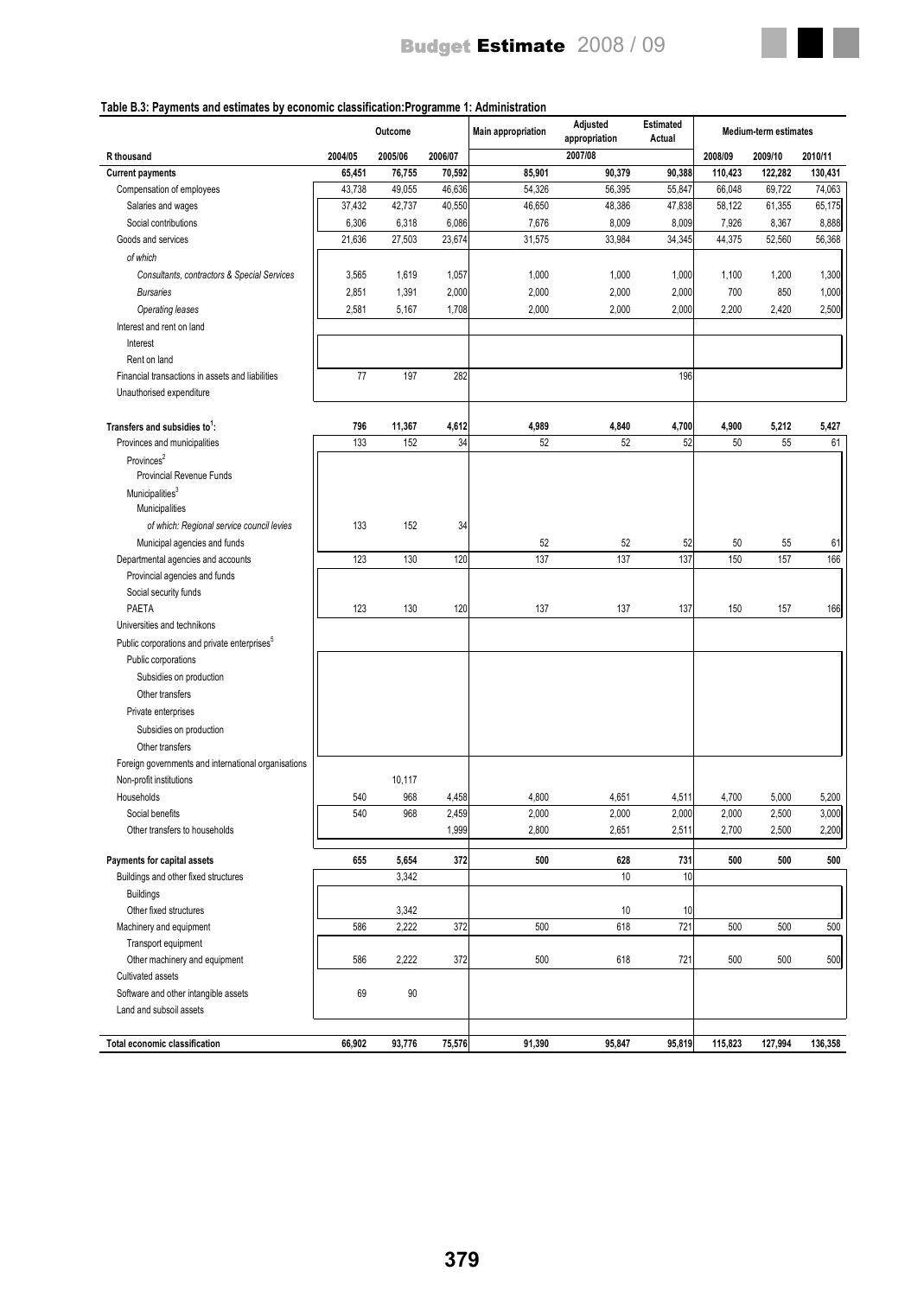

#### **Table B.3: Payments and estimates by economic classification:Programme 2: Sustainable Resource Management**

|                                                           |         | Outcome |         | <b>Main appropriation</b> | Adjusted<br>appropriation | <b>Estimated</b><br>Actual |         | Medium-term estimates |         |
|-----------------------------------------------------------|---------|---------|---------|---------------------------|---------------------------|----------------------------|---------|-----------------------|---------|
| R thousand                                                | 2004/05 | 2005/06 | 2006/07 |                           | 2007/08                   |                            | 2008/09 | 2009/10               | 2010/11 |
| <b>Current payments</b>                                   | 8,542   | 15,811  | 11,628  | 19,044                    | 22,408                    | 20,037                     | 20,591  | 23,140                | 24,395  |
| Compensation of employees                                 | 6,661   | 6,450   | 7,459   | 11,039                    | 11,007                    | 9,790                      | 10,839  | 11,381                | 11,950  |
| Salaries and wages                                        | 5,679   | 5,605   | 6,553   | 9,397                     | 9,406                     | 8,189                      | 9,538   | 10,015                | 10,516  |
| Social contributions                                      | 982     | 845     | 906     | 1,642                     | 1,601                     | 1,601                      | 1,301   | 1,366                 | 1,434   |
| Goods and services                                        | 1,881   | 9,361   | 4,169   | 8,005                     | 11,401                    | 10,247                     | 9,752   | 11,759                | 12,445  |
| of which                                                  |         |         |         |                           |                           |                            |         |                       |         |
| Travel & subsistance                                      | 908     | 924     | 1,580   | 2,000                     | 2,000                     | 2,000                      | 2,200   | 2,420                 | 2,500   |
| Maintenance, repair & running cost                        | 793     | 3,546   | 21      | 30                        | 30                        | 30                         | 40      | 50                    | 60      |
| Consultants, contractors & Special Services               | 63      | 1,627   | 145     | 150                       | 150                       | 150                        | 200     | 250                   | 275     |
| Interest and rent on land                                 |         |         |         |                           |                           |                            |         |                       |         |
| Interest                                                  |         |         |         |                           |                           |                            |         |                       |         |
| Rent on land                                              |         |         |         |                           |                           |                            |         |                       |         |
| Financial transactions in assets and liabilities          |         |         |         |                           |                           |                            |         |                       |         |
| Unauthorised expenditure                                  |         |         |         |                           |                           |                            |         |                       |         |
|                                                           |         |         |         |                           |                           |                            |         |                       |         |
| Transfers and subsidies to <sup>1</sup> :                 | 242     | 26,407  | 3,657   | 500                       | 28,917                    | 3,917                      |         |                       |         |
| Provinces and municipalities                              | 21      | 20      | 5       |                           |                           |                            |         |                       |         |
| Provinces <sup>2</sup>                                    |         |         |         |                           |                           |                            |         |                       |         |
| <b>Provincial Revenue Funds</b>                           |         |         |         |                           |                           |                            |         |                       |         |
| Municipalities <sup>3</sup>                               |         |         |         |                           |                           |                            |         |                       |         |
| Municipalities                                            |         |         |         |                           |                           |                            |         |                       |         |
| of which: Regional service council levies                 | 21      | 20      | 5       |                           |                           |                            |         |                       |         |
| Municipal agencies and funds                              |         |         |         |                           |                           |                            |         |                       |         |
| Departmental agencies and accounts                        |         |         |         |                           |                           |                            |         |                       |         |
| Provincial agencies and funds                             |         |         |         |                           |                           |                            |         |                       |         |
| Social security funds                                     |         |         |         |                           |                           |                            |         |                       |         |
| Provide list of entities receiving transfers <sup>4</sup> |         |         |         |                           |                           |                            |         |                       |         |
| Universities and technikons                               |         |         |         |                           |                           |                            |         |                       |         |
| Public corporations and private enterprises <sup>5</sup>  |         |         |         |                           |                           |                            |         |                       |         |
|                                                           |         |         |         |                           |                           |                            |         |                       |         |
| Public corporations                                       |         |         |         |                           |                           |                            |         |                       |         |
| Subsidies on production                                   |         |         |         |                           |                           |                            |         |                       |         |
| Other transfers                                           |         |         |         |                           |                           |                            |         |                       |         |
| Private enterprises                                       |         |         |         |                           |                           |                            |         |                       |         |
| Subsidies on production                                   |         |         |         |                           |                           |                            |         |                       |         |
| Other transfers                                           |         |         |         |                           |                           |                            |         |                       |         |
| Foreign governments and international organisations       |         |         |         |                           |                           |                            |         |                       |         |
| Non-profit institutions                                   |         |         |         |                           |                           |                            |         |                       |         |
| Households                                                | 221     | 26,387  | 3,652   | 500                       | 28,917                    | 3,917                      |         |                       |         |
| Social benefits                                           |         |         |         |                           |                           |                            |         |                       |         |
| Other transfers to households                             | 221     | 26,387  | 3,652   | 500                       | 28,917                    | 3,917                      |         |                       |         |
|                                                           |         |         |         |                           |                           |                            |         |                       |         |
| Payments for capital assets                               | 3,412   | 19,605  | 3,821   | 7,770                     | 4,493                     | 6,851                      | 26,149  | 28,400                | 29,408  |
| Buildings and other fixed structures                      | 3,289   | 19,054  | 3,008   | 7,770                     | 4,314                     | 5,875                      | 25,700  | 28,400                | 29,408  |
| <b>Buildings</b>                                          |         |         |         |                           |                           |                            |         |                       |         |
| Other fixed structures                                    | 3,289   | 19,054  | 3,008   | 7,770                     | 4,314                     | 5,875                      | 25,700  | 28,400                | 29,408  |
| Machinery and equipment                                   | 60      | 107     | 813     |                           | 179                       | 976                        | 449     |                       |         |
| Transport equipment                                       |         |         |         |                           |                           |                            |         |                       |         |
| Other machinery and equipment                             | 60      | 107     | 813     |                           | 179                       | 976                        | 449     |                       |         |
| Cultivated assets                                         |         | 421     |         |                           |                           |                            |         |                       |         |
| Software and other intangible assets                      | 63      | 23      |         |                           |                           |                            |         |                       |         |
| Land and subsoil assets                                   |         |         |         |                           |                           |                            |         |                       |         |
|                                                           |         |         |         |                           |                           |                            |         |                       |         |
| Total economic classification                             | 12,196  | 61,823  | 19,106  | 27,314                    | 55,818                    | 30,805                     | 46,740  | 51,540                | 53,803  |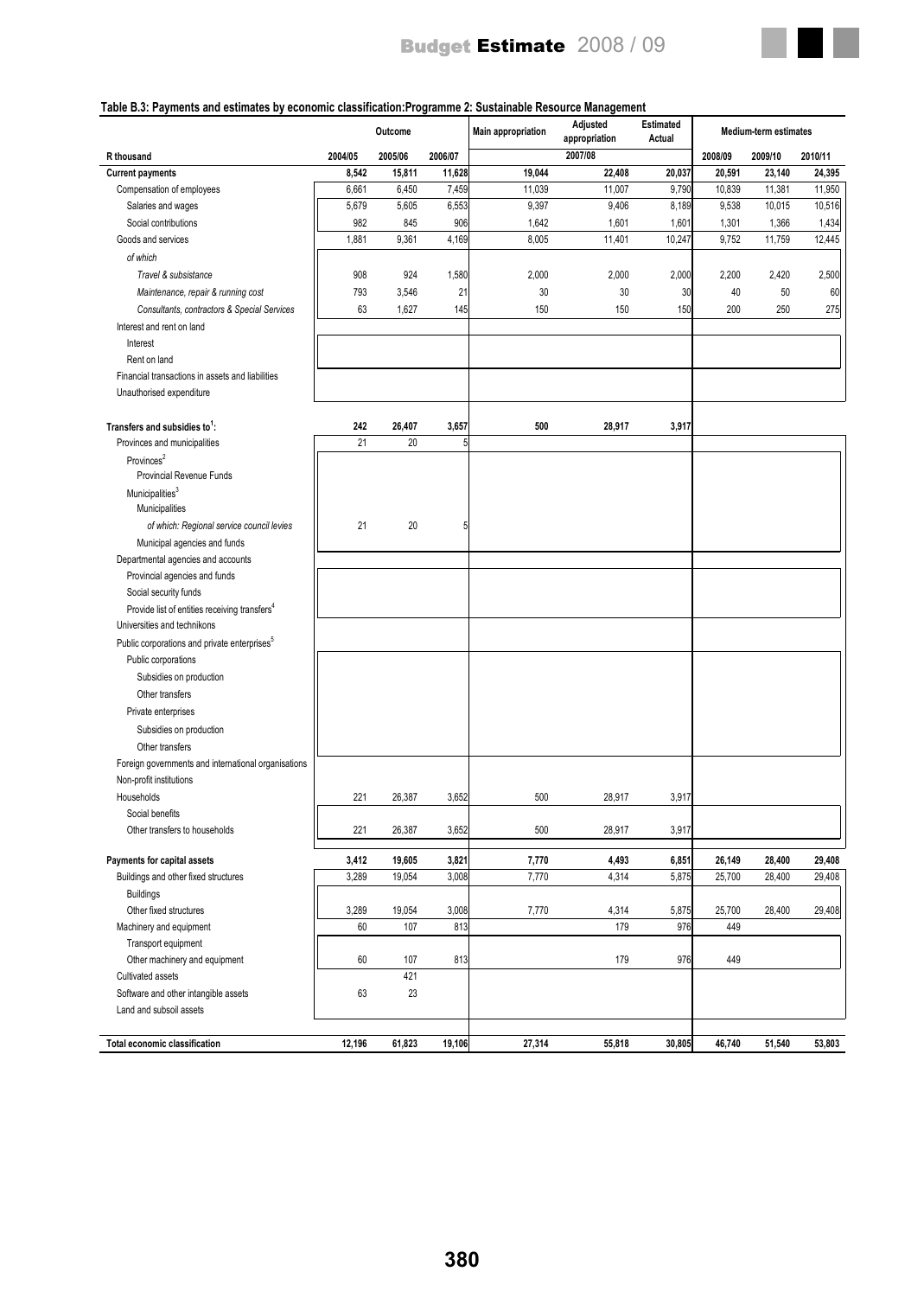

## **Table B.3: Payments and estimates by economic classification:Programme 3: Farmer Support & Development**

|                                                           |         | Outcome |         | <b>Main appropriation</b> | Adjusted<br>appropriation | <b>Estimated</b><br>Actual |         | <b>Medium-term estimates</b> |         |
|-----------------------------------------------------------|---------|---------|---------|---------------------------|---------------------------|----------------------------|---------|------------------------------|---------|
| R thousand                                                | 2004/05 | 2005/06 | 2006/07 |                           | 2007/08                   |                            | 2008/09 | 2009/10                      | 2010/11 |
| <b>Current payments</b>                                   | 42,658  | 55,231  | 50,525  | 58,257                    | 71,662                    | 63,262                     | 64,309  | 71,490                       | 77,213  |
| Compensation of employees                                 | 32,595  | 33,953  | 37,589  | 39,585                    | 39,520                    | 39,255                     | 43,349  | 45,516                       | 47,792  |
| Salaries and wages                                        | 27,636  | 29,382  | 32,642  | 33,799                    | 33,592                    | 33,327                     | 38,147  | 40,054                       | 42,057  |
| Social contributions                                      | 4,959   | 4,571   | 4,947   | 5,786                     | 5,928                     | 5,928                      | 5,202   | 5,462                        | 5,735   |
| Goods and services                                        | 10,063  | 21,278  | 12,936  | 18,672                    | 32,142                    | 24,007                     | 20,960  | 25,974                       | 29,421  |
| of which                                                  |         |         |         |                           |                           |                            |         |                              |         |
| Travel & subsistance                                      | 3,808   | 4,111   | 4,275   | 4,500                     | 4,500                     | 4,500                      | 5,000   | 5,500                        | 6,000   |
| Communication                                             | 2,490   | 2,586   | 1,800   | 1,750                     | 1,750                     | 1,750                      | 2,000   | 2,250                        | 2,500   |
| Consultants, contractors & Special Services               |         | 6,565   | 5,351   | 6,000                     | 6,000                     | 6,000                      | 6,250   | 6,500                        | 6,500   |
| Interest and rent on land                                 |         |         |         |                           |                           |                            |         |                              |         |
| Interest                                                  |         |         |         |                           |                           |                            |         |                              |         |
| Rent on land                                              |         |         |         |                           |                           |                            |         |                              |         |
| Financial transactions in assets and liabilities          |         |         |         |                           |                           |                            |         |                              |         |
| Unauthorised expenditure                                  |         |         |         |                           |                           |                            |         |                              |         |
|                                                           |         |         |         |                           |                           |                            |         |                              |         |
| Transfers and subsidies to <sup>1</sup> :                 | 95      | 104     | 1,607   | 10,000                    | 2,000                     | 1,102                      |         |                              |         |
| Provinces and municipalities                              | 95      | 104     | 27      |                           |                           |                            |         |                              |         |
| Provinces <sup>2</sup>                                    |         |         |         |                           |                           |                            |         |                              |         |
| <b>Provincial Revenue Funds</b>                           |         |         |         |                           |                           |                            |         |                              |         |
| Municipalities <sup>3</sup>                               |         |         |         |                           |                           |                            |         |                              |         |
| Municipalities                                            |         |         |         |                           |                           |                            |         |                              |         |
| of which: Regional service council levies                 | 95      | 104     | 27      |                           |                           |                            |         |                              |         |
| Municipal agencies and funds                              |         |         |         |                           |                           |                            |         |                              |         |
| Departmental agencies and accounts                        |         |         |         |                           |                           |                            |         |                              |         |
| Provincial agencies and funds                             |         |         |         |                           |                           |                            |         |                              |         |
| Social security funds                                     |         |         |         |                           |                           |                            |         |                              |         |
| Provide list of entities receiving transfers <sup>4</sup> |         |         |         |                           |                           |                            |         |                              |         |
| Universities and technikons                               |         |         |         |                           |                           |                            |         |                              |         |
| Public corporations and private enterprises <sup>5</sup>  |         |         | 1,580   | 10,000                    | 2,000                     | 1,102                      |         |                              |         |
| Public corporations                                       |         |         |         |                           |                           |                            |         |                              |         |
| Subsidies on production                                   |         |         |         |                           |                           |                            |         |                              |         |
| Other transfers                                           |         |         | 1,580   |                           |                           |                            |         |                              |         |
| Private enterprises                                       |         |         |         |                           |                           |                            |         |                              |         |
| Subsidies on production                                   |         |         |         |                           |                           |                            |         |                              |         |
| Other transfers                                           |         |         |         | 10,000                    | 2,000                     | 1,102                      |         |                              |         |
| Foreign governments and international organisations       |         |         |         |                           |                           |                            |         |                              |         |
| Non-profit institutions                                   |         |         |         |                           |                           |                            |         |                              |         |
| Households                                                |         |         |         |                           |                           |                            |         |                              |         |
| Social benefits                                           |         |         |         |                           |                           |                            |         |                              |         |
| Other transfers to households                             |         |         |         |                           |                           |                            |         |                              |         |
|                                                           |         |         |         |                           |                           |                            |         |                              |         |
|                                                           |         |         |         |                           |                           |                            |         |                              |         |
| Payments for capital assets                               | 2,970   | 31,508  | 22,496  | 20,000                    | 13,802                    | 23,142                     | 39,271  | 46,141                       | 55,591  |
| Buildings and other fixed structures                      | 2,493   | 27,243  | 14,698  | 20,000                    | 8,176                     | 16,212                     | 39,271  | 46,141                       | 55,591  |
| <b>Buildings</b>                                          |         |         |         |                           |                           |                            |         |                              |         |
| Other fixed structures                                    | 2,493   | 27,243  | 14,698  | 20,000                    | 8,176                     | 16,212                     | 39,271  | 46,141                       | 55,591  |
| Machinery and equipment                                   | 477     | 1,410   | 6,751   |                           | 5,571                     | 6,875                      |         |                              |         |
| Transport equipment                                       |         |         |         |                           |                           |                            |         |                              |         |
| Other machinery and equipment                             | 477     | 1,410   | 6,751   |                           | 5,571                     | 6,875                      |         |                              |         |
| Cultivated assets                                         |         | 2,855   | 1,047   |                           | 55                        | 55                         |         |                              |         |
| Software and other intangible assets                      |         |         |         |                           |                           |                            |         |                              |         |
| Land and subsoil assets                                   |         |         |         |                           |                           |                            |         |                              |         |
|                                                           |         |         |         |                           |                           |                            |         |                              |         |
| Total economic classification                             | 45,723  | 86,843  | 74,628  | 88,257                    | 87,464                    | 87,506                     | 103,580 | 117,631                      | 132,804 |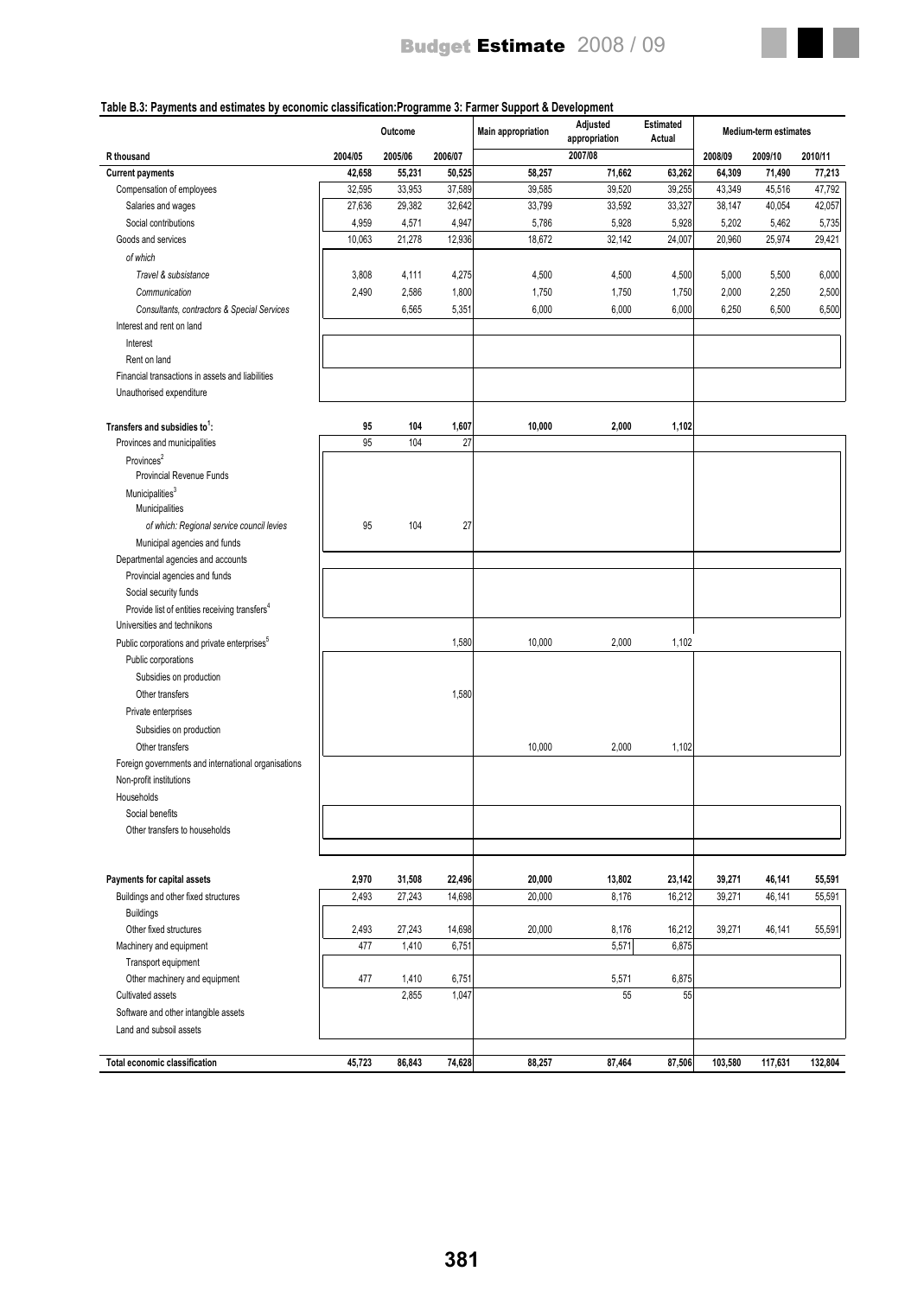

#### **Table B.3: Payments and estimates by economic classification:Programme 4: Veterinary Services**

|                                                           |         | Outcome |         | Main appropriation | Adjusted<br>appropriation | <b>Estimated</b><br>Actual |         | Medium-term estimates |         |
|-----------------------------------------------------------|---------|---------|---------|--------------------|---------------------------|----------------------------|---------|-----------------------|---------|
| R thousand                                                | 2004/05 | 2005/06 | 2006/07 |                    | 2007/08                   |                            | 2008/09 | 2009/10               | 2010/11 |
| <b>Current payments</b>                                   | 21,570  | 23,904  | 25,556  | 28,963             | 28,645                    | 28,608                     | 31,560  | 35,384                | 37,342  |
| Compensation of employees                                 | 17,369  | 19,927  | 19,648  | 25,288             | 24,502                    | 24,093                     | 25,582  | 26,861                | 28,203  |
| Salaries and wages                                        | 14,567  | 17,321  | 17,055  | 21,634             | 20,863                    | 20,454                     | 22,512  | 23,638                | 24,819  |
| Social contributions                                      | 2,802   | 2,606   | 2,593   | 3,654              | 3,639                     | 3,639                      | 3,070   | 3,223                 | 3,384   |
| Goods and services                                        | 4,201   | 3,977   | 5,908   | 3,675              | 4,143                     | 4,515                      | 5,978   | 8,523                 | 9,139   |
| of which                                                  |         |         |         |                    |                           |                            |         |                       |         |
| Travel & subsistance                                      | 2,213   | 1,885   | 1,005   | 1,020              | 1,005                     | 1,005                      | 1,750   | 2,000                 | 2,000   |
| Inventory                                                 | 994     | 950     | 1,152   | 1,089              | 1,152                     | 1,152                      | 1,300   | 1,500                 | 1,600   |
| Communication                                             | 458     | 384     | 233     | 293                | 233                       | 233                        | 350     | 400                   | 450     |
| Interest and rent on land                                 |         |         |         |                    |                           |                            |         |                       |         |
| Interest                                                  |         |         |         |                    |                           |                            |         |                       |         |
| Rent on land                                              |         |         |         |                    |                           |                            |         |                       |         |
| Financial transactions in assets and liabilities          |         |         |         |                    |                           |                            |         |                       |         |
| Unauthorised expenditure                                  |         |         |         |                    |                           |                            |         |                       |         |
|                                                           |         |         |         |                    |                           |                            |         |                       |         |
| Transfers and subsidies to <sup>1</sup> :                 | 55      | 64      | 15      |                    |                           |                            |         |                       |         |
| Provinces and municipalities                              | 55      | 64      | 15      |                    |                           |                            |         |                       |         |
| Provinces <sup>2</sup>                                    |         |         |         |                    |                           |                            |         |                       |         |
| <b>Provincial Revenue Funds</b>                           |         |         |         |                    |                           |                            |         |                       |         |
| Municipalities <sup>3</sup>                               |         |         |         |                    |                           |                            |         |                       |         |
| Municipalities                                            |         |         |         |                    |                           |                            |         |                       |         |
| of which: Regional service council levies                 | 55      | 64      | 15      |                    |                           |                            |         |                       |         |
| Municipal agencies and funds                              |         |         |         |                    |                           |                            |         |                       |         |
| Departmental agencies and accounts                        |         |         |         |                    |                           |                            |         |                       |         |
| Provincial agencies and funds                             |         |         |         |                    |                           |                            |         |                       |         |
| Social security funds                                     |         |         |         |                    |                           |                            |         |                       |         |
| Provide list of entities receiving transfers <sup>4</sup> |         |         |         |                    |                           |                            |         |                       |         |
| Universities and technikons                               |         |         |         |                    |                           |                            |         |                       |         |
| Public corporations and private enterprises <sup>5</sup>  |         |         |         |                    |                           |                            |         |                       |         |
| Public corporations                                       |         |         |         |                    |                           |                            |         |                       |         |
| Subsidies on production                                   |         |         |         |                    |                           |                            |         |                       |         |
| Other transfers                                           |         |         |         |                    |                           |                            |         |                       |         |
| Private enterprises                                       |         |         |         |                    |                           |                            |         |                       |         |
|                                                           |         |         |         |                    |                           |                            |         |                       |         |
| Subsidies on production                                   |         |         |         |                    |                           |                            |         |                       |         |
| Other transfers                                           |         |         |         |                    |                           |                            |         |                       |         |
| Foreign governments and international organisations       |         |         |         |                    |                           |                            |         |                       |         |
| Non-profit institutions                                   |         |         |         |                    |                           |                            |         |                       |         |
| Households                                                |         |         |         |                    |                           |                            |         |                       |         |
| Social benefits<br>Other transfers to households          |         |         |         |                    |                           |                            |         |                       |         |
|                                                           |         |         |         |                    |                           |                            |         |                       |         |
| Payments for capital assets                               | 450     | 235     | 455     |                    | 60                        | 96                         | 600     |                       |         |
| Buildings and other fixed structures                      |         |         |         |                    |                           |                            |         |                       |         |
| <b>Buildings</b>                                          |         |         |         |                    |                           |                            |         |                       |         |
| Other fixed structures                                    |         |         |         |                    |                           |                            |         |                       |         |
| Machinery and equipment                                   | 450     | 235     | 442     |                    | 60                        | 96                         | 600     |                       |         |
| Transport equipment                                       |         |         |         |                    |                           |                            |         |                       |         |
| Other machinery and equipment                             | 450     | 235     | 442     |                    | 60                        | 96                         | 600     |                       |         |
| Cultivated assets                                         |         |         |         |                    |                           |                            |         |                       |         |
| Software and other intangible assets                      |         |         | 13      |                    |                           |                            |         |                       |         |
| Land and subsoil assets                                   |         |         |         |                    |                           |                            |         |                       |         |
|                                                           |         |         |         |                    |                           |                            |         |                       |         |
| Total economic classification                             | 22,075  | 24,203  | 26,026  | 28,963             | 28,705                    | 28,704                     | 32,160  | 35,384                | 37,342  |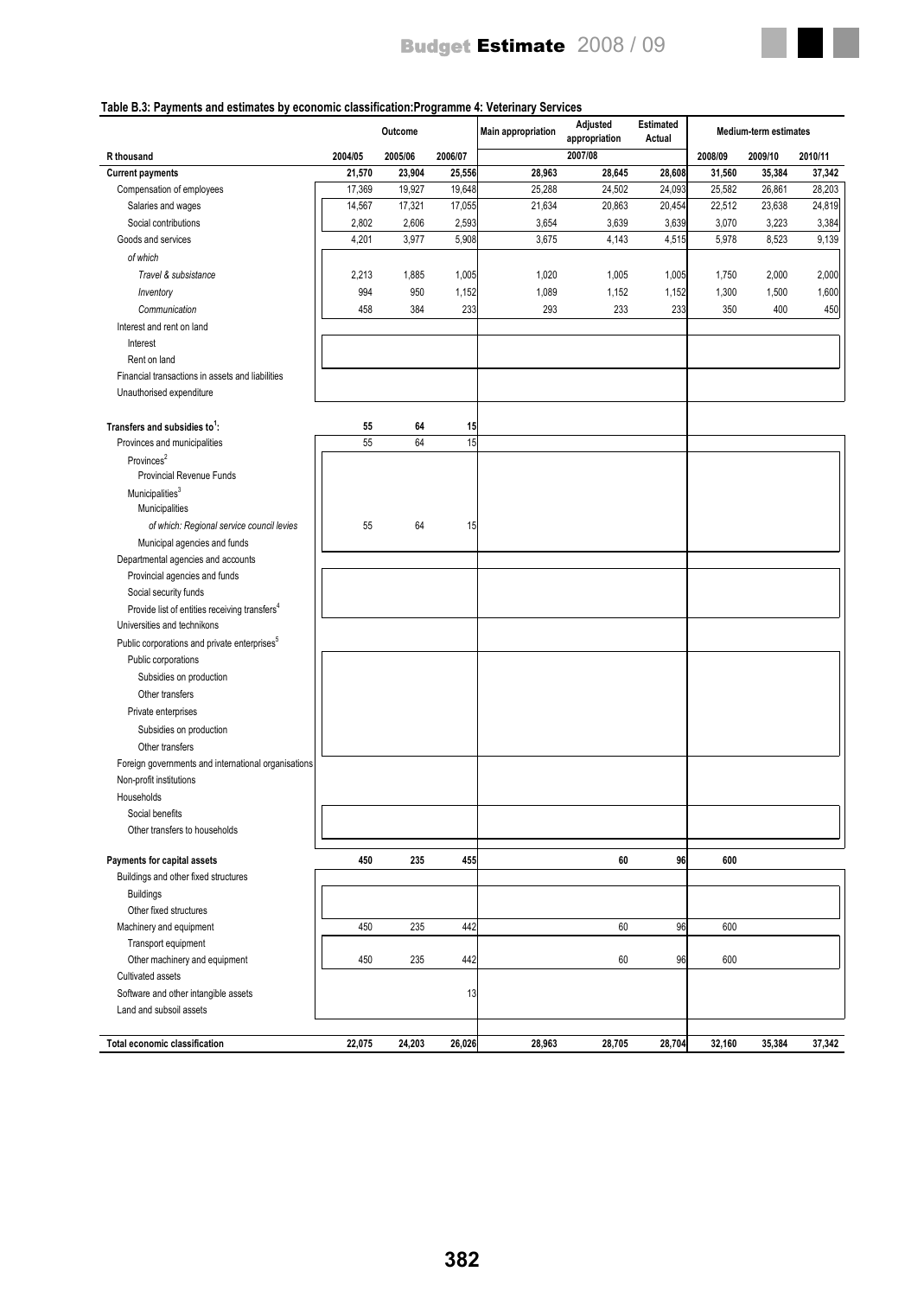

## **Table B.3: Payments and estimates by economic classification:Programme 5: Technology, Research & Development Services**

|                                                                                          |              | Outcome |         | Main<br>appropriation | Adjusted<br>appropriation | Revised<br>estimates |         | <b>Medium-term estimates</b> |         |
|------------------------------------------------------------------------------------------|--------------|---------|---------|-----------------------|---------------------------|----------------------|---------|------------------------------|---------|
| R thousand                                                                               | 2004/05      | 2005/06 | 2006/07 |                       | 2007/08                   |                      | 2008/09 | 2009/10                      | 2010/11 |
| <b>Current payments</b>                                                                  | 17,406       | 17,915  | 18,661  | 21,283                | 21,039                    | 20,949               | 20,526  | 22,585                       | 23,835  |
| Compensation of employees                                                                | 14,121       | 13,928  | 14,774  | 16,922                | 16,922                    | 17,540               | 16,923  | 17,769                       | 18,658  |
| Salaries and wages                                                                       | 12,090       | 12,149  | 12,920  | 14,544                | 14,384                    | 15,002               | 14,892  | 15,637                       | 16,419  |
| Social contributions                                                                     | 2,031        | 1,779   | 1,854   | 2,378                 | 2,538                     | 2,538                | 2,031   | 2,132                        | 2,239   |
| Goods and services                                                                       | 3,285        | 3,987   | 3,887   | 4,361                 | 4,117                     | 3,409                | 3,603   | 4,816                        | 5,177   |
| of which                                                                                 |              |         |         |                       |                           |                      |         |                              |         |
| Inventory                                                                                | 1,249        | 1,538   | 1,513   | 1,822                 | 1,822                     | 1,513                | 1,950   | 2,067                        | 2,100   |
| Travel & subsistance                                                                     | 964          | 1,158   | 1,519   | 1,673                 | 1,673                     | 1,519                | 1,790   | 1,897                        | 1,900   |
| Maintenance, repair & running cost                                                       | 437          | 447     | 834     | 1,000                 | 1,000                     | 834                  | 1,250   | 1,500                        | 1,500   |
| Interest and rent on land                                                                |              |         |         |                       |                           |                      |         |                              |         |
| Interest                                                                                 |              |         |         |                       |                           |                      |         |                              |         |
| Rent on land                                                                             |              |         |         |                       |                           |                      |         |                              |         |
| Financial transactions in assets and liabilities                                         |              |         |         |                       |                           |                      |         |                              |         |
| Unauthorised expenditure                                                                 |              |         |         |                       |                           |                      |         |                              |         |
|                                                                                          |              |         |         |                       |                           |                      |         |                              |         |
| Transfers and subsidies to <sup>1</sup> :                                                | 44           | 44      | 12      |                       |                           |                      |         |                              |         |
| Provinces and municipalities                                                             | 43           | 44      | 12      |                       |                           |                      |         |                              |         |
| Provinces <sup>2</sup>                                                                   |              |         |         |                       |                           |                      |         |                              |         |
| Provincial Revenue Funds                                                                 |              |         |         |                       |                           |                      |         |                              |         |
| Municipalities <sup>3</sup>                                                              |              |         |         |                       |                           |                      |         |                              |         |
| Municipalities                                                                           |              |         |         |                       |                           |                      |         |                              |         |
| of which: Regional service council levies                                                | 43           | 44      | 12      |                       |                           |                      |         |                              |         |
| Municipal agencies and funds                                                             |              |         |         |                       |                           |                      |         |                              |         |
| Departmental agencies and accounts                                                       |              |         |         |                       |                           |                      |         |                              |         |
| Provincial agencies and funds                                                            |              |         |         |                       |                           |                      |         |                              |         |
| Social security funds                                                                    |              |         |         |                       |                           |                      |         |                              |         |
| Provide list of entities receiving transfers <sup>4</sup><br>Universities and technikons |              |         |         |                       |                           |                      |         |                              |         |
| Public corporations and private enterprises <sup>5</sup>                                 |              |         |         |                       |                           |                      |         |                              |         |
| Public corporations                                                                      |              |         |         |                       |                           |                      |         |                              |         |
| Subsidies on production                                                                  |              |         |         |                       |                           |                      |         |                              |         |
| Other transfers                                                                          |              |         |         |                       |                           |                      |         |                              |         |
| Private enterprises                                                                      |              |         |         |                       |                           |                      |         |                              |         |
| Subsidies on production                                                                  |              |         |         |                       |                           |                      |         |                              |         |
| Other transfers                                                                          |              |         |         |                       |                           |                      |         |                              |         |
| Foreign governments and international organisations                                      |              |         |         |                       |                           |                      |         |                              |         |
| Non-profit institutions                                                                  |              |         |         |                       |                           |                      |         |                              |         |
| Households                                                                               | 1            |         |         |                       |                           |                      |         |                              |         |
| Social benefits                                                                          | $\mathbf{1}$ |         |         |                       |                           |                      |         |                              |         |
| Other transfers to households                                                            |              |         |         |                       |                           |                      |         |                              |         |
|                                                                                          |              |         |         |                       |                           |                      |         |                              |         |
|                                                                                          |              |         |         |                       |                           |                      |         |                              |         |
| Payments for capital assets                                                              | 948          | 772     | 333     |                       | 38                        | 128                  |         |                              |         |
| Buildings and other fixed structures                                                     | 160          | 73      |         |                       |                           |                      |         |                              |         |
| <b>Buildings</b>                                                                         |              |         |         |                       |                           |                      |         |                              |         |
| Other fixed structures                                                                   | 160          | 73      |         |                       |                           |                      |         |                              |         |
| Machinery and equipment                                                                  | 775          | 635     | 259     |                       | 38                        | 128                  |         |                              |         |
| Transport equipment                                                                      |              |         |         |                       |                           |                      |         |                              |         |
| Other machinery and equipment                                                            | 775          | 635     | 259     |                       | 38                        | 128                  |         |                              |         |
| Cultivated assets                                                                        | L            | 64      |         |                       |                           |                      |         |                              |         |
| Software and other intangible assets                                                     | 13           |         | 74      |                       |                           |                      |         |                              |         |
| Land and subsoil assets                                                                  |              |         |         |                       |                           |                      |         |                              |         |
|                                                                                          |              |         |         |                       |                           |                      |         |                              |         |
| Total economic classification                                                            | 18,398       | 18,731  | 19,006  | 21,283                | 21,077                    | 21,077               | 20,526  | 22,585                       | 23,835  |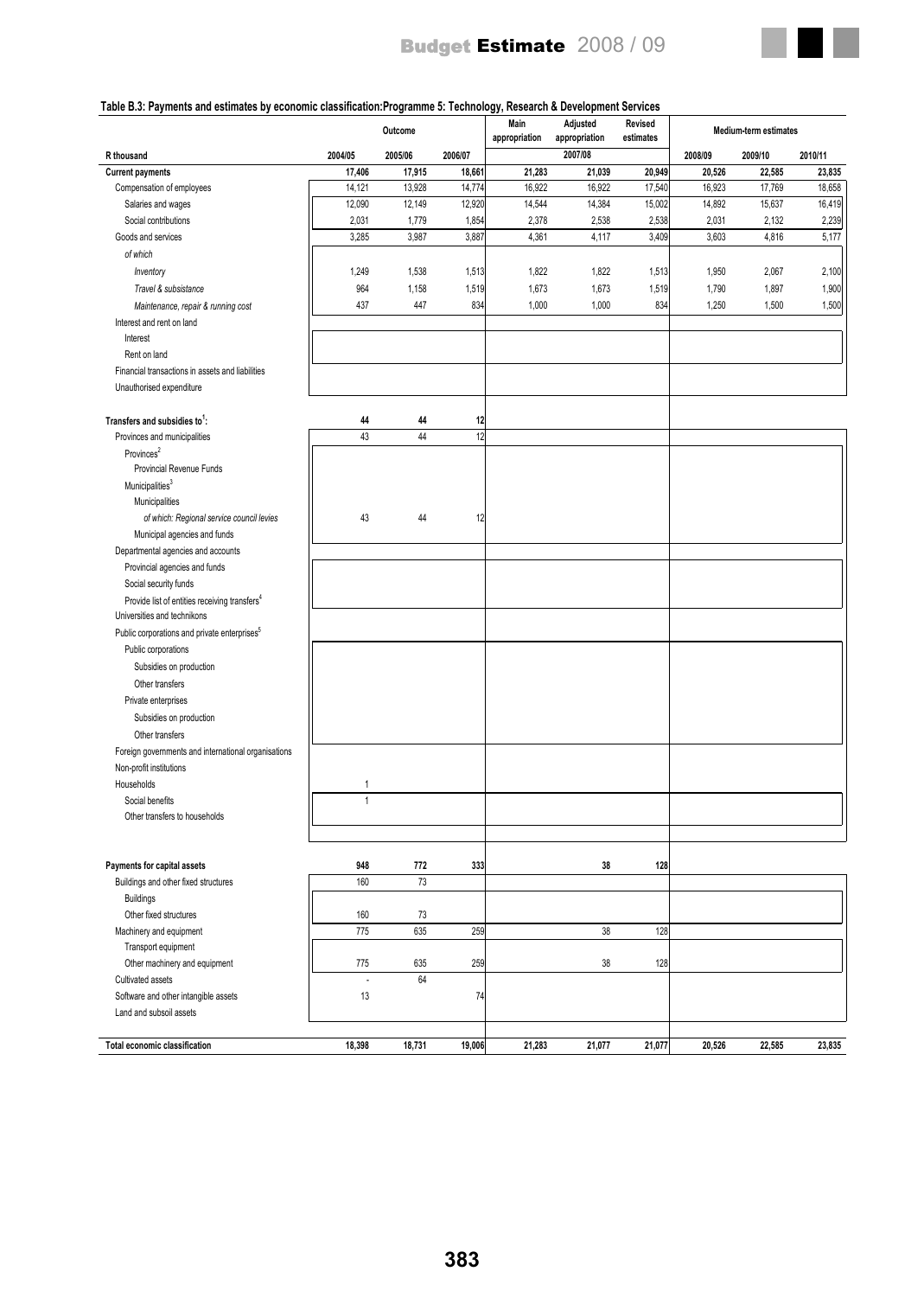

#### **Table B.3: Payments and estimates by economic classification:Programme 6: Agricultural Economics**

| 2007/08<br>R thousand<br>2004/05<br>2005/06<br>2006/07<br>2008/09                            | 2009/10 | 2010/11 |
|----------------------------------------------------------------------------------------------|---------|---------|
| 4,023<br>1,947<br>2,033<br>1,901<br>4,003<br>4,003<br>3,570<br><b>Current payments</b>       | 3,928   | 4,145   |
| 1,334<br>1,668<br>1,698<br>2,917<br>2,917<br>2,812<br>2,771<br>Compensation of employees     | 2,909   | 3,054   |
| 1,413<br>1,475<br>1,172<br>2,451<br>2,495<br>2,390<br>2,439<br>Salaries and wages            | 2,560   | 2,688   |
| 255<br>466<br>422<br>422<br>Social contributions<br>223<br>162<br>332                        | 349     | 366     |
| 279<br>335<br>567<br>1,106<br>1,086<br>1,191<br>799<br>Goods and services                    | 1,019   | 1,091   |
| of which                                                                                     |         |         |
| Travel & subsistance<br>215<br>211<br>314<br>311<br>314<br>314<br>750                        | 1,000   | 1,000   |
| 27<br>37<br>115<br>111<br>300<br>Inventory<br>111<br>111                                     | 400     | 450     |
| 19<br>20<br>58<br>63<br>58<br>58<br>150<br>Communication                                     | 200     | 250     |
| Interest and rent on land                                                                    |         |         |
| Interest                                                                                     |         |         |
| Rent on land                                                                                 |         |         |
| Financial transactions in assets and liabilities                                             |         |         |
| Unauthorised expenditure                                                                     |         |         |
|                                                                                              |         |         |
| 6<br>Transfers and subsidies to <sup>1</sup> :<br>5<br>1                                     |         |         |
| 5<br>6<br>Provinces and municipalities<br>1                                                  |         |         |
| Provinces <sup>2</sup>                                                                       |         |         |
| Provincial Revenue Funds                                                                     |         |         |
| Municipalities <sup>3</sup>                                                                  |         |         |
| Municipalities                                                                               |         |         |
| 5<br>6<br>of which: Regional service council levies<br>1                                     |         |         |
| Municipal agencies and funds                                                                 |         |         |
| Departmental agencies and accounts                                                           |         |         |
| Provincial agencies and funds                                                                |         |         |
| Social security funds                                                                        |         |         |
| Provide list of entities receiving transfers <sup>4</sup>                                    |         |         |
| Universities and technikons                                                                  |         |         |
| Public corporations and private enterprises <sup>5</sup>                                     |         |         |
| Public corporations                                                                          |         |         |
|                                                                                              |         |         |
| Subsidies on production                                                                      |         |         |
| Other transfers                                                                              |         |         |
| Private enterprises                                                                          |         |         |
| Subsidies on production                                                                      |         |         |
| Other transfers                                                                              |         |         |
| Foreign governments and international organisations                                          |         |         |
| Non-profit institutions                                                                      |         |         |
| Households                                                                                   |         |         |
| Social benefits                                                                              |         |         |
| Other transfers to households                                                                |         |         |
| 21<br>72<br>$5\phantom{.0}$                                                                  |         |         |
| Payments for capital assets<br>5 <sub>l</sub>                                                |         |         |
| 21<br>Buildings and other fixed structures                                                   |         |         |
| <b>Buildings</b>                                                                             |         |         |
| Other fixed structures<br>21<br>72                                                           |         |         |
| Machinery and equipment                                                                      |         |         |
| Transport equipment                                                                          |         |         |
| Other machinery and equipment<br>72                                                          |         |         |
| Cultivated assets                                                                            |         |         |
| Software and other intangible assets<br>5<br>5                                               |         |         |
| Land and subsoil assets                                                                      |         |         |
| 1,973<br>2,111<br>1,902<br>4,023<br>4,008<br>3,570<br>Total economic classification<br>4,008 | 3,928   | 4,145   |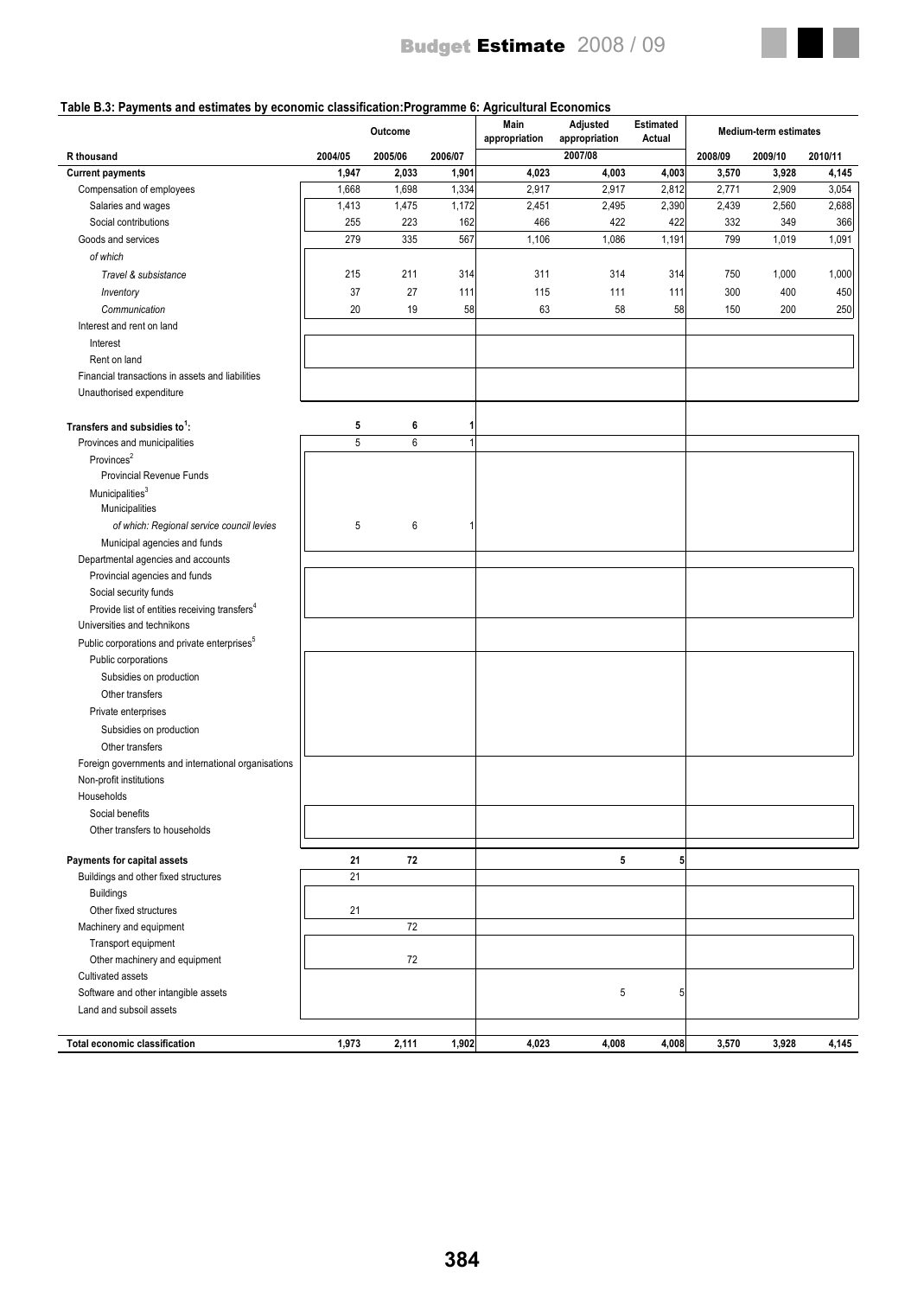

#### **Table B.3: Payments and estimates by economic classification: Programme 7: Structured Agricultural Training**

|                                                           | Outcome |         |         | Main<br>appropriation | Adjusted<br>appropriation | Revised<br>estimates | <b>Medium-term estimates</b> |         |         |  |
|-----------------------------------------------------------|---------|---------|---------|-----------------------|---------------------------|----------------------|------------------------------|---------|---------|--|
| R thousand                                                | 2004/05 | 2005/06 | 2006/07 |                       | 2007/08                   |                      | 2008/09                      | 2009/10 | 2010/11 |  |
| <b>Current payments</b>                                   | 9,374   | 10,878  | 10,670  | 12,214                | 11,948                    | 11,328               | 11,755                       | 12,934  | 13,650  |  |
| Compensation of employees                                 | 7,706   | 7,779   | 8,387   | 9,923                 | 9,623                     | 8,734                | 10,297                       | 10,812  | 11,353  |  |
| Salaries and wages                                        | 6,533   | 6,651   | 7,153   | 8,304                 | 8,180                     | 7,291                | 9,061                        | 9,515   | 9,991   |  |
| Social contributions                                      | 1,173   | 1,128   | 1,234   | 1,619                 | 1,443                     | 1,443                | 1,236                        | 1,297   | 1,362   |  |
| Goods and services                                        | 1,668   | 3,099   | 2,283   | 2,291                 | 2,325                     | 2,594                | 1,458                        | 2,122   | 2,297   |  |
| of which                                                  |         |         |         |                       |                           |                      |                              |         |         |  |
| Inventory                                                 | 696     | 1,388   | 1,428   | 1,468                 | 1,428                     | 1,428                | 1,727                        | 1,831   | 1,850   |  |
| Travel & subsistance                                      | 424     | 743     | 575     | 561                   | 575                       | 575                  | 660                          | 699     | 700     |  |
| Communication                                             | 173     | 178     | 111     | 111                   | 111                       | 111                  | 130                          | 138     | 140     |  |
| Interest and rent on land                                 |         |         |         |                       |                           |                      |                              |         |         |  |
| Interest                                                  |         |         |         |                       |                           |                      |                              |         |         |  |
| Rent on land                                              |         |         |         |                       |                           |                      |                              |         |         |  |
| Financial transactions in assets and liabilities          |         |         |         |                       |                           |                      |                              |         |         |  |
| Unauthorised expenditure                                  |         |         |         |                       |                           |                      |                              |         |         |  |
|                                                           |         |         |         |                       |                           |                      |                              |         |         |  |
| Transfers and subsidies to <sup>1</sup> :                 | 23      | 23      | 6       |                       |                           |                      |                              |         |         |  |
| Provinces and municipalities                              | 23      | 23      | 6       |                       |                           |                      |                              |         |         |  |
| Provinces <sup>2</sup>                                    |         |         |         |                       |                           |                      |                              |         |         |  |
| Provincial Revenue Funds                                  |         |         |         |                       |                           |                      |                              |         |         |  |
| Municipalities <sup>3</sup>                               |         |         |         |                       |                           |                      |                              |         |         |  |
| Municipalities                                            |         |         |         |                       |                           |                      |                              |         |         |  |
| of which: Regional service council levies                 | 23      | 23      | 6       |                       |                           |                      |                              |         |         |  |
| Municipal agencies and funds                              |         |         |         |                       |                           |                      |                              |         |         |  |
| Departmental agencies and accounts                        |         |         |         |                       |                           |                      |                              |         |         |  |
| Provincial agencies and funds                             |         |         |         |                       |                           |                      |                              |         |         |  |
| Social security funds                                     |         |         |         |                       |                           |                      |                              |         |         |  |
| Provide list of entities receiving transfers <sup>4</sup> |         |         |         |                       |                           |                      |                              |         |         |  |
| Universities and technikons                               |         |         |         |                       |                           |                      |                              |         |         |  |
| Public corporations and private enterprises <sup>5</sup>  |         |         |         |                       |                           |                      |                              |         |         |  |
| Public corporations                                       |         |         |         |                       |                           |                      |                              |         |         |  |
| Subsidies on production                                   |         |         |         |                       |                           |                      |                              |         |         |  |
| Other transfers                                           |         |         |         |                       |                           |                      |                              |         |         |  |
| Private enterprises                                       |         |         |         |                       |                           |                      |                              |         |         |  |
| Subsidies on production                                   |         |         |         |                       |                           |                      |                              |         |         |  |
| Other transfers                                           |         |         |         |                       |                           |                      |                              |         |         |  |
| Foreign governments and international organisations       |         |         |         |                       |                           |                      |                              |         |         |  |
| Non-profit institutions                                   |         |         |         |                       |                           |                      |                              |         |         |  |
| Households                                                |         |         |         |                       |                           |                      |                              |         |         |  |
| Social benefits                                           |         |         |         |                       |                           |                      |                              |         |         |  |
| Other transfers to households                             |         |         |         |                       |                           |                      |                              |         |         |  |
|                                                           |         |         |         |                       |                           |                      |                              |         |         |  |
|                                                           |         |         |         |                       |                           |                      |                              |         |         |  |
| Payments for capital assets                               | 347     | 322     | 91      |                       | 140                       | 760                  |                              |         |         |  |
| Buildings and other fixed structures                      | 50      |         |         |                       |                           |                      |                              |         |         |  |
| <b>Buildings</b>                                          |         |         |         |                       |                           |                      |                              |         |         |  |
| Other fixed structures                                    | 50      |         |         |                       |                           |                      |                              |         |         |  |
| Machinery and equipment                                   | 297     | 281     | 91      |                       | 140                       | 760                  |                              |         |         |  |
| Transport equipment                                       |         |         |         |                       |                           |                      |                              |         |         |  |
| Other machinery and equipment                             | 297     | 281     | 91      |                       | 140                       | 760                  |                              |         |         |  |
| Cultivated assets                                         |         |         |         |                       |                           |                      |                              |         |         |  |
| Software and other intangible assets                      |         | 41      |         |                       |                           |                      |                              |         |         |  |
| Land and subsoil assets                                   |         |         |         |                       |                           |                      |                              |         |         |  |
|                                                           |         |         |         |                       |                           |                      |                              |         |         |  |
| Total economic classification                             | 9,744   | 11,223  | 10,767  | 12,214                | 12,088                    | 12,088               | 11,755                       | 12,934  | 13,650  |  |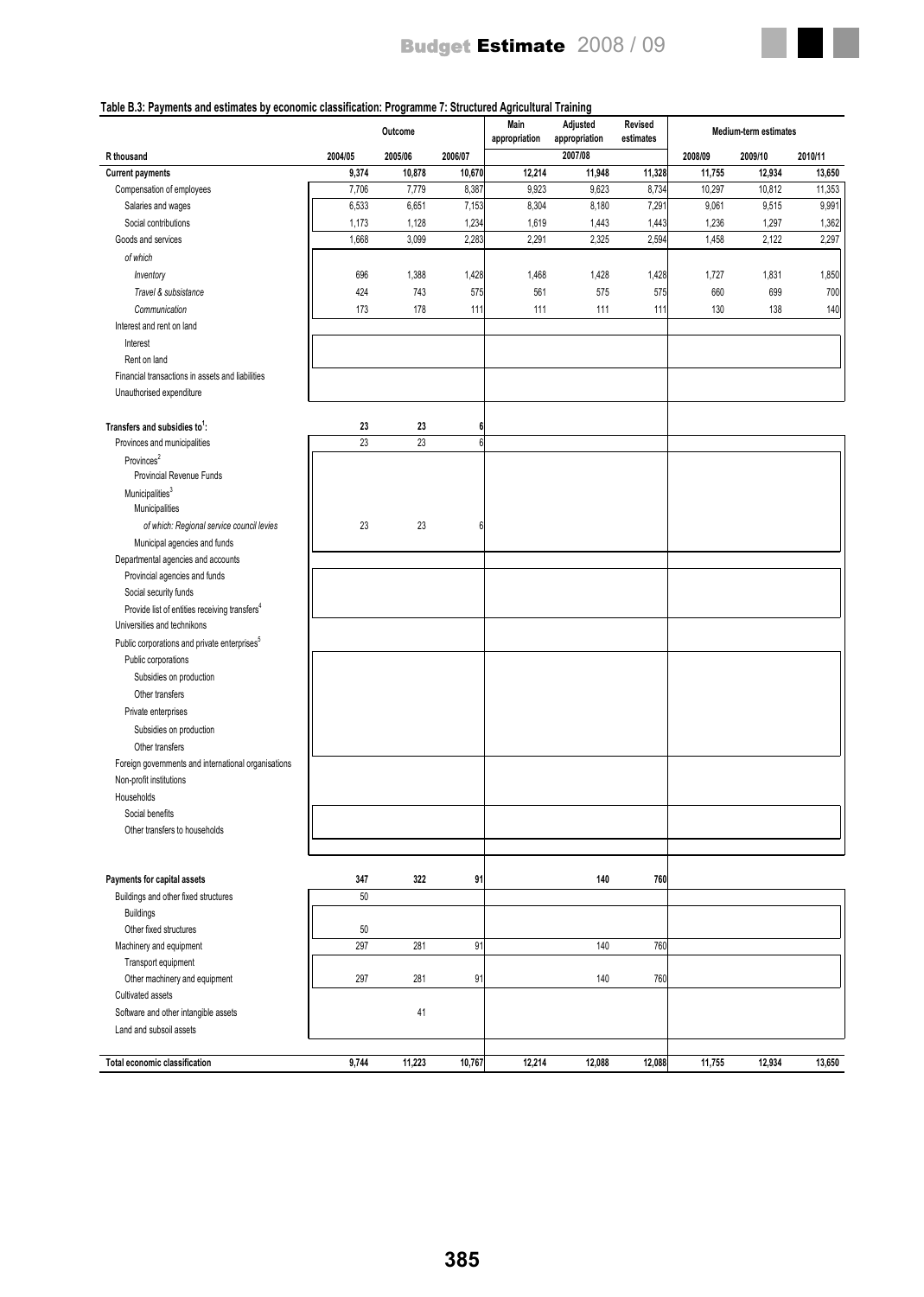

## **Table B.7: Transfers to local government by transfer/grant type, category and municipality: Agriculture**

|                                         |         | Outcome |         | <b>Main appropriation</b> | Adjusted<br>appropriation | <b>Estimated</b><br>Actual |         | Medium-term estimates |         |
|-----------------------------------------|---------|---------|---------|---------------------------|---------------------------|----------------------------|---------|-----------------------|---------|
| R thousand                              | 2004/05 | 2005/06 | 2006/07 |                           | 2007/08                   |                            | 2008/09 | 2009/10               | 2010/11 |
| <b>Regional Services Council Levies</b> |         |         |         |                           |                           |                            |         |                       |         |
| Category C                              |         |         |         |                           |                           |                            |         |                       |         |
| <b>Motheo District Municipality</b>     | 155     | 170     | 53      |                           |                           |                            |         |                       |         |
| Northern Free State District Council    | 29      | 28      |         |                           |                           |                            |         |                       |         |
| East Free State District Council        | 183     | 204     | 36      |                           |                           |                            |         |                       |         |
| Lejweleputswa District Municipality     | 8       | 9       |         |                           |                           |                            |         |                       |         |
| Xhariep District Municipality           |         | C.      |         |                           |                           |                            |         |                       |         |
| <b>Unallocated</b>                      |         |         |         |                           |                           |                            |         |                       |         |
| Motor vehicle licences                  |         |         |         | 52                        | 52                        | 52                         | 50      | 55                    | 61      |
| <b>Total departmental receipts</b>      | 375     | 413     | 100     | 52                        | 52                        | 52                         | 50      | 55                    | 61      |

#### **Table B.5: Details on infrastructure**

**Table B.5(a): Details of payments for infrastructure by category**

| No             | Project name                   | District /<br>Region | <b>Municipality</b> | Project description/ type of<br>structure | <b>Project duration</b> |                    |  |       |  |  |              |       | Programme | <b>Total</b><br>project cost | <b>Expenditure to</b><br>date from<br>previous years | Professional<br><b>Fees Budget</b> | Construction/<br>Maintenance<br><b>Budget</b> | <b>Total</b><br>available | <b>MTEF</b><br><b>Forward estimates</b> |  |
|----------------|--------------------------------|----------------------|---------------------|-------------------------------------------|-------------------------|--------------------|--|-------|--|--|--------------|-------|-----------|------------------------------|------------------------------------------------------|------------------------------------|-----------------------------------------------|---------------------------|-----------------------------------------|--|
|                |                                |                      |                     |                                           | <b>Start Date</b>       | <b>Finish Date</b> |  |       |  |  | MTEF 2008/09 |       | 2009/10   | 2010/11                      |                                                      |                                    |                                               |                           |                                         |  |
| $\overline{1}$ | New constructions              |                      |                     |                                           |                         |                    |  |       |  |  |              |       |           |                              |                                                      |                                    |                                               |                           |                                         |  |
| $\overline{1}$ | Boitumelo Phase 3              | Xhariep              | Kopanong            | Vineyard                                  | Apr-08                  | Mar-09             |  | 1,700 |  |  | 1,700        | 1,700 |           |                              |                                                      |                                    |                                               |                           |                                         |  |
| $\overline{2}$ | Mabokwe Trust                  | Xhariep              | Kopanong            | Livestock                                 | Apr-08                  | Mar-09             |  | 140   |  |  | 140          | 140   |           |                              |                                                      |                                    |                                               |                           |                                         |  |
| 3              | Thola Trust                    | Xhariep              | Mohokare            | Livestock                                 | Apr-08                  | Mar-09             |  | 110   |  |  | 110          | 110   |           |                              |                                                      |                                    |                                               |                           |                                         |  |
| 4              | Kwajola Trust                  | Xhariep              | Kopanong            | Broilers / Layers                         | Apr-08                  | Mar-09             |  | 300   |  |  | 300          | 300   |           |                              |                                                      |                                    |                                               |                           |                                         |  |
| 5              | Ngxito Trust Phase 2           | Xhariep              | Mohokare            | Livestock                                 | Apr-08                  | Mar-09             |  | 50    |  |  | 50           | 50    |           |                              |                                                      |                                    |                                               |                           |                                         |  |
| 6              | Mabelle Trust Phase 1          | Xhariep              | Mohokare            | Livestock                                 | Apr-08                  | Mar-09             |  | 200   |  |  | 200          | 200   |           |                              |                                                      |                                    |                                               |                           |                                         |  |
| $\overline{7}$ | Ramatlamana                    | Xhariep              | Kopanong            | Livestock                                 | Apr-08                  | Mar-09             |  | 150   |  |  | 150          | 150   |           |                              |                                                      |                                    |                                               |                           |                                         |  |
| 8              | <b>Buckland Family Trust</b>   | Xhariep              | Mohokare            | Livestock                                 | Apr-08                  | Mar-09             |  | 250   |  |  | 250          | 250   |           |                              |                                                      |                                    |                                               |                           |                                         |  |
|                | 9 Lema-O-Phele                 | Xhariep              | Mohokare            | Livestock                                 | Apr-08                  | Mar-09             |  | 300   |  |  | 300          | 300   |           |                              |                                                      |                                    |                                               |                           |                                         |  |
|                | 10 Springfontein Commonage     | Xhariep              | Kopanong            | Livestock                                 | Apr-08                  | Mar-09             |  | 300   |  |  | 300          | 300   |           |                              |                                                      |                                    |                                               |                           |                                         |  |
|                | 11 Yimpumelelo Trust           | Xhariep              | Mohokare            | Livestock                                 | Apr-08                  | Mar-09             |  | 200   |  |  | 200          | 200   |           |                              |                                                      |                                    |                                               |                           |                                         |  |
|                | 12 Edenburg Commonage          | Xhariep              | Kopanong            | Livestock                                 | Apr-08                  | Mar-09             |  | 600   |  |  | 600          | 600   |           |                              |                                                      |                                    |                                               |                           |                                         |  |
|                | 13 Reddersburg Commonage       | Xhariep              | Kopanong            | Livestock                                 | Apr-08                  | Mar-09             |  | 700   |  |  | 700          | 700   |           |                              |                                                      |                                    |                                               |                           |                                         |  |
|                | 14 Jacobsdal Commonage Phase 2 | Xhariep              | Letsemeng           | Livestock                                 | Apr-08                  | Mar-09             |  | 160   |  |  | 160          | 160   |           |                              |                                                      |                                    |                                               |                           |                                         |  |
| 15             | Luckhoff Commonage Phase 2     | Xhariep              | Letsemeng           | Livestock                                 | Apr-08                  | Mar-09             |  | 240   |  |  | 240          | 240   |           |                              |                                                      |                                    |                                               |                           |                                         |  |
|                | 16 Philippolis Commonage       | Xhariep              | Letsemeng           | Livestock                                 | Apr-08                  | Mar-09             |  | 240   |  |  | 240          | 240   |           |                              |                                                      |                                    |                                               |                           |                                         |  |
|                | 17 Rietrivier - Naledi P2      | Xhariep              | Letsemeng           | Livestock<br>Irrigation                   | Apr-08                  | Mar-09             |  | 42    |  |  | 42           | 42    |           |                              |                                                      |                                    |                                               |                           |                                         |  |
|                | 18 Lismore Dairy               | Xhariep              | Mohokare            | Dairy                                     | Apr-08                  | Mar-09             |  | 130   |  |  | 130          | 130   |           |                              |                                                      |                                    |                                               |                           |                                         |  |
|                | 19 Schuifkop                   | Xhariep              | Mohokare            | Livestock                                 | Apr-08                  | Mar-09             |  | 250   |  |  | 250          | 250   |           |                              |                                                      |                                    |                                               |                           |                                         |  |
|                | 20 Derobeng Poultry            | Xhariep              | Mohokare            | Food security Broilers                    | Apr-08                  | Mar-09             |  | 230   |  |  | 230          | 230   |           |                              |                                                      |                                    |                                               |                           |                                         |  |
|                | 21 Conway Khuze                | Xhariep              | Letsemeng           | Food security Vegetables                  | Apr-08                  | Mar-09             |  | 90    |  |  | 90           | 90    |           |                              |                                                      |                                    |                                               |                           |                                         |  |
|                | 22 Terblanche Broiler Project  | Xhariep              | Letsemeng           | Food security Broilers                    | Apr-08                  | Mar-09             |  | 100   |  |  | 100          | 100   |           |                              |                                                      |                                    |                                               |                           |                                         |  |
|                | 23 Koponong Piggery            | Xhariep              | Kopanong            | Food security Piggery                     | Apr-08                  | Mar-09             |  | 50    |  |  | 50           | 50    |           |                              |                                                      |                                    |                                               |                           |                                         |  |
|                | 24 Matla A Singue              | Xhariep              | Kopanong            | Food security Broilers                    | Apr-08                  | Mar-09             |  | 300   |  |  | 300          | 300   |           |                              |                                                      |                                    |                                               |                           |                                         |  |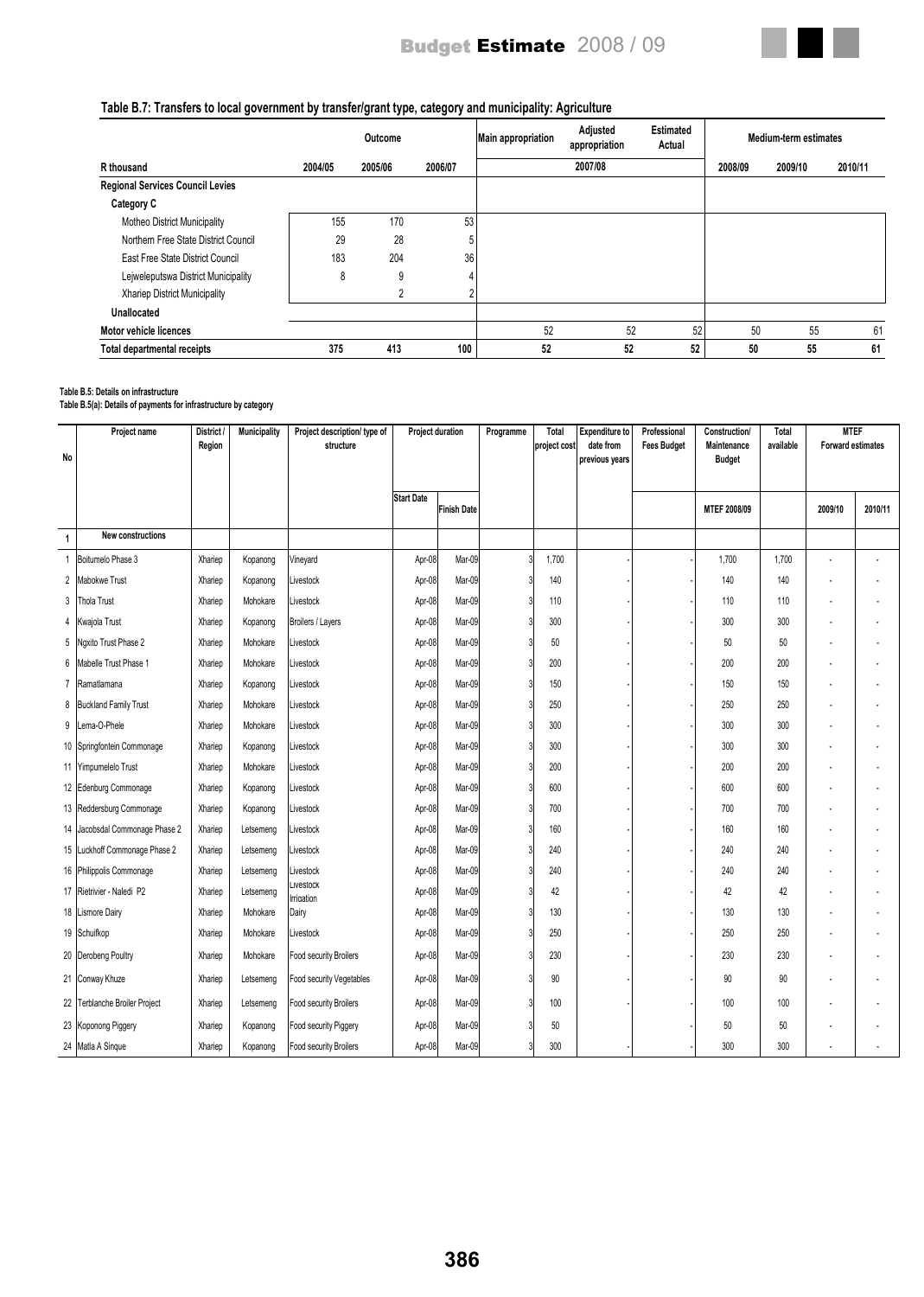

| <b>No</b>      | Project name        | District /<br>Region | <b>Municipality</b> | Project description/ type of<br>structure | <b>Project duration</b> |                    |  |       | Programme | Total project<br>cost | to date from<br>previous<br>years | Expenditure Professional<br><b>Fees Budget</b> | n<br>Maintenance<br><b>Budget</b> | Constructio   Total available |  | <b>MTEF</b><br><b>Forward estimates</b> |
|----------------|---------------------|----------------------|---------------------|-------------------------------------------|-------------------------|--------------------|--|-------|-----------|-----------------------|-----------------------------------|------------------------------------------------|-----------------------------------|-------------------------------|--|-----------------------------------------|
|                |                     |                      |                     |                                           | <b>Start Date</b>       | <b>Finish Date</b> |  |       |           |                       | <b>MTEF</b><br>2008/09            |                                                | 2009/10                           | 2010/11                       |  |                                         |
| $\overline{1}$ | New constructions   |                      |                     |                                           |                         |                    |  |       |           |                       |                                   |                                                |                                   |                               |  |                                         |
| 25             | ebeko Trust         | Motheo               | Mantsopa            | Beef production                           | Apr-08                  | Mar-09             |  | 120   |           |                       | 120                               | 120                                            | ä,                                |                               |  |                                         |
| 26             | Potsane             | Motheo               | Mantsopa            | Beef production                           | Apr-08                  | Mar-09             |  | 190   |           |                       | 190                               | 190                                            | J.                                |                               |  |                                         |
| 27             | Mazibuko            | Motheo               | Mantsopa            | Beef production                           | Apr-08                  | Mar-09             |  | 140   |           |                       | 140                               | 140                                            | ä,                                |                               |  |                                         |
| 28             | Mahlomaholo         | Motheo               | Mantsopa            | Beef production                           | Apr-08                  | Mar-09             |  | 20    |           |                       | 20                                | 20                                             | ÷.                                |                               |  |                                         |
| 29             | Dichaba Trust       | Motheo               | Mantsopa            | Beef production, Irrigation               | Apr-08                  | Mar-09             |  | 90    |           |                       | 90                                | 90                                             | ä,                                |                               |  |                                         |
| 30             | Van der Merwe Trust | Motheo               | Mantsopa            | Beef production                           | Apr-08                  | Mar-09             |  | 190   |           |                       | 190                               | 190                                            | ä,                                |                               |  |                                         |
| 31             | Kgobe trust         | Motheo               | Mantsopa            | Dairy production                          | Apr-08                  | Mar-09             |  | 180   |           |                       | 180                               | 180                                            | Ĭ.                                |                               |  |                                         |
| 32             | Paul moruri         | Motheo               | Mantsopa            | Beef production                           | Apr-08                  | Mar-09             |  | 95    |           |                       | 95                                | 95                                             | ÷.                                |                               |  |                                         |
| 33             | Segoana valley      | Motheo               | Mantsopa            | Beef production                           | Apr-08                  | Mar-09             |  | 190   |           |                       | 190                               | 190                                            | Ĭ.                                |                               |  |                                         |
| 34             | Lechabile Trust     | Motheo               | Mantsopa            | Beef production                           | Apr-08                  | Mar-09             |  | 140   |           |                       | 140                               | 140                                            |                                   |                               |  |                                         |
| 35             | Erfhoek             | Motheo               | Mantsopa            | Beef production                           | Apr-08                  | Mar-09             |  | 40    |           |                       | 40                                | 40                                             |                                   |                               |  |                                         |
| 36             | Khwelemthini trust  | Motheo               | Mangaung            | Lucern/Small stock production             | Apr-08                  | Mar-09             |  | 100   |           |                       | 100                               | 100                                            |                                   |                               |  |                                         |
| 37             | Boichoko trust      | Motheo               | Mangaung            | Poultry Production                        | Apr-08                  | Mar-09             |  | 220   |           |                       | 220                               | 220                                            | Ĭ.                                |                               |  |                                         |
| 38             | Mienie trust        | Motheo               | Mangaung            | Lucern/Small stock production             | Apr-08                  | Mar-09             |  | 100   |           |                       | 100                               | 100                                            | l,                                |                               |  |                                         |
| 39             | Yaso trust          | Motheo               | Mangaung            | Lucern/Small stock production             | Apr-08                  | Mar-09             |  | 100   |           |                       | 100                               | 100                                            |                                   |                               |  |                                         |
| 40             | Makholokoe          | Motheo               | Mangaung            | Broiler production                        | Apr-08                  | Mar-09             |  | 100   |           |                       | 100                               | 100                                            | Ĭ.                                |                               |  |                                         |
| 41             | Itumeleng CPA       | Motheo               | Mangaung            | Beef production and vegetable             | Apr-08                  | Mar-09             |  | 60    |           |                       | 60                                | 60                                             | ä,                                |                               |  |                                         |
| 42             | pswitch             | Motheo               | Mangaung            | Llivestock production                     | Apr-08                  | Mar-09             |  | 95    |           |                       | 95                                | 95                                             | ä,                                |                               |  |                                         |
| 43             | Tshepong CC         | Motheo               | Mangaung            | Beef production                           | Apr-08                  | Mar-09             |  | 140   |           |                       | 140                               | 140                                            | ä,                                |                               |  |                                         |
| 44             | Thitapoho           | Motheo               | Mangaung            | Essential oil                             | Apr-08                  | Mar-09             |  | 2,000 |           |                       | 2,000                             | 2,000                                          | Ĭ.                                |                               |  |                                         |
| 45             | Ipopeleng           | Motheo               | Naledi              | Beef production, Layers                   | Apr-08                  | Mar-09             |  | 150   |           |                       | 150                               | 150                                            | ä,                                |                               |  |                                         |
| 46             | Iphahamiseng Trust  | Motheo               | Mangaung            | Poultry Production                        | Apr-08                  | Mar-09             |  | 100   |           |                       | 100                               | 100                                            | ä,                                |                               |  |                                         |
| 47             | Khumo Farm          | Motheo               | Mangaung            | Livestock production                      | Apr-08                  | Mar-09             |  | 180   |           |                       | 180                               | 180                                            | Ĭ.                                |                               |  |                                         |
| 48             | Kedmor farm         | Motheo               | Mangaung            | Livestock production                      | Apr-08                  | Mar-09             |  | 120   |           |                       | 120                               | 120                                            |                                   |                               |  |                                         |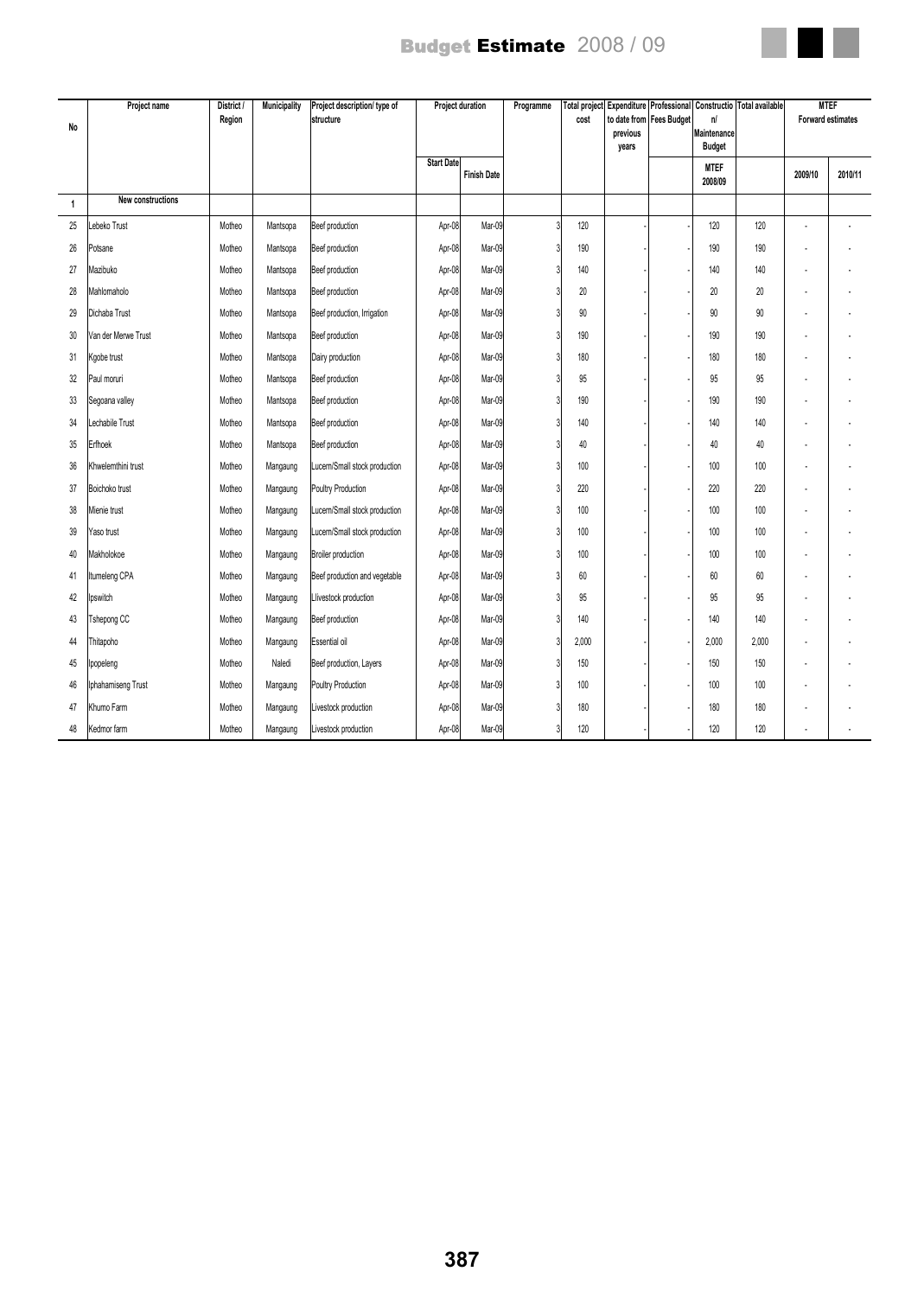| No | Project name                                  | District /<br>Region     | <b>Municipality</b> | Project description/<br>type of structure   | Project duration |                    | Programme | <b>Total project</b><br>cost | Expenditure to date<br>from previous years | <b>Professional Fees</b><br><b>Budget</b> | <b>Construction/</b><br>Maintenance | <b>Total available</b> | <b>MTEF</b><br><b>Forward estimates</b> |         |
|----|-----------------------------------------------|--------------------------|---------------------|---------------------------------------------|------------------|--------------------|-----------|------------------------------|--------------------------------------------|-------------------------------------------|-------------------------------------|------------------------|-----------------------------------------|---------|
|    |                                               |                          |                     |                                             |                  |                    |           |                              |                                            |                                           | <b>Budget</b>                       |                        |                                         |         |
|    |                                               |                          |                     |                                             | Start<br>Date    | <b>Finish Date</b> |           |                              |                                            |                                           | MTEF 2008/09                        |                        | 2009/10                                 | 2010/11 |
| 1  | New constructions                             |                          |                     |                                             |                  |                    |           |                              |                                            |                                           |                                     |                        |                                         |         |
| 49 | Bosele co-operative                           | Motheo                   | Mangaung            | <b>Food Security</b>                        | Apr-08           | Mar-09             |           | 100                          |                                            |                                           | 100                                 | 100                    |                                         |         |
| 50 | Makhosikazi Bafumahadi                        | Motheo                   | Mangaung            | <b>Food Security</b>                        | Apr-08           | Mar-09             |           | 90                           |                                            |                                           | 90                                  | 90                     |                                         |         |
| 51 | Boitumelo CPA                                 | Motheo                   | Naledi              | Dairy production,<br>Layers                 | Apr-08           | Mar-09             |           | 180                          |                                            |                                           | 180                                 | 180                    |                                         |         |
| 52 | Commonages<br>(Bloem,Dew,Exls,Ladyb,Bots)     | Motheo                   | Mangaung            | Livestock production                        | Apr-08           | Mar-09             |           | 235                          |                                            |                                           | 235                                 | 235                    |                                         |         |
| 53 | Rietfontein                                   | Motheo                   | Mangaung            | Piggery production                          | Apr-08           | Mar-09             |           | 50                           |                                            |                                           | 50                                  | 50                     |                                         |         |
| 54 | Thaba Nchu-Balaclava<br>and Gladstone village | Motheo                   | Mangaung            | Beef & sheep<br>production                  | Apr-08           | Mar-09             |           | 140                          |                                            |                                           | 140                                 | 140                    |                                         |         |
| 55 | Ngaspot                                       | Motheo                   | Mangaung            | Food Security                               | Apr-08           | Mar-09             |           | 95                           |                                            |                                           | 95                                  | 95                     |                                         |         |
| 56 | Spitskop                                      | Motheo                   | Mangaung            | <b>Food Security</b>                        | Apr-08           | Mar-09             |           | 114                          |                                            |                                           | 114                                 | 114                    |                                         |         |
| 57 | Thaba Nchu Abattoir                           | Motheo                   | Mangaung            | Abattoir                                    | Apr-08           | Mar-09             |           | 330                          |                                            |                                           | 330                                 | 330                    |                                         |         |
| 58 | tereleng Vegetable project                    | Motheo                   | Mangaung            | Vegetable production                        | Apr-08           | Mar-09             |           | 120                          |                                            |                                           | 120                                 | 120                    |                                         |         |
| 59 | Botshabelo community garden Motheo            |                          | Mangaung            | Food Security                               | Apr-08           | Mar-09             |           | 50                           |                                            |                                           | 50                                  | 50                     |                                         |         |
| 60 | Matsha Piggery project                        | Motheo                   | Mangaung            | Piggery production                          | Apr-08           | Mar-09             |           | 200                          |                                            |                                           | 200                                 | 200                    |                                         |         |
| 61 | Melanani Piggery                              | Motheo                   | Mangaung            | Piggery production                          | Apr-08           | Mar-09             |           | 200                          |                                            |                                           | 200                                 | 200                    |                                         |         |
| 62 | Botshabelo Home base care                     | Motheo                   | Mangaung            | <b>Food Security</b>                        | Apr-08           | Mar-09             |           | 100                          |                                            |                                           | 100                                 | 100                    |                                         |         |
| 63 | Sediba vegetable project                      | Motheo                   | Mangaung            | Vegetable production                        | Apr-08           | Mar-09             |           | 100                          |                                            |                                           | 100                                 | 100                    |                                         |         |
| 64 | Rapulana                                      | Motheo                   | Mangaung            | Beef production                             | Apr-08           | Mar-09             |           | 50                           |                                            |                                           | 50                                  | 50                     |                                         |         |
| 65 | Bewee farm                                    | Motheo                   | Mangaung            | Beef production                             | Apr-08           | Mar-09             |           | 100                          |                                            |                                           | 100                                 | 100                    |                                         |         |
| 66 | Mahlomaholo                                   | Motheo                   | Mangaung            | Beef production                             | Apr-08           | Mar-09             |           | 20                           |                                            |                                           | 20                                  | 20                     |                                         |         |
| 67 | Rethusitswe farm                              | Motheo                   | Mangaung            | Beef production                             | Apr-08           | Mar-09             |           | 70                           |                                            |                                           | 70                                  | 70                     |                                         |         |
| 68 | Mokhethi farm                                 | Motheo                   | Mangaung            | Beef, Small stock and<br>poultry production | Apr-08           | Mar-09             |           | 71                           |                                            |                                           | 71                                  | 71                     |                                         |         |
| 69 | Phuthumane Trust                              | Lejweleputswa Nala       |                     | Mixed farming                               | Apr-08           | Mar-09             |           | 1,500                        |                                            |                                           | 1,500                               | 1,500                  |                                         |         |
| 70 | etjhabile Dairy                               | Lejweleputswa Matjhabeng |                     | Dairy production                            | Apr-08           | Mar-09             |           | 900                          |                                            |                                           | 900                                 | 900                    |                                         |         |
| 71 | <b>Tswelopele Bees</b>                        | Lejweleputswa Tswelopele |                     | Food security<br>Bee                        | Apr-08           | Mar-09             |           | 300                          |                                            |                                           | 300                                 | 300                    |                                         |         |
| 72 | <b>Tswelopele Broilers</b>                    | Lejweleputswa Matjhabeng |                     | Broiler production                          | Apr-08           | Mar-09             |           | 1,000                        |                                            |                                           | 1,000                               | 1,000                  |                                         |         |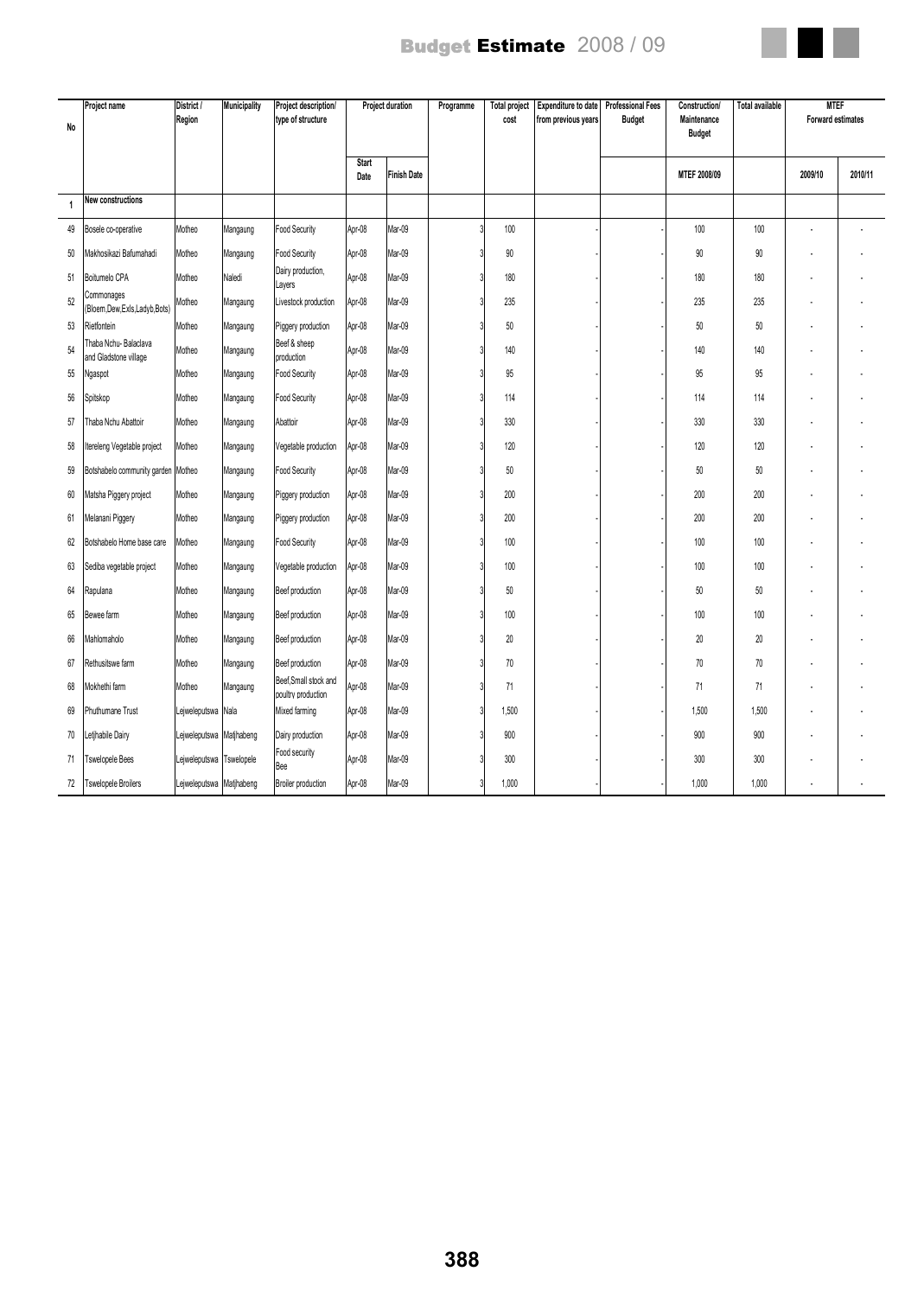| No | Project name                      | District / Region  | Municipality               | Project description/ type of<br>structure | Project duration     |                    |  |       | Programme | <b>Total project</b><br>cost | <b>Expenditure to</b><br>date from<br>previous years | <b>Professional Fees</b><br><b>Budget</b> | <b>Construction</b><br>Maintenance<br><b>Budget</b> | Total available | <b>MTEF</b><br>Forward estimates |  |
|----|-----------------------------------|--------------------|----------------------------|-------------------------------------------|----------------------|--------------------|--|-------|-----------|------------------------------|------------------------------------------------------|-------------------------------------------|-----------------------------------------------------|-----------------|----------------------------------|--|
|    |                                   |                    |                            |                                           | <b>Start</b><br>Date | <b>Finish Date</b> |  |       |           |                              | MTEF 2008/09                                         |                                           | 2009/10                                             | 2010/11         |                                  |  |
| 73 | Tlamahano Morohong                | Lejweleputswa      | Matjhabeng                 | /eqetable production                      | Apr-08               | Mar-09             |  | 140   |           |                              | 140                                                  | 140                                       |                                                     |                 |                                  |  |
| 74 | Creative Ten                      | Lejweleputswa      | Tokologo                   | Vegetable production                      | Apr-08               | Mar-09             |  | 170   |           |                              | 170                                                  | 170                                       |                                                     |                 |                                  |  |
| 75 | Shekeshe                          | Lejweleputswa      | Masilonyana                | Broiler production                        | Apr-08               | Mar-09             |  | 300   |           |                              | 300                                                  | 300                                       |                                                     |                 |                                  |  |
|    | 76 Kgothalang                     | Lejweleputswa      | Nala                       | Broiler production                        | Apr-08               | Mar-09             |  | 800   |           |                              | 800                                                  | 800                                       |                                                     |                 |                                  |  |
|    | 77 Kopano Development centre      | Lejweleputswa      | Masilonyana                | Vegetable<br>Food security<br>production  | Apr-08               | Mar-09             |  | 300   |           |                              | 300                                                  | 300                                       |                                                     |                 |                                  |  |
|    | 78 Boiteko Trust                  | Thabo Mafutsanyane | Setsoto                    | Livestock                                 | Apr-08               | Mar-09             |  | 1,340 |           |                              | 1,340                                                | 1,340                                     |                                                     |                 |                                  |  |
|    | 79 Maluti a Phofung water project | Thabo Mafutsanyane | Maluti a phofung Livestock |                                           | Apr-08               | Mar-09             |  | 1,200 |           |                              | 1,200                                                | 1,200                                     |                                                     |                 |                                  |  |
|    | 80 Dihlabeng water project        | Thabo Mafutsanyane | Dihlabeng                  | Livestock                                 | Apr-08               | Mar-09             |  | 1,400 |           |                              | 1,400                                                | 1,400                                     |                                                     |                 |                                  |  |
| 81 | Setsoto water project             | Thabo Mafutsanyane | Setsoto                    | Livestock                                 | Apr-08               | Mar-09             |  | 1,400 |           |                              | 1,400                                                | 1,400                                     |                                                     |                 |                                  |  |
| 82 | Nketoene water project            | Thabo Mafutsanyane | Nketoana                   | Livestock                                 | Apr-08               | Mar-09             |  | 900   |           |                              | 900                                                  | 900                                       |                                                     |                 |                                  |  |
|    | 83 Phumelela water project        | Thabo Mafutsanyane | Phumelela                  | Livestock                                 | Apr-08               | Mar-09             |  | 900   |           |                              | 900                                                  | 900                                       |                                                     |                 |                                  |  |
| 84 | Mantshatlala layers               | Thabo Mafutsanyane | Dihlabeng                  | Layers                                    | Apr-08               | Mar-09             |  | 200   |           |                              | 200                                                  | 200                                       |                                                     |                 |                                  |  |
| 85 | Motebong piggery                  | Thabo Mafutsanyane | Maluti a phofung Piggery   |                                           | Apr-08               | Mar-09             |  | 200   |           |                              | 200                                                  | 200                                       |                                                     |                 |                                  |  |
| 86 | Backyard fowl project             | Thabo Mafutsanyane | all districts              | Layers                                    | Apr-08               | Mar-09             |  | 200   |           |                              | 200                                                  | 200                                       |                                                     |                 |                                  |  |
| 87 | Vegetable packages                | Thabo Mafutsanyane | all districts              | Vegetable                                 | Apr-08               | Mar-09             |  | 50    |           |                              | 50                                                   | 50                                        |                                                     |                 |                                  |  |
| 88 | Mpho food processing              | Thabo Mafutsanyane |                            | Maluti a phofung Vegetable processing     | Apr-08               | Mar-09             |  | 200   |           |                              | 200                                                  | 200                                       |                                                     |                 |                                  |  |
| 89 | <b>Dlomo Trust</b>                | Fezile Dabi        | Ngwathe                    | Livestock                                 | Apr-08               | Mar-09             |  | 300   |           |                              | 300                                                  | 300                                       |                                                     |                 |                                  |  |
| 90 | Itekeng - Deneysville             | Fezile Dabi        | Metsimaholo                | <b>Broilers</b>                           | Apr-08               | Mar-09             |  | 600   |           |                              | 600                                                  | 600                                       |                                                     |                 |                                  |  |
|    | 91 Joenlyn Trust                  | Fezile Dabi        | Ngwathe                    | Vegetables                                | Apr-08               | Mar-09             |  | 300   |           |                              | 300                                                  | 300                                       |                                                     |                 |                                  |  |
| 92 | Modikoe Trust                     | Fezile Dabi        | Ngwathe                    | <b>Broilers</b>                           | Apr-08               | Mar-09             |  | 150   |           |                              | 150                                                  | 150                                       |                                                     |                 |                                  |  |
| 93 | <b>Fry Trust</b>                  | Fezile Dabi        | Moghaka                    | Beef                                      | Apr-08               | Mar-09             |  | 240   |           |                              | 240                                                  | 240                                       |                                                     |                 |                                  |  |
| 94 | Madihlofa                         | Fezile Dabi        | Mafube                     | <b>Broilers</b>                           | Apr-08               | Mar-09             |  | 240   |           |                              | 240                                                  | 240                                       |                                                     |                 |                                  |  |
| 95 | Grow Together                     | Fezile Dabi        | Ngwathe                    | Beef                                      | Apr-08               | Mar-09             |  | 200   |           |                              | 200                                                  | 200                                       |                                                     |                 |                                  |  |
|    | 96 Senekal Development Trust      | Fezile Dabi        | Moqhaka                    | Broilers / Layers /<br>Vegetables         | Apr-08               | Mar-09             |  | 200   |           |                              | 200                                                  | 200                                       |                                                     |                 |                                  |  |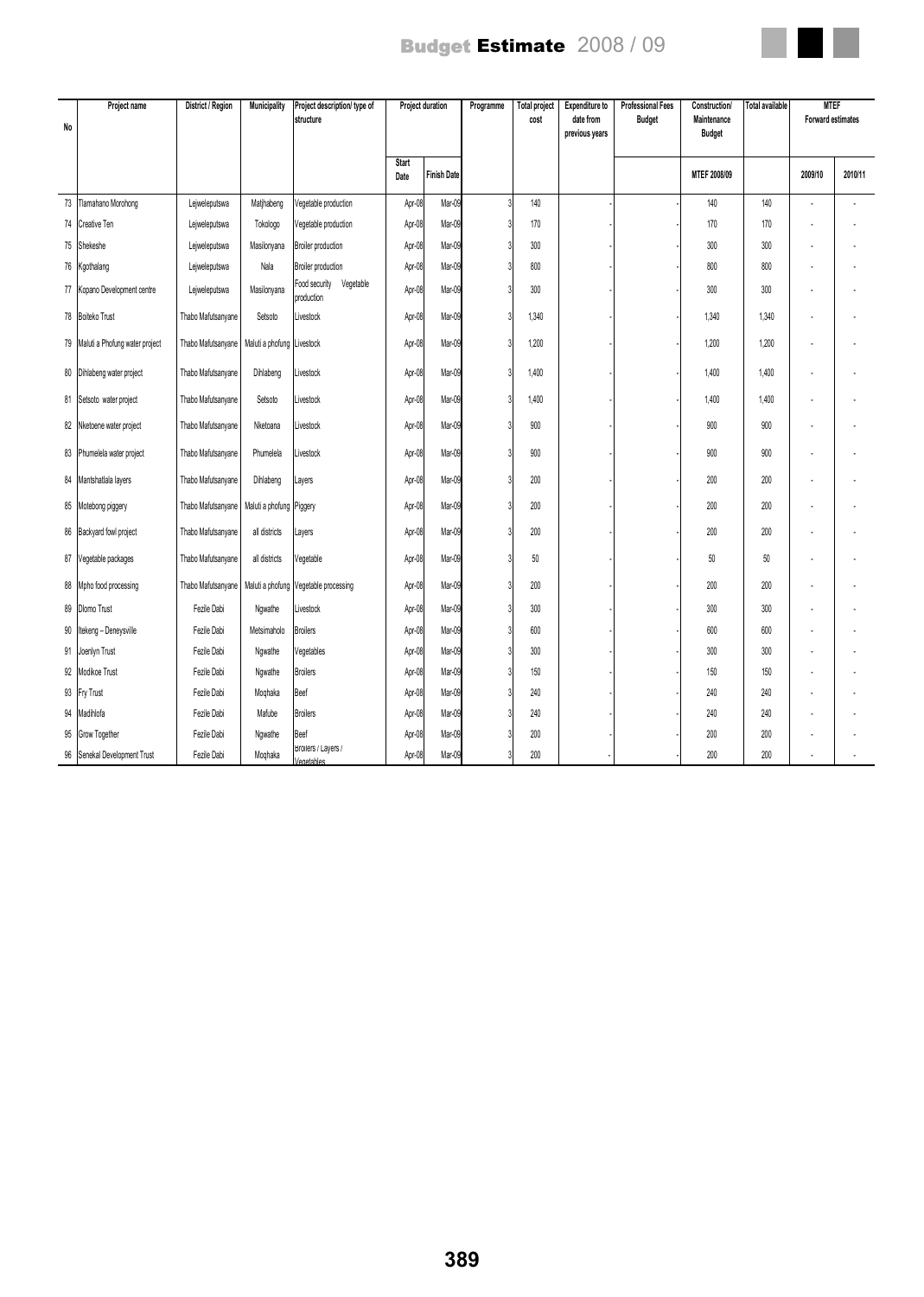

| No  | Project name                                           | District / Region     | Municipality  | Project description/ type of<br>structure | <b>Project duration</b> |                    | Programme | Total  | <b>Expenditure to</b><br>project cost date from previous Budget<br>years | <b>Professional Fees</b> | Construction/<br>Maintenance<br><b>Budget</b> | <b>Total available</b> |         | <b>MTEF</b><br><b>Forward estimates</b> |
|-----|--------------------------------------------------------|-----------------------|---------------|-------------------------------------------|-------------------------|--------------------|-----------|--------|--------------------------------------------------------------------------|--------------------------|-----------------------------------------------|------------------------|---------|-----------------------------------------|
|     |                                                        |                       |               |                                           | <b>Start</b><br>Date    | <b>Finish Date</b> |           |        |                                                                          |                          | MTEF 2008/09                                  |                        | 2009/10 | 2010/11                                 |
| 1   | New constructions                                      |                       |               |                                           |                         |                    |           |        |                                                                          |                          |                                               |                        |         |                                         |
| 97  | Mthimkulu Trust                                        | Fezile Dabi           | Ngwathe       | Beef                                      | Apr-08                  | Mar-09             |           | 300    |                                                                          |                          | 300                                           | 300                    |         |                                         |
| 98  | Motoung Trust                                          | Fezile Dabi           | Ngwathe       | Beef                                      | Apr-08                  | Mar-09             |           | 300    |                                                                          |                          | 300                                           | 300                    |         |                                         |
| 99  | Naledi Trust                                           | Fezile Dabi           | Moqhaka       | Layers                                    | Apr-08                  | Mar-09             |           | 300    |                                                                          |                          | 300                                           | 300                    |         |                                         |
| 100 | Lefona Trust                                           | Fezile Dabi           | Moqhaka       | Beef                                      | Apr-08                  | Mar-09             |           | 280    |                                                                          |                          | 280                                           | 280                    |         |                                         |
| 101 | <b>Fixane Trust</b>                                    | Fezile Dabi           | Moqhaka       | Beef                                      | Apr-08                  | Mar-09             |           | 280    |                                                                          |                          | 280                                           | 280                    |         |                                         |
|     | 102 Mposi Trust                                        | Fezile Dabi           | Moqhaka       | Beef                                      | Apr-08                  | Mar-09             |           | 280    |                                                                          |                          | 280                                           | 280                    |         |                                         |
|     | 103 Bophelo Ke Matla                                   | Fezile Dabi           | Metsimaholo   | Medicinal plants                          | Apr-08                  | Mar-09             |           | 300    |                                                                          |                          | 300                                           | 300                    |         |                                         |
|     | 104 Mokoena - Deneysville                              | Fezile Dabi           | Metsimaholo   | Dairy                                     | Apr-08                  | Mar-09             |           | 500    |                                                                          |                          | 500                                           | 500                    |         |                                         |
|     | 105 Thea Setjhaba school                               | Fezile Dabi           | Metsimaholo   | Vegetables                                | Apr-08                  | Mar-09             |           | 100    |                                                                          |                          | 100                                           | 100                    |         |                                         |
|     | 106 5 Milk goat projects                               | Fezile Dabi           | all districts | Milk goats                                | Apr-08                  | Mar-09             |           | 85     |                                                                          |                          | 85                                            | 85                     |         |                                         |
|     | 107 Shangu lashu                                       | Fezile Dabi           | Ngwathe       | Vegetables                                | Apr-08                  | Mar-09             |           | 80     |                                                                          |                          | 80                                            | 80                     |         |                                         |
|     | 108   Maokeng chicken                                  | Fezile Dabi           | Moqhaka       | <b>Broilers</b>                           | Apr-08                  | Mar-09             |           | 40     |                                                                          |                          | 40                                            | 40                     |         |                                         |
|     | 109 26 Communal Gardens                                | Fezile Dabi           | all districts | Vegetables                                | Apr-08                  | Mar-09             |           | 100    |                                                                          |                          | 100                                           | 100                    |         |                                         |
|     | 110 Moghaka Chicken                                    | Fezile Dabi           | Moqhaka       | <b>Broilers</b>                           | Apr-08                  | Mar-09             |           | 140    |                                                                          |                          | 140                                           | 140                    |         |                                         |
|     | 111 Itekeng - Villiers                                 | Fezile Dabi           | Mafube        | Vegetables                                | Apr-08                  | Mar-09             |           | 50     |                                                                          |                          | 50                                            | 50                     |         |                                         |
|     | 112 Training &capacity building                        | <b>All Districts</b>  | All           | <b>Beneficiary Training</b>               | Apr-08                  | Mar-09             |           | 4,000  |                                                                          |                          | 4,000                                         | 4,000                  |         |                                         |
|     | 113 Marketing infrastructure                           | <b>All Districts</b>  | All           | Marketing Infrastructure                  | Apr-08                  | Mar-09             |           | 1,300  |                                                                          |                          | 1,300                                         | 1,300                  |         |                                         |
|     | 114 Vet.kraal&improvements                             | <b>All Districts</b>  | All           | Animal Health Infrastructure              | Apr-08                  | Mar-09             |           | 1,800  |                                                                          |                          | 1,800                                         | 1,800                  |         |                                         |
|     | 115 District 16                                        | Xhariep               | All           |                                           |                         |                    |           |        |                                                                          |                          |                                               | ÷,                     | 11,535  | 13897.8                                 |
|     | 116 District 17                                        | Motheo                | All           |                                           |                         |                    |           |        |                                                                          |                          |                                               |                        | 11,535  | 13897.8                                 |
|     | 117 District 18                                        | Lejweleputswa         | All           |                                           |                         |                    |           |        |                                                                          |                          |                                               | $\overline{a}$         | 11,535  | 13897.8                                 |
|     | 118 District 19                                        | Thabo<br>Mafutsanyane | All           |                                           |                         |                    |           |        |                                                                          |                          |                                               | ٠                      | 11,535  | 13897.8                                 |
|     | 119 District 20                                        | Fezile Dabi           | All           |                                           |                         |                    |           |        |                                                                          |                          |                                               |                        | 11,535  | 13897.8                                 |
|     | Total new constructions (buildings and infrastructure) |                       |               |                                           |                         |                    |           | 39,972 |                                                                          |                          | 39,972                                        | 39,972                 | 57,676  | 69,489                                  |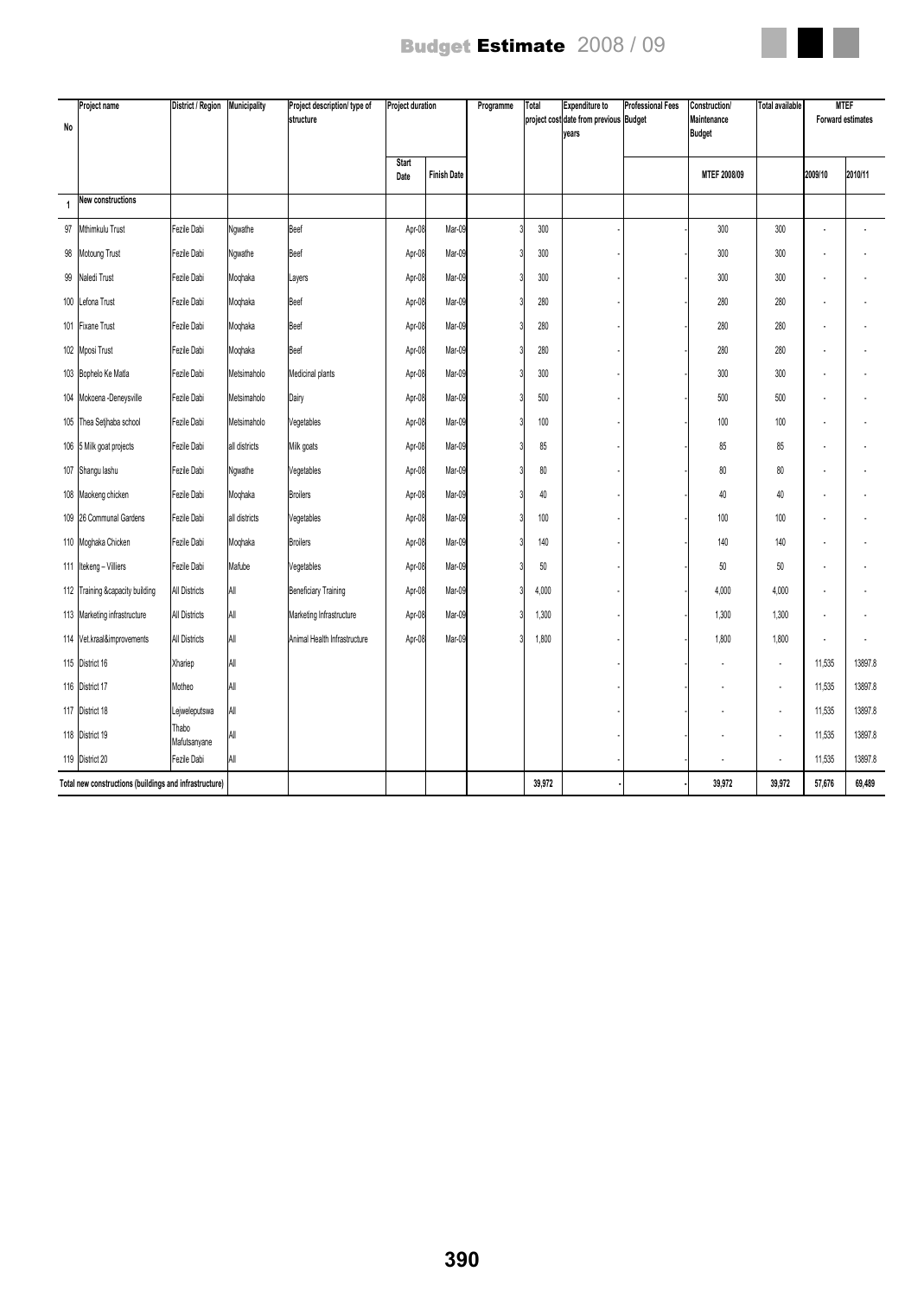

| No             | Project name                             | District / Region | Municipality | Project description / type of<br><b>Istructure</b> | Project duration |                    |  |     | Programme | Total | <b>Expenditure to date Professional Fees</b><br>project cost from previous<br>years | <b>Budget</b> | <b>Construction/</b><br>Maintenance<br><b>Budget</b> | <b>Total available</b> | <b>MTEF</b><br><b>Forward estimates</b> |  |
|----------------|------------------------------------------|-------------------|--------------|----------------------------------------------------|------------------|--------------------|--|-----|-----------|-------|-------------------------------------------------------------------------------------|---------------|------------------------------------------------------|------------------------|-----------------------------------------|--|
|                |                                          |                   |              |                                                    | Start<br>Date    | <b>Finish Date</b> |  |     |           |       | MTEF 2008/09                                                                        |               | 2009/10                                              | 2010/11                |                                         |  |
|                | 2. Rehabilitation/upgrading (R thousand) |                   |              |                                                    |                  |                    |  |     |           |       |                                                                                     |               |                                                      |                        |                                         |  |
|                | Bethulie Commonage<br>Development        | Xhariep           | Kopanong     | Sheds                                              | Apr-08           | Mar-09             |  | 700 |           |       | 700                                                                                 | 700           |                                                      |                        |                                         |  |
| $\overline{2}$ | Makheta Family                           | Xhariep           | Kopanong     | Fencing                                            | Apr-08           | Mar-09             |  | 20  |           |       | 20                                                                                  | 20            |                                                      |                        |                                         |  |
| 3              | Bethany                                  | Xhariep           | Kopanong     | Sheds                                              | Apr-08           | Mar-09             |  | 700 |           |       | 700                                                                                 | 700           |                                                      |                        |                                         |  |
| 4              | Ngxito Trust                             | Xhariep           | Kopanong     | Fencing                                            | Apr-08           | Mar-09             |  | 50  |           |       | 50                                                                                  | 50            |                                                      |                        |                                         |  |
| 5              | Jacobsdal Commonage                      | Xhariep           | Kopanong     | Drainage                                           | Apr-08           | Mar-09             |  | 20  |           |       | 20                                                                                  | 20            |                                                      |                        |                                         |  |
| $6\phantom{1}$ | Rapulana                                 | Motheo            | Mangaung     | Stock Water System                                 | Apr-08           | Mar-09             |  | 100 |           |       | 100                                                                                 | 100           |                                                      |                        |                                         |  |
| $\overline{7}$ | Sweethome                                | Motheo            | Mantsopa     | Stock Water System                                 | Apr-08           | Mar-09             |  | 100 |           |       | 100                                                                                 | 100           |                                                      |                        |                                         |  |
| 8              | Tshiamelo                                | Motheo            | Mantsopa     | Stock Water System                                 | Apr-08           | Mar-09             |  | 100 |           |       | 100                                                                                 | 100           |                                                      |                        |                                         |  |
| 9              | Mabotle CC                               | Motheo            | Mangaung     | Stock Water System                                 | Apr-08           | Mar-09             |  | 100 |           |       | 100                                                                                 | 100           |                                                      |                        |                                         |  |
| 10             | Phahameng Trust                          | Motheo            | Mantsopa     | Stock Water System                                 | Apr-08           | Mar-09             |  | 100 |           |       | 100                                                                                 | 100           |                                                      |                        |                                         |  |
|                | 11 Bendplaas                             | Motheo            | Mantsopa     | <b>Handling Facilities</b>                         | Apr-08           | Mar-09             |  | 80  |           |       | 80                                                                                  | 80            |                                                      |                        |                                         |  |
| 12             | Hazeldene                                | Motheo            | Mantsopa     | <b>Irrigation System</b>                           | Apr-08           | Mar-09             |  | 150 |           |       | 150                                                                                 | 150           |                                                      |                        |                                         |  |
| 13             | Mantsopa Mothers Trust                   | Motheo            | Mantsopa     | Irrigation System                                  | Apr-08           | Mar-09             |  | 50  |           |       | 50                                                                                  | 50            |                                                      |                        |                                         |  |
| 14             | Mogotsi Trust                            | Motheo            | Mangaung     | Stock Water System                                 | Apr-08           | Mar-09             |  | 50  |           |       | 50                                                                                  | 50            |                                                      |                        |                                         |  |
| 15             | Waterford                                | Motheo            | Naledi       | Stock Water System                                 | Apr-08           | Mar-09             |  | 120 |           |       | 120                                                                                 | 120           |                                                      |                        |                                         |  |
| 16             | Thabang Basotho                          | Motheo            | Mangaung     | Stock Water System                                 | Apr-08           | Mar-09             |  | 80  |           |       | 80                                                                                  | 80            |                                                      |                        |                                         |  |
| 17             | Famadius                                 | Motheo            | Mangaung     | Pastures                                           | Apr-08           | Mar-09             |  | 200 |           |       | 200                                                                                 | 200           |                                                      |                        |                                         |  |
| 18             | Zoko                                     | Motheo            | Mangaung     | <b>Irrigation System</b>                           | Apr-08           | Mar-09             |  | 80  |           |       | 80                                                                                  | 80            |                                                      |                        |                                         |  |
| 19             | Mollelle Tjebelopele                     | Motheo            | Mangaung     | <b>Water Reticulation</b>                          | Apr-08           | Mar-09             |  | 80  |           |       | 80                                                                                  | 80            |                                                      |                        |                                         |  |
| 20             | Woodbridge Fattening Unit                | Motheo            | Mangaung     | <b>Electricty Connection</b>                       | Apr-08           | Mar-09             |  | 110 |           |       | 110                                                                                 | 110           |                                                      |                        |                                         |  |
| 21             | Thabong Farmers CPA                      | Lejweleputswa     | Matjhabeng   | Sheds                                              | Apr-08           | Mar-09             |  | 300 |           |       | 300                                                                                 | 300           |                                                      |                        |                                         |  |
| 22             | Mokoena Family                           | Lejweleputswa     | Tokologo     | Irrigation System                                  | Apr-08           | Mar-09             |  | 230 |           |       | 230                                                                                 | 230           |                                                      |                        |                                         |  |
|                | 23 Rakgongoana                           | Leiweleputswa     | Masilonyana  | <b>Water Reticulation</b>                          | Apr-08           | Mar-09             |  | 10  |           |       | 10                                                                                  | 10            |                                                      |                        |                                         |  |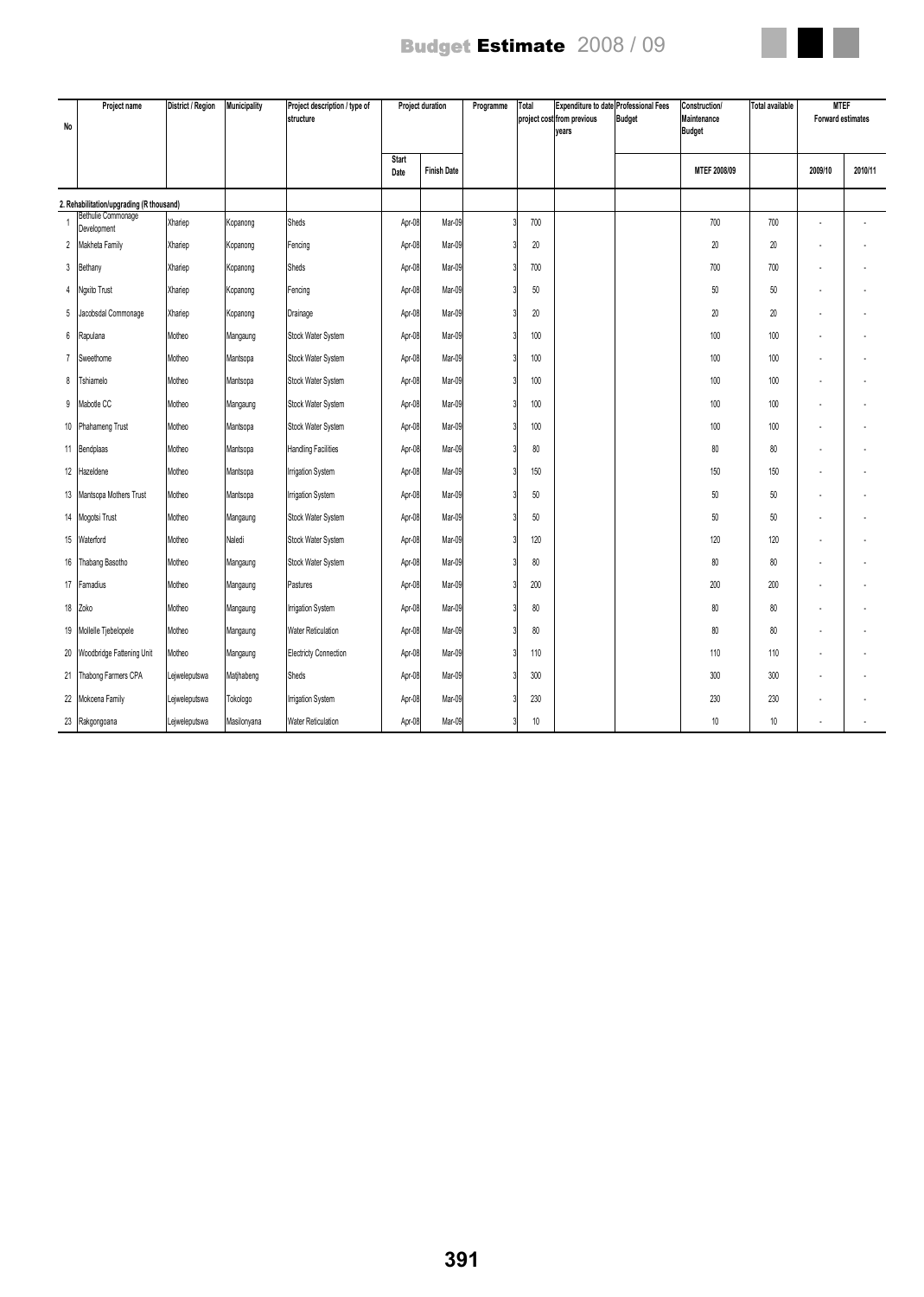

| No | Project name                             | District / Region     | Municipality     | Project description/ type of<br>structure | <b>Project duration</b> |                    | Programme | Total<br>project cost date from | <b>Expenditure to</b><br>previous years | <b>Professional Fees</b><br><b>Budget</b> | Construction/<br>Maintenance<br><b>Budget</b> | Total<br>available | <b>MTEF</b><br><b>Forward estimates</b> |         |
|----|------------------------------------------|-----------------------|------------------|-------------------------------------------|-------------------------|--------------------|-----------|---------------------------------|-----------------------------------------|-------------------------------------------|-----------------------------------------------|--------------------|-----------------------------------------|---------|
|    |                                          |                       |                  |                                           | Start<br>Date           | <b>Finish Date</b> |           |                                 |                                         |                                           | MTEF 2008/09                                  |                    | 2009/10                                 | 2010/11 |
|    | 2. Rehabilitation/upgrading (R thousand) |                       |                  |                                           |                         |                    |           |                                 |                                         |                                           |                                               |                    |                                         |         |
|    | 24 Nyakallong Trust                      | Lejweleputswa         | Matjhabeng       | <b>Water Reticulation</b>                 | Apr-08                  | Mar-09             |           | 100                             |                                         |                                           | 100                                           | 100                |                                         |         |
| 25 | Mphatlalatsane                           | Lejweleputswa         | Matjhabeng       | Layer House                               | Apr-08                  | Mar-09             |           | 300                             |                                         |                                           | 300                                           | 300                |                                         |         |
| 26 | Glenross                                 | Lejweleputswa         | Matjhabeng       | <b>Broiler House</b>                      | Apr-08                  | Mar-09             |           | 313                             |                                         |                                           | 313                                           | 313                |                                         |         |
| 27 | Sandvet                                  | Lejweleputswa         | Matjhabeng       | <b>Electricty Connection</b>              | Apr-08                  | Mar-09             |           | 20                              |                                         |                                           | 20                                            | 20                 |                                         |         |
| 28 | Katleho Trust                            | Lejweleputswa         | Tokologo         | <b>Water Reticulation</b>                 | Apr-08                  | Mar-09             |           | 110                             |                                         |                                           | 110                                           | 110                |                                         |         |
| 29 | Molelengoane                             | Lejweleputswa         | Matjhabeng       | <b>Water Reticulation</b>                 | Apr-08                  | Mar-09             |           | 117                             |                                         |                                           | 117                                           | 117                |                                         |         |
| 30 | Belingwane                               | Lejweleputswa         | Masilonyana      | <b>Water Reticulation</b>                 | Apr-08                  | Mar-09             |           | 110                             |                                         |                                           | 110                                           | 110                |                                         |         |
| 31 | 114 QwaQwa Farms                         | Thabo<br>Mafutsanyane | Maluti a phofung | Fencing                                   | Apr-08                  | Mar-09             |           | 350                             |                                         |                                           | 350                                           | 350                |                                         |         |
| 32 | Mangaung Community Garden                | Thabo<br>Mafutsanyane | Maluti a phofung | Fencing                                   | Apr-08                  | Mar-09             |           | 30                              |                                         |                                           | 30                                            | 30                 |                                         |         |
| 33 | Mpho Garden                              | Thabo<br>Mafutsanyane | Maluti a phofung | Fencing                                   | Apr-08                  | Mar-09             |           | 56                              |                                         |                                           | 56                                            | 56                 |                                         |         |
|    | 34 School Project                        | Thabo<br>Mafutsanyane | Phumelela        | Fencing                                   | Apr-08                  | Mar-09             |           | 78                              |                                         |                                           | 78                                            | 78                 |                                         |         |
| 35 | <b>BVQ Farmland Trust</b>                | Thabo<br>Mafutsanvane | Setsoto          | Fencing                                   | Apr-08                  | Mar-09             |           | 40                              |                                         |                                           | 40                                            | 40                 |                                         |         |
| 36 | Coemoe CC Project                        | Thabo<br>Mafutsanvane | Nketoana         | Fencing                                   | Apr-08                  | Mar-09             |           | 10                              |                                         |                                           | 10                                            | 10                 |                                         |         |
| 37 | Hendriksdeel                             | Thabo<br>Mafutsanyane | Phumelela        | Fencing                                   | Apr-08                  | Mar-09             |           | 10                              |                                         |                                           | 10                                            | 10                 |                                         |         |
|    | 38 Malang CC                             | Thabo<br>Mafutsanyane | Nketoana         | Fencing                                   | Apr-08                  | Mar-09             |           | 9                               |                                         |                                           | 9                                             | 9                  |                                         |         |
| 39 | Mbele CC                                 | Thabo<br>Mafutsanyane | Nketoana         | Fencing                                   | Apr-08                  | Mar-09             |           | 9                               |                                         |                                           | 9                                             | 9                  |                                         |         |
|    | 40 Motebong Piggery                      | Thabo                 | Maluti a phofung | Fencing                                   | Apr-08                  | Mar-09             |           | 170                             |                                         |                                           | 170                                           | 170                |                                         |         |
| 41 | Pramkop                                  | Mafutsanyane<br>Thabo | Phumelela        | Fencing                                   | Apr-08                  | Mar-09             |           | 20                              |                                         |                                           | 20                                            | 20                 |                                         |         |
| 42 | Taaso                                    | Mafutsanyane<br>Thabo | Setsoto          | Fencing                                   | Apr-08                  | Mar-09             |           | 16                              |                                         |                                           | 16                                            | 16                 |                                         |         |
|    |                                          | Mafutsanyane<br>Thabo |                  |                                           |                         |                    |           |                                 |                                         |                                           |                                               |                    |                                         |         |
| 43 | Toka                                     | Mafutsanyane<br>Thabo | Dihlabeng        | Fencing                                   | Apr-08                  | Mar-09             |           | 22                              |                                         |                                           | 22                                            | 22                 |                                         |         |
|    | 44 Diyatalawa                            | Mafutsanyane          | Maluti a phofung | Fencing                                   | Apr-08                  | Mar-09             |           | 450                             |                                         |                                           | 450                                           | 450                |                                         |         |
|    | 45 Van Reenen Farm                       | Thabo<br>Mafutsanyane | Phumelela        | Fencing                                   | Apr-08                  | Mar-09             |           | 50                              |                                         |                                           | 50                                            | 50                 |                                         |         |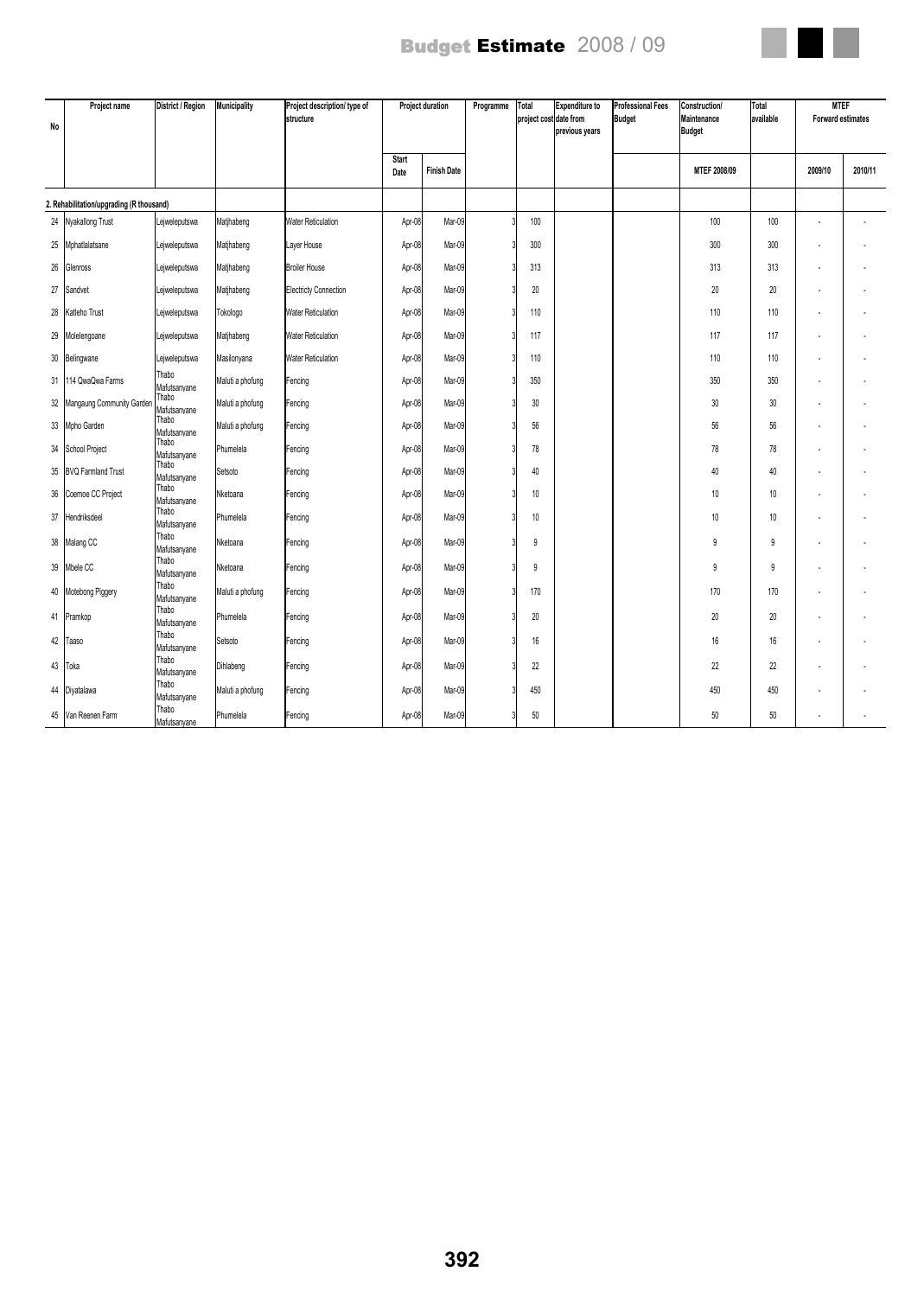

| No | Project name                             | District / Region  | Municipality     | Project description/ type of<br><i>structure</i> | Project duration  |                    |  |        |  |  | Programme           | <b>Total project</b><br>cost | Expenditure to date<br>from previous years Budget | <b>Professional Fees</b> | <b>Construction/</b><br>Maintenance<br><b>Budget</b> | <b>Total available</b> | <b>MTEF</b><br>Forward estimates |  |
|----|------------------------------------------|--------------------|------------------|--------------------------------------------------|-------------------|--------------------|--|--------|--|--|---------------------|------------------------------|---------------------------------------------------|--------------------------|------------------------------------------------------|------------------------|----------------------------------|--|
|    |                                          |                    |                  |                                                  | <b>Start Date</b> | <b>Finish Date</b> |  |        |  |  | <b>MTEF 2008/09</b> |                              | 2009/10                                           | 2010/11                  |                                                      |                        |                                  |  |
|    | 2. Rehabilitation/upgrading (R thousand) |                    |                  |                                                  |                   |                    |  |        |  |  |                     |                              |                                                   |                          |                                                      |                        |                                  |  |
|    | 46 Matlakeng CC                          | Thabo Mafutsanyane | Nketoana         | Fencing                                          | Apr-08            | Mar-09             |  | 50     |  |  | 50                  | 50                           |                                                   |                          |                                                      |                        |                                  |  |
|    | 47 Pax Project                           | Thabo Mafutsanyane | Nketoana         | Fencing                                          | Apr-08            | Mar-09             |  | $10\,$ |  |  | $10\,$              | 10                           |                                                   |                          |                                                      |                        |                                  |  |
|    | 48 Mphatlalatsane                        | Thabo Mafutsanyane | Maluti a phofung | Fencing                                          | Apr-08            | Mar-09             |  | 120    |  |  | 120                 | 120                          |                                                   |                          |                                                      |                        |                                  |  |
|    | 49 Mabahloki                             | Fezile Dabi        | Mafube           | <b>Water Reticulation</b>                        | Apr-08            | Mar-09             |  | 60     |  |  | 60                  | 60                           | ×                                                 |                          |                                                      |                        |                                  |  |
|    | 50 Lema u Vume                           | Fezile Dabi        | Metsimaholo      | <b>Water Reticulation</b>                        | Apr-08            | Mar-09             |  | 20     |  |  | 20                  | 20                           |                                                   |                          |                                                      |                        |                                  |  |
|    | 51 Schools Project                       | Fezile Dabi        | All              | Equipment                                        | Apr-08            | Mar-09             |  | 90     |  |  | 90                  | 90                           |                                                   |                          |                                                      |                        |                                  |  |
|    | 52 Vukuzenzele                           | Fezile Dabi        | Mafube           | Feed                                             | Apr-08            | Mar-09             |  | 85     |  |  | 85                  | 85                           |                                                   |                          |                                                      |                        |                                  |  |
|    | 53 Mohapi                                | Fezile Dabi        | Ngwathe          | Equipment                                        | Apr-08            | Mar-09             |  | 75     |  |  | 75                  | 75                           | ×                                                 |                          |                                                      |                        |                                  |  |
|    | 54 Fry Trust                             | Fezile Dabi        | Ngwathe          | <b>Water Reticulation</b>                        | Apr-08            | Mar-09             |  | 28     |  |  | 28                  | 28                           | ×                                                 |                          |                                                      |                        |                                  |  |
|    | 55 Ikemeleng                             | Fezile Dabi        | Ngwathe          | Fencing                                          | Apr-08            | Mar-09             |  | 60     |  |  | 60                  | 60                           |                                                   |                          |                                                      |                        |                                  |  |
|    | 56 Modikoe Trust                         | Fezile Dabi        | Nqwathe          | <b>Broiler House</b>                             | Apr-08            | Mar-09             |  | 113    |  |  | 113                 | 113                          | ٠                                                 |                          |                                                      |                        |                                  |  |
|    | 57 Phirir and Sons                       | Fezile Dabi        | Ngwathe          | <b>Water Reticulation</b>                        | Apr-08            | Mar-09             |  | 80     |  |  | 80                  | 80                           |                                                   |                          |                                                      |                        |                                  |  |
|    | 58 Mosia                                 | Fezile Dabi        | Ngwathe          | Windmill                                         | Apr-08            | Mar-09             |  | 20     |  |  | $20\,$              | 20                           | ×                                                 |                          |                                                      |                        |                                  |  |
|    | 59 Vukani/Ntseng                         | Fezile Dabi        | Metsimaholo      | <b>Broiler House</b>                             | Apr-08            | Mar-09             |  | 120    |  |  | 120                 | 120                          | ×                                                 |                          |                                                      |                        |                                  |  |
|    | 60 Mphosi                                | Fezile Dabi        | Moghaka          | <b>Water Reticulation</b>                        | Apr-08            | Mar-09             |  | 145    |  |  | 145                 | 145                          |                                                   |                          |                                                      |                        |                                  |  |
|    | 61 Mokonutlo                             | Fezile Dabi        | Moghaka          | <b>Water Reticulation</b>                        | Apr-08            | Mar-09             |  | 228    |  |  | 228                 | 228                          |                                                   |                          |                                                      |                        |                                  |  |